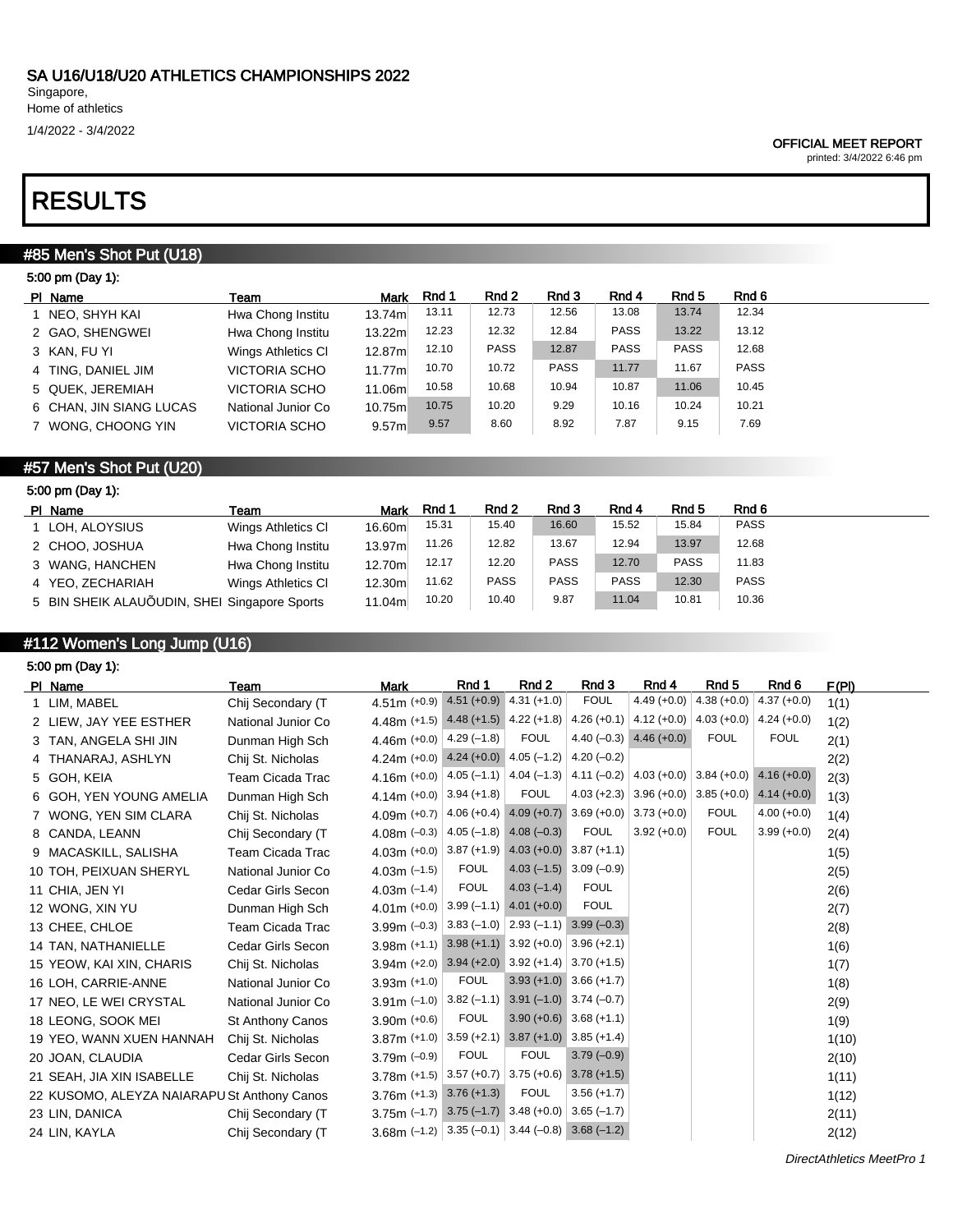1/4/2022 - 3/4/2022

# RESULTS

# #112 Women's Long Jump (U16) (cont'd)

| 5:00 pm (Day 1):                           |                    |                                                          |             |                          |                                           |       |       |       |       |
|--------------------------------------------|--------------------|----------------------------------------------------------|-------------|--------------------------|-------------------------------------------|-------|-------|-------|-------|
| PI Name                                    | Team               | <b>Mark</b>                                              | Rnd 1       | Rnd 2                    | Rnd 3                                     | Rnd 4 | Rnd 5 | Rnd 6 | F(PI) |
| 25 TAN, ZHEN YING                          | Chij St. Nicholas  | $3.59m (+0.0)$                                           |             | $3.32(-1.5)$ 3.45 (-2.0) | $3.59 (+0.0)$                             |       |       |       | 2(13) |
| 26 YAP, LI LING                            | National Junior Co | 3.56m $(-1.1)$ 3.56 $(-1.1)$ 3.43 $(+0.0)$ 3.42 $(+0.0)$ |             |                          |                                           |       |       |       | 2(14) |
| 27 LIM, ZIYU GISELE                        | Chij St. Nicholas  | 3.53m $(-1.8)$ 3.53 $(-1.8)$ 3.26 $(-1.3)$ 3.05 $(-0.4)$ |             |                          |                                           |       |       |       | 2(15) |
| 28 TEO, KEIRA                              | Chij Secondary (T  | $3.40m$ (+1.3) 3.25 (+1.1) 3.13 (+1.3) 3.40 (+1.3)       |             |                          |                                           |       |       |       | 1(13) |
| 29 CHOO, MICHELLE                          | Chij Secondary (T  | $3.34$ m (+1.3) 3.21 (+0.4) 3.24 (+1.4) 3.34 (+1.3)      |             |                          |                                           |       |       |       | 1(14) |
| 30 TAY, JIA HUI DAYNA                      | National Junior Co | 3.19m (+1.5) 3.19 (+1.5) 2.82 (+0.7) 3.04 (+1.9)         |             |                          |                                           |       |       |       | 1(15) |
| 31 ENG, CHLOE                              | Chij Secondary (T  | $2.95m (+0.1)$                                           |             |                          | $2.88 (+2.0)$ $2.95 (+0.1)$ $2.57 (+1.3)$ |       |       |       | 1(16) |
| 32 HOLLANDER, KIRSTEN                      | Chij Secondary (T  | $2.87m (+2.0)$                                           |             |                          | $2.66 (+2.4)$ $2.70 (+2.2)$ $2.87 (+2.0)$ |       |       |       | 1(17) |
| 33 TAN, MIKAYLA                            | Chij Secondary (T  | $2.53m$ (+1.1) $2.53$ (+1.1) 1.96 (+0.4) 2.09 (+2.1)     |             |                          |                                           |       |       |       | 1(18) |
| LIEW, TZE CHI                              | Nanyang Girls' Hig | <b>NM</b>                                                |             |                          |                                           |       |       |       | 2     |
| ANG, SOPHIE                                | Team Cicada Trac   | <b>NM</b>                                                |             |                          |                                           |       |       |       |       |
| THAM, ALLYSHIA RUTH THAMNanyang Girls' Hig |                    | NM                                                       |             |                          |                                           |       |       |       |       |
| YEO, NATASHA XUAN-TING                     | Nanyang Girls' Hig | <b>NM</b>                                                |             |                          |                                           |       |       |       | 2     |
| TAN, SHANNON                               | Cedar Girls Secon  | <b>NM</b>                                                | <b>FOUL</b> | <b>FOUL</b>              | <b>FOUL</b>                               |       |       |       |       |
| MANISHA, M                                 | Team Cicada Trac   | NM                                                       |             |                          |                                           |       |       |       | 2     |
| <b>HARRISON, FIONA SCOTT</b>               | Nanyang Girls' Hig | <b>NM</b>                                                |             |                          |                                           |       |       |       | 2     |
| KAGORO, ANMIELA                            | Maxform            | <b>NM</b>                                                |             |                          |                                           |       |       |       | 2     |
| KAGORO, ANDREW                             | Maxform            | <b>NM</b>                                                |             |                          |                                           |       |       |       | 2     |
|                                            |                    |                                                          |             |                          |                                           |       |       |       |       |

# FLIGHT RESULTS

|   | PI Name                                     | Team                    | <b>Mark</b>                                                     | Rnd 1       | Rnd 2       | Rnd 3                     | Rnd 4                       | Rnd 5                                       | Rnd 6                     |  |
|---|---------------------------------------------|-------------------------|-----------------------------------------------------------------|-------------|-------------|---------------------------|-----------------------------|---------------------------------------------|---------------------------|--|
|   | Flight 1 of 2                               |                         |                                                                 |             |             |                           |                             |                                             |                           |  |
|   | 1 LIM, MABEL                                | Chij Secondary (T       | 4.51m (+0.9) $4.51 (+0.9)$ 4.31 (+1.0)                          |             |             | <b>FOUL</b>               |                             | 4.49 (+0.0) $ $ 4.38 (+0.0) $ $ 4.37 (+0.0) |                           |  |
|   | 2 LIEW, JAY YEE ESTHER                      | National Junior Co      | 4.48m (+1.5) $4.48 + 1.5$ 4.22 (+1.8) 4.26 (+0.1)               |             |             |                           |                             | $4.12 (+0.0) 4.03 (+0.0)$                   | $4.24(+0.0)$              |  |
|   | 3 GOH, YEN YOUNG AMELIA                     | Dunman High Sch         | 4.14m $(+0.0)$ 3.94 $(+1.8)$                                    |             | <b>FOUL</b> |                           | $4.03 (+2.3)$ 3.96 (+0.0)   |                                             | $3.85 (+0.0)$ 4.14 (+0.0) |  |
|   | 4 WONG, YEN SIM CLARA                       | Chij St. Nicholas       | 4.09m (+0.7) $ 4.06(+0.4) $ 4.09 (+0.7) 3.69 (+0.0) 3.73 (+0.0) |             |             |                           |                             | <b>FOUL</b>                                 | $4.00 (+0.0)$             |  |
|   | 5 MACASKILL, SALISHA                        | Team Cicada Trac        | 4.03m (+0.0) $ 3.87 (+1.9)$ 4.03 (+0.0) 3.87 (+1.1)             |             |             |                           |                             |                                             |                           |  |
| 6 | TAN, NATHANIELLE                            | Cedar Girls Secon       | $3.98m$ (+1.1) $3.98$ (+1.1) $3.92$ (+0.0) $3.96$ (+2.1)        |             |             |                           |                             |                                             |                           |  |
|   | 7 YEOW, KAI XIN, CHARIS                     | Chij St. Nicholas       | 3.94m (+2.0) 3.94 (+2.0) 3.92 (+1.4) 3.70 (+1.5)                |             |             |                           |                             |                                             |                           |  |
|   | 8 LOH, CARRIE-ANNE                          | National Junior Co      | 3.93m $(+1.0)$                                                  | <b>FOUL</b> |             | $3.93 (+1.0) 3.66 (+1.7)$ |                             |                                             |                           |  |
|   | 9 LEONG, SOOK MEI                           | <b>St Anthony Canos</b> | $3.90m (+0.6)$                                                  | <b>FOUL</b> |             | $3.90 (+0.6) 3.68 (+1.1)$ |                             |                                             |                           |  |
|   | 10 YEO, WANN XUEN HANNAH                    | Chij St. Nicholas       | $3.87$ m (+1.0) 3.59 (+2.1) 3.87 (+1.0) 3.85 (+1.4)             |             |             |                           |                             |                                             |                           |  |
|   | 11 SEAH, JIA XIN ISABELLE                   | Chij St. Nicholas       | $3.78$ m (+1.5) 3.57 (+0.7) 3.75 (+0.6) 3.78 (+1.5)             |             |             |                           |                             |                                             |                           |  |
|   | 12 KUSOMO, ALEYZA NAIARAPU St Anthony Canos |                         | $3.76m (+1.3) 3.76 (+1.3)$                                      |             | <b>FOUL</b> | $3.56 (+1.7)$             |                             |                                             |                           |  |
|   | 13 TEO, KEIRA                               | Chij Secondary (T       | 3.40m (+1.3) 3.25 (+1.1) 3.13 (+1.3) 3.40 (+1.3)                |             |             |                           |                             |                                             |                           |  |
|   | 14 CHOO, MICHELLE                           | Chij Secondary (T       | $3.34$ m (+1.3) 3.21 (+0.4) 3.24 (+1.4) 3.34 (+1.3)             |             |             |                           |                             |                                             |                           |  |
|   | 15 TAY, JIA HUI DAYNA                       | National Junior Co      | 3.19m (+1.5) 3.19 (+1.5) 2.82 (+0.7) 3.04 (+1.9)                |             |             |                           |                             |                                             |                           |  |
|   | 16 ENG, CHLOE                               | Chij Secondary (T       | $2.95m$ (+0.1) $2.88$ (+2.0) $2.95$ (+0.1) $2.57$ (+1.3)        |             |             |                           |                             |                                             |                           |  |
|   | 17 HOLLANDER, KIRSTEN                       | Chij Secondary (T       | 2.87m (+2.0) 2.66 (+2.4) 2.70 (+2.2) 2.87 (+2.0)                |             |             |                           |                             |                                             |                           |  |
|   | 18 TAN, MIKAYLA                             | Chij Secondary (T       | $2.53m$ (+1.1) $2.53$ (+1.1) 1.96 (+0.4) 2.09 (+2.1)            |             |             |                           |                             |                                             |                           |  |
|   | ANG, SOPHIE                                 | Team Cicada Trac        | <b>NM</b>                                                       |             |             |                           |                             |                                             |                           |  |
|   | THAM, ALLYSHIA RUTH THAMNanyang Girls' Hig  |                         | ΝM                                                              |             |             |                           |                             |                                             |                           |  |
|   | TAN, SHANNON                                | Cedar Girls Secon       | <b>NM</b>                                                       | <b>FOUL</b> | <b>FOUL</b> | <b>FOUL</b>               |                             |                                             |                           |  |
|   | Flight 2 of 2                               |                         |                                                                 |             |             |                           |                             |                                             |                           |  |
|   | 1 TAN, ANGELA SHI JIN                       | Dunman High Sch         | 4.46m (+0.0) $ 4.29(-1.8) $                                     |             | <b>FOUL</b> |                           | $4.40 (-0.3)$ $4.46 (+0.0)$ | <b>FOUL</b>                                 | <b>FOUL</b>               |  |
|   |                                             |                         |                                                                 |             |             |                           |                             |                                             |                           |  |

printed: 3/4/2022 6:46 pm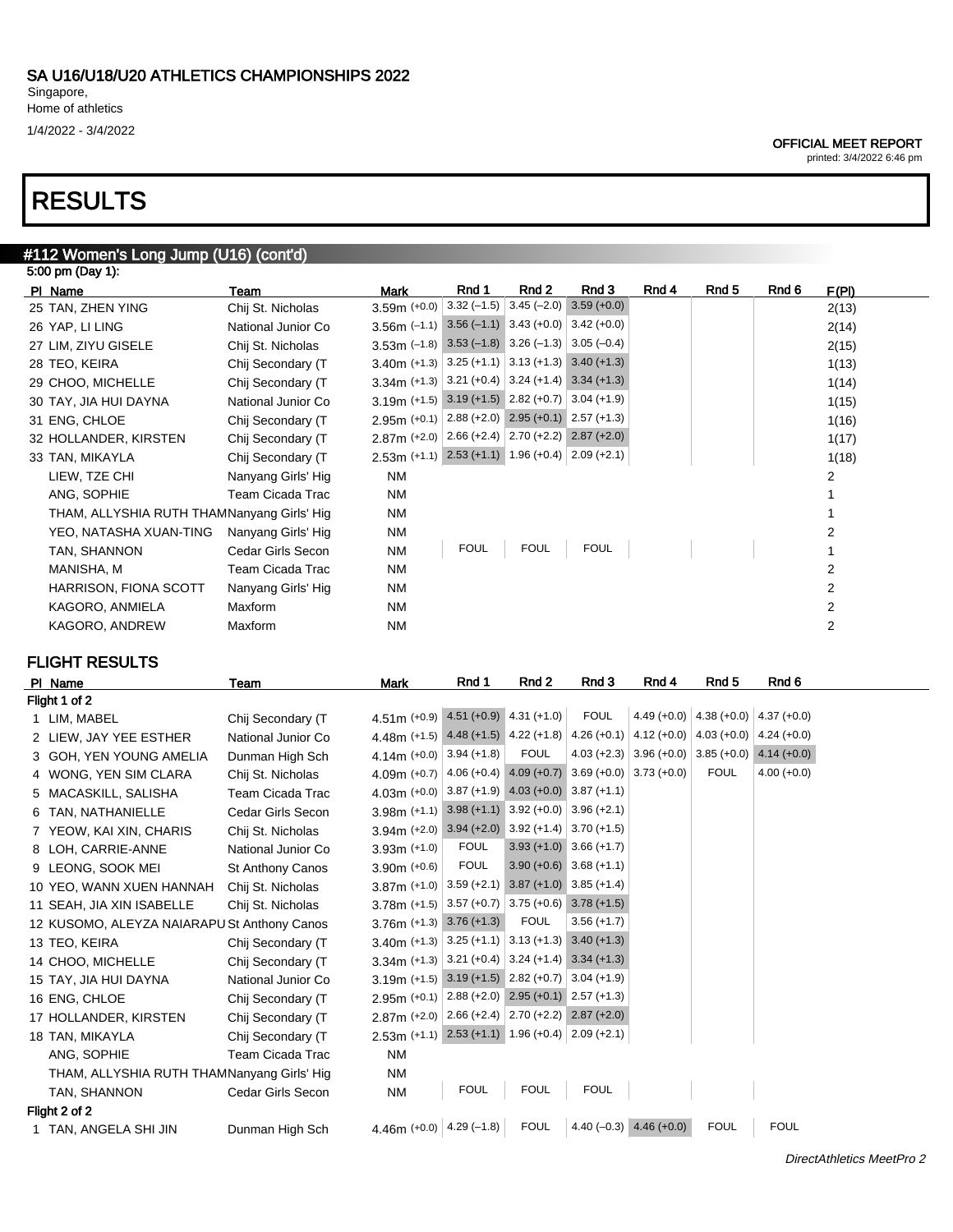1/4/2022 - 3/4/2022

# RESULTS

# #112 Women's Long Jump (U16) (cont'd)

| PI Name                                                                               | Team               | Mark                                                     | Rnd 1                     | Rnd 2                     | Rnd 3                                    | Rnd 4                     | Rnd 5       | Rnd 6         |
|---------------------------------------------------------------------------------------|--------------------|----------------------------------------------------------|---------------------------|---------------------------|------------------------------------------|---------------------------|-------------|---------------|
| 2 THANARAJ, ASHLYN                                                                    | Chij St. Nicholas  | $4.24m (+0.0)$                                           | $4.24 (+0.0) 4.05 (-1.2)$ |                           | $4.20(-0.2)$                             |                           |             |               |
| 3 GOH, KEIA                                                                           | Team Cicada Trac   | 4.16m $(+0.0)$                                           |                           |                           | $4.05(-1.1)$ $ 4.04(-1.3)$ $ 4.11(-0.2)$ | $4.03 (+0.0)$ 3.84 (+0.0) |             | $4.16 (+0.0)$ |
| 4 CANDA, LEANN                                                                        | Chij Secondary (T  | 4.08m $(-0.3)$                                           |                           | $4.05(-1.8)$ $4.08(-0.3)$ | <b>FOUL</b>                              | $3.92 (+0.0)$             | <b>FOUL</b> | $3.99 (+0.0)$ |
| 5 TOH, PEIXUAN SHERYL                                                                 | National Junior Co | 4.03m $(-1.5)$                                           | <b>FOUL</b>               |                           | $4.03(-1.5)$ 3.09 $(-0.9)$               |                           |             |               |
| 6 CHIA, JEN YI                                                                        | Cedar Girls Secon  | 4.03m $(-1.4)$                                           | <b>FOUL</b>               | $4.03(-1.4)$              | <b>FOUL</b>                              |                           |             |               |
| 7 WONG, XIN YU                                                                        | Dunman High Sch    | 4.01 m $(+0.0)$ 3.99 (-1.1) 4.01 (+0.0)                  |                           |                           | <b>FOUL</b>                              |                           |             |               |
| 8 CHEE, CHLOE                                                                         | Team Cicada Trac   | 3.99m $(-0.3)$ 3.83 $(-1.0)$ 2.93 $(-1.1)$ 3.99 $(-0.3)$ |                           |                           |                                          |                           |             |               |
| 9 NEO, LE WEI CRYSTAL                                                                 | National Junior Co | 3.91m $(-1.0)$ 3.82 $(-1.1)$ 3.91 $(-1.0)$ 3.74 $(-0.7)$ |                           |                           |                                          |                           |             |               |
| 10 JOAN, CLAUDIA                                                                      | Cedar Girls Secon  | 3.79m $(-0.9)$                                           | <b>FOUL</b>               | <b>FOUL</b>               | $3.79(-0.9)$                             |                           |             |               |
| 11 LIN, DANICA                                                                        | Chij Secondary (T  | $3.75m$ (-1.7) $3.75$ (-1.7) $3.48$ (+0.0) $3.65$ (-1.7) |                           |                           |                                          |                           |             |               |
| 12 LIN, KAYLA                                                                         | Chij Secondary (T  | 3.68m (-1.2) 3.35 (-0.1) 3.44 (-0.8) 3.68 (-1.2)         |                           |                           |                                          |                           |             |               |
| 13 TAN, ZHEN YING                                                                     | Chij St. Nicholas  | 3.59m (+0.0) 3.32 (-1.5) 3.45 (-2.0) 3.59 (+0.0)         |                           |                           |                                          |                           |             |               |
| 14 YAP, LI LING                                                                       | National Junior Co | 3.56m $(-1.1)$ 3.56 $(-1.1)$ 3.43 $(+0.0)$ 3.42 $(+0.0)$ |                           |                           |                                          |                           |             |               |
| 15 LIM, ZIYU GISELE                                                                   | Chij St. Nicholas  | 3.53m $(-1.8)$ 3.53 $(-1.8)$ 3.26 $(-1.3)$ 3.05 $(-0.4)$ |                           |                           |                                          |                           |             |               |
| LIEW, TZE CHI                                                                         | Nanyang Girls' Hig | <b>NM</b>                                                |                           |                           |                                          |                           |             |               |
| YEO, NATASHA XUAN-TING                                                                | Nanyang Girls' Hig | <b>NM</b>                                                |                           |                           |                                          |                           |             |               |
| MANISHA, M                                                                            | Team Cicada Trac   | <b>NM</b>                                                |                           |                           |                                          |                           |             |               |
| HARRISON, FIONA SCOTT                                                                 | Nanyang Girls' Hig | <b>NM</b>                                                |                           |                           |                                          |                           |             |               |
| KAGORO, ANMIELA                                                                       | Maxform            | NM                                                       |                           |                           |                                          |                           |             |               |
| KAGORO, ANDREW                                                                        | Maxform            | <b>NM</b>                                                |                           |                           |                                          |                           |             |               |
| $\mathbf{r}$ and $\mathbf{r}$ and $\mathbf{r}$ and $\mathbf{r}$ and $\mathbf{r}$<br>. |                    |                                                          |                           |                           |                                          |                           |             |               |

### #86 Women's Shot Put (U18)

# 7:00 pm (Day 1):

| PI Name                  | Team               | <b>Mark</b>       | Rnd 1 | Rnd 2       | Rnd 3 | Rnd 4       | Rnd 5       | Rnd 6       |
|--------------------------|--------------------|-------------------|-------|-------------|-------|-------------|-------------|-------------|
| 1 WONG, NADYA            | Cedar Girls Secon  | 11.64m            | 11.32 | 11.64       | 10.88 | <b>PASS</b> | 10.62       | 11.19       |
| 2 CHEN, JANELLE          | Hwa Chong Institu  | 10.49m            | 9.15  | <b>PASS</b> | 10.49 | 9.66        | 10.15       | 10.29       |
| 3 NEO, LE TENG           | FAC.               | 10.48m            | 9.40  | 9.94        | 10.48 | 10.23       | 9.73        | 9.35        |
| 4 NEO, EE NIN            | Chij St. Nicholas  | 10.37m            | 9.10  | 8.40        | 9.26  | 10.24       | 10.37       | 10.15       |
| 5 KNIGHT, MIYA           | Cedar Girls Secon  | 10.06m            | 9.88  | 9.83        | 10.06 | 9.69        | 9.64        | 9.06        |
| 6 NUR ELYSA BINTE MUHAMM | Wings Athletics CI | 9.78 <sub>m</sub> | 8.92  | 9.39        | 9.78  | 9.77        | <b>PASS</b> | 9.32        |
| 7 CHAI, KAYLYN           | Chij St. Nicholas  | 8.98m             | 8.85  | 8.98        | 8.67  | 8.67        | 8.51        | 8.37        |
| 8 REGINALD, LETICIA      | Chij Secondary (T  | 8.98m             | 8.38  | 8.68        | 8.98  | 8.12        | 8.63        | <b>PASS</b> |
| 9 PEREIRA, SHYANE        | Chij Secondary (T  | 7.65m             | 7.05  | 7.65        | 6.85  |             |             |             |
| 10 LOW, YI XUAN          | Cedar Girls Secon  | 7.13m             | 7.13  | 6.40        | 6.62  |             |             |             |

# #81 Men's Long Jump (U18)

|  |  | 7:00 pm (Day 1): |  |
|--|--|------------------|--|
|--|--|------------------|--|

| PI Name                                      | Team               | Mark                                                                                                                            | Rnd 1       | Rnd 2       | Rnd 3                     | Rnd 4        | Rnd 5                                                   | Rnd 6                     |
|----------------------------------------------|--------------------|---------------------------------------------------------------------------------------------------------------------------------|-------------|-------------|---------------------------|--------------|---------------------------------------------------------|---------------------------|
| 1 FUN LU CONG, LUCAS                         | Singapore Sports   | 6.66m $(+0.0)$ 5.90 $(+0.0)$                                                                                                    |             |             | $6.50 (+0.0) 6.25 (+0.0)$ | <b>FOUL</b>  |                                                         | $6.16 (-0.3) 6.66 (+0.0)$ |
| 2 MOHAMMAD GHAZALI, MARTISingapore Sports    |                    | 6.14m $(+0.0)$ 5.64 $(+0.0)$                                                                                                    |             | <b>FOUL</b> | $5.28(+0.0)$              | <b>FOUL</b>  | $6.14 (+0.0)$                                           | <b>FOUL</b>               |
| 3 LIM SHENG KAI, ETHAN                       | Maxform            | 6.08m (+0.0) 5.85 (+0.0) 5.81 (+0.5) 5.79 (+0.0)                                                                                |             |             |                           | <b>FOUL</b>  | <b>FOUL</b>                                             | $6.08 (+0.0)$             |
| 4 ZAINAL, EZRA NUR IMAN BIN Singapore Sports |                    | $5.86$ (-0.5) $\mid$ 5.50 (+0.0) $\mid$ 5.62 (+0.0) $\mid$ 5.79 (+0.0) $\mid$ 5.59 (-1.3) $\mid$ 5.86 (-0.5) $\mid$ 5.55 (+0.0) |             |             |                           |              |                                                         |                           |
| 5 CHEONG, KANE                               | VICTORIA SCHO      | $5.68$ m (-0.8) $ 5.49$ (+0.0)                                                                                                  |             | <b>FOUL</b> |                           |              | $5.54 (+0.0)$ $5.40 (-1.4)$ $5.68 (-0.8)$ $5.63 (+0.0)$ |                           |
| 6 KORROTH, HARSHIN                           | Wings Athletics CI | $4.83m$ (NW)                                                                                                                    | <b>FOUL</b> | 4.61        | $(-1.3)$                  | $4.21(-0.8)$ | <b>FOUL</b>                                             | 4.83                      |
| LIU. TONY                                    | VICTORIA SCHO      | <b>NM</b>                                                                                                                       |             |             |                           |              |                                                         |                           |
| LIN. HONG KUN                                | VICTORIA SCHO      | <b>NM</b>                                                                                                                       |             |             |                           |              |                                                         |                           |

#### OFFICIAL MEET REPORT

printed: 3/4/2022 6:46 pm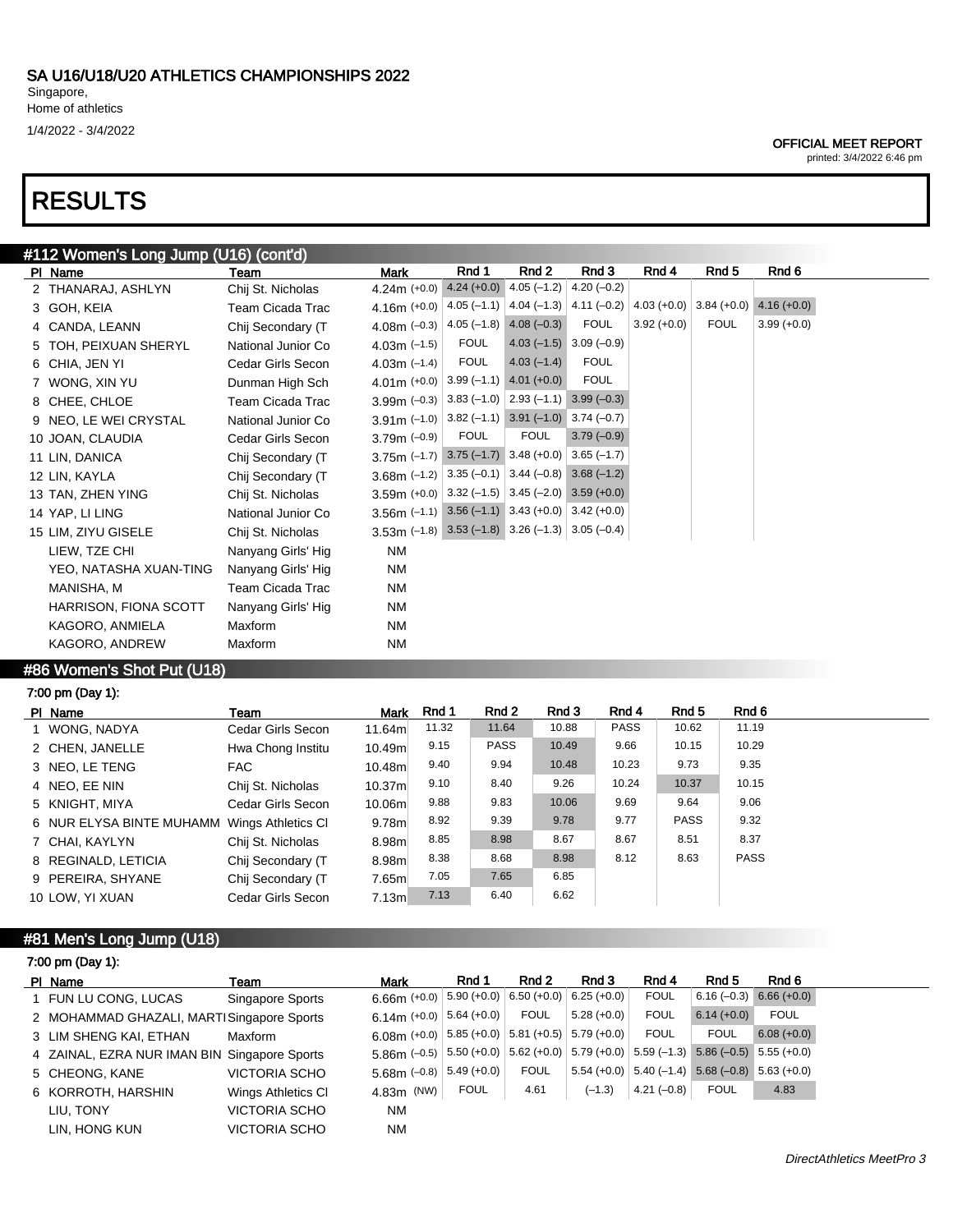1/4/2022 - 3/4/2022

#### OFFICIAL MEET REPORT

printed: 3/4/2022 6:46 pm

# RESULTS

## #61 Men's Long Jump (U20)

| 7:00 pm (Day 1):         |                    |                          |             |               |                           |              |              |             |
|--------------------------|--------------------|--------------------------|-------------|---------------|---------------------------|--------------|--------------|-------------|
| PI Name                  | Team               | <b>Mark</b>              | Rnd 1       | Rnd 2         | Rnd 3                     | Rnd 4        | Rnd 5        | Rnd 6       |
| 1 TAN, ELIJAH            | Singapore Sports   | 6.50 $m$ (-0.3)          | <b>FOUL</b> |               | $6.37 (+0.0)$ 6.27 (+0.0) | <b>PASS</b>  | $6.50(-0.3)$ | <b>PASS</b> |
| 2 LEE, GABRIEL           | Wings Athletics CI | 6.43m (NW) $\&$          | 6.43        | $6.21 (+0.0)$ | 6.36                      | $6.09(-0.8)$ | <b>PASS</b>  | <b>FOUL</b> |
| 3 ZHUO, ZHE HENG TERTIUS | Singapore Sports   | 6.35m (-0.9) 6.11 (+0.0) |             | <b>FOUL</b>   | $6.19 (+0.0)$ 6.35 (-0.9) |              | <b>FOUL</b>  | <b>FOUL</b> |
| NGO, TIMOTHY             | Wings Athletics CI | <b>NM</b>                |             |               |                           |              |              |             |
| LAM, GUOYI               | Wings Athletics CI | ΝM                       |             |               |                           |              |              |             |

# #134 Women's High Jump (U20)

## 7:00 pm (Day 1):

| PI Name                                    | Team               | Mark  | 1.25    | 1.30 | 1.35           | 1.40       | 1.45       | 1.50       |
|--------------------------------------------|--------------------|-------|---------|------|----------------|------------|------------|------------|
| 1 TAY, CHLOE                               | Hwa Chong Institu  | 1.45m | P       | O    |                | XO.        | $\circ$    | <b>XXX</b> |
| 2 SOH, TZE NING                            | Wings Athletics CI | 1.40m | P       | P    |                | XO         | <b>XXX</b> |            |
| 3 KHOO, TYEISHA RENE MISSOSingapore Sports |                    | 1.35m | XO      | XO   | X <sub>O</sub> | <b>XXX</b> |            |            |
| 4 MAHENDRAN, SUDIKSHAA                     | Wings Athletics CI | 1.30m | $\circ$ | XO   | <b>XXX</b>     |            |            |            |
| 4 LIM. VEAN                                | Swift              | 1.30m | $\circ$ | XO   | <b>XXX</b>     |            |            |            |
| CHEW, HANLIN                               | Wings Athletics CI |       | NH XXX  |      |                |            |            |            |
|                                            |                    |       |         |      |                |            |            |            |

# #115 Men's Shot Put (U16)

## 8:00 am (Day 2):

| PI Name                                 | Team                    | <b>Mark</b>        | Rnd 1       | Rnd 2       | Rnd 3 | Rnd 4       | Rnd <sub>5</sub> | Rnd 6       |
|-----------------------------------------|-------------------------|--------------------|-------------|-------------|-------|-------------|------------------|-------------|
| 1 TEO, LEAM                             | Wings Athletics CI      | 14.35m             | 12.87       | <b>FOUL</b> | 14.27 | <b>FOUL</b> | <b>FOUL</b>      | 14.35       |
| 2 LAM, JAYDEN                           | Wings Athletics CI      | 12.95m             | 11.91       | 11.60       | 12.18 | 11.88       | 11.78            | 12.95       |
| 3 CHNG, LEROY                           | VICTORIA SCHO           | 12.71m             | 12.30       | 11.12       | 11.97 | <b>FOUL</b> | 11.87            | 12.71       |
| 4 LAI, DARIUS                           | VICTORIA SCHO           | 12.49m             | 11.66       | 11.93       | 9.63  | 10.98       | 12.49            | 10.96       |
| 5 NG, CHERN YI                          | Hwa Chong Institu       | 12.17m             | 10.68       | 11.73       | 12.07 | 12.17       | 10.96            | 11.49       |
| 6 LI, JASON GREGORY                     | <b>VICTORIA SCHO</b>    | 11.38m             | 10.74       | <b>FOUL</b> | 11.38 | 11.27       | <b>FOUL</b>      | <b>FOUL</b> |
| 7 TAN, JUN JIE                          | Wings Athletics CI      | 10.98m             | 8.84        | 9.58        | 10.54 | 10.71       | <b>FOUL</b>      | 10.98       |
| 8 LEE, YU FOONG                         | Hwa Chong Institu       | 10.48m             | 10.37       | 10.48       | 9.54  | 9.81        | 10.31            | 10.34       |
| 9 TEO, RYLIE                            | Hwa Chong Institu       | 10.11 <sub>m</sub> | 10.02       | 10.11       | 9.67  |             |                  |             |
| 10 TAN, JIA YANG                        | Catholic High Sch       | 9.58 <sub>m</sub>  | 8.52        | 9.26        | 9.58  |             |                  |             |
| 11 POH, YAN AN DARIUS                   | Wings Athletics CI      | 8.64 <sub>m</sub>  | 8.48        | 8.64        | 8.29  |             |                  |             |
| 12 GOH, KYAN                            | Catholic High Sch       | 8.02 <sub>m</sub>  | 8.02        | 7.89        | 7.90  |             |                  |             |
| 13 HO, SHAYDEN                          | Catholic High Sch       | 7.64m              | <b>FOUL</b> | <b>FOUL</b> | 7.64  |             |                  |             |
| 14 GUPTA, VANSH                         | <b>VICTORIA SCHO</b>    | 6.79m              | 6.79        | 6.56        | 6.60  |             |                  |             |
| 15 MOHAMED GAZALI, MOHAME VICTORIA SCHO |                         | 5.82m              | 5.82        | 5.75        | 5.72  |             |                  |             |
| 16 LYE, ELLIOT                          | <b>VICTORIA SCHO</b>    | 5.65 <sub>m</sub>  | 5.40        | 5.65        | 5.39  |             |                  |             |
| 17 PHUNG, GREGORY                       | <b>VICTORIA SCHO</b>    | 5.54 <sub>m</sub>  | 4.59        | 4.82        | 5.54  |             |                  |             |
| NG, GABRIEL                             | <b>Team Cicada Trac</b> | <b>DNS</b>         |             |             |       |             |                  |             |
| LIM, BRANDEN                            | Hwa Chong Institu       | <b>DNS</b>         |             |             |       |             |                  |             |

# #124 Women's High Jump (U16)

## 8:30 am (Day 2):

| PI Name       | Team              | Mark 1.15 1.20 1.25 1.30 1.35 1.40 |  |  |                |     |
|---------------|-------------------|------------------------------------|--|--|----------------|-----|
| 1 YANG. BOBBI | Chij Secondary (T | 1.35m P O O XO                     |  |  | $\overline{O}$ | XXX |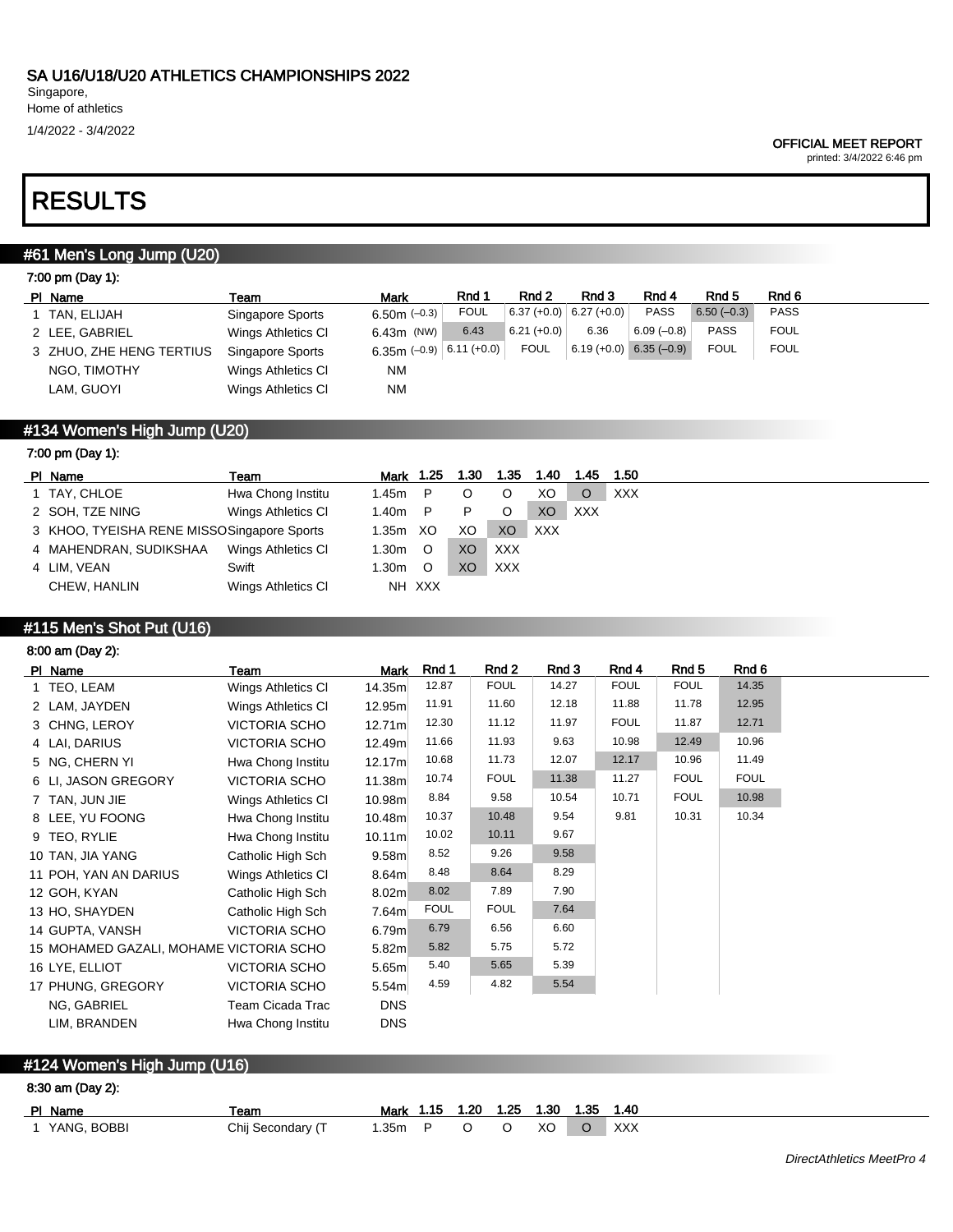Singapore,

# Home of athletics

1/4/2022 - 3/4/2022

#### OFFICIAL MEET REPORT

printed: 3/4/2022 6:46 pm

# RESULTS

## #124 Women's High Jump (U16) (cont'd)

| 8:30 am (Day 2): |  |  |  |
|------------------|--|--|--|
|------------------|--|--|--|

8:30 am (Day 2):

| PI Name               | Team              | Mark 1.15 1.20  |  | 1.25 | 1.30 | 1.35 | 1.40 |
|-----------------------|-------------------|-----------------|--|------|------|------|------|
| 2 GAN, MIN WEN LAUREN | Dunman High Sch   | 1.35m           |  |      |      | XO   | XXX  |
| 3 VERBOON, LARA       | Chij St. Nicholas | 1.30m           |  |      |      | XXX  |      |
| 4 SEE, MICAELA        | Chij Secondary (T | $1.15m$ XXO XXX |  |      |      |      |      |
| LEE. YVETTE           | Cedar Girls Secon | <b>DNS</b>      |  |      |      |      |      |

### #128 Women's High Jump (U18)

| $0.00$ and $\mu$ ay $\mathcal{L}$ ). |                         |                   |           |            |         |         |            |         |      |         |      |            |
|--------------------------------------|-------------------------|-------------------|-----------|------------|---------|---------|------------|---------|------|---------|------|------------|
| PI Name                              | Team                    | Mark              | 1.30      | 1.35       | 1.40    | 1.42    | 1.44       | 1.46    | 1.50 | 1.52    | 1.54 | 1.55       |
| 1 CHONG, "LE XUAN, CHLOE             | Dunman High Sch         | 1.52m             | P         | P          | O       | P       | P          | $\circ$ | O    | $\circ$ | P    | <b>XXX</b> |
| 2 OH, JIA XI                         | Chij St. Nicholas       | 1.50 <sub>m</sub> | P         | $\circ$    | $\circ$ | O       | $\circ$    | XO      | O    | XX      | X    |            |
| 3 TONG, JING NING                    | <b>Oldham Athletics</b> | 1.42 <sub>m</sub> | $\circ$   | $\circ$    | XXO I   | $\circ$ | <b>XXX</b> |         |      |         |      |            |
| 4 CHING, FAITH                       | Chij St. Nicholas       | 1.35m             | XO        | XXO        | XXX     |         |            |         |      |         |      |            |
| 5 YEW, MEREDITH                      | Chij Secondary (T       | 1.30 <sub>m</sub> | XO        | <b>XXX</b> |         |         |            |         |      |         |      |            |
| 6 NEO, CHARLIZE                      | Hwa Chong Institu       | 1.30m XXO         |           | XXX        |         |         |            |         |      |         |      |            |
| PI Name                              | Team                    |                   | Mark 1.15 | 1.20       | 1.25    |         |            |         |      |         |      |            |
| 4 CHING, FAITH                       | Chij St. Nicholas       | (cont'd)          | $\circ$   | $\circ$    | XO      |         |            |         |      |         |      |            |
| 5 YEW, MEREDITH                      | Chij Secondary (T       | (cont'd)          | $\circ$   | $\circ$    | $\circ$ |         |            |         |      |         |      |            |
| 6 NEO, CHARLIZE                      | Hwa Chong Institu       | (cont'd)          | P         | P          | $\circ$ |         |            |         |      |         |      |            |
|                                      |                         |                   |           |            |         |         |            |         |      |         |      |            |

### #138 Men's 5000m Walk (U20)

#### 8:30 am (Day 2):

| PI Name        | Team                        | Time Note |
|----------------|-----------------------------|-----------|
| LIM. ERVIN     | Hwa Chong Institution Colle | 32:56.91  |
| 2 LUM, XUAN YU | Hwa Chong Institution Colle | 32:56.96  |
| 3 TENG, ELMER  | Hwa Chong Institution Colle | 32:56.97  |
| 4 TEOH, RYAN   | Hwa Chong Institution Colle | 33:39.39  |
| 5 CHUA, DANIEL | Oldham Athletics            | 36:56.10  |

### #105 Men's 1500m Walk (U16)

### 9:15 am (Day 2): PI Name **Team Team Team Time Note** H(PI) 1 LOO, XUAN YU Oldham Athletics 7:35.62 1(1) 2 LI CHIA, HSIAO **Hwa Chong Institution** 7:39.85 1(2) 3 CHIA, FENG ZHOU Catholic High School 8:54.19 1(3) 4 DARWIN, SUA 1(4) 1(4) Hwa Chong Institution 9:01.10 1(4) 5 ZANCONG, KOH Hwa Chong Institution 9:02.10 2(1) 6 KOON KAI, LEE Hwa Chong Institution 9:15.00 2(2) 7 YEN, MING ZHEN **National Junior College** 9:30.21 1(5) 8 SUI KHAI, BAY **Hwa Chong Institution** 9:40.85 1(6) 9:40.85 9 TAN, JONATHAN KAI XUAN Catholic High School 9:42.34 2(3) 10 GARETH, TAN Hwa Chong Institution 9:54.07 2(4) 11 TOH, JUDE YAO ZU Catholic High School 9:54.89 2(5) KIN WAH, LEE **Hwa Chong Institution** DNS 2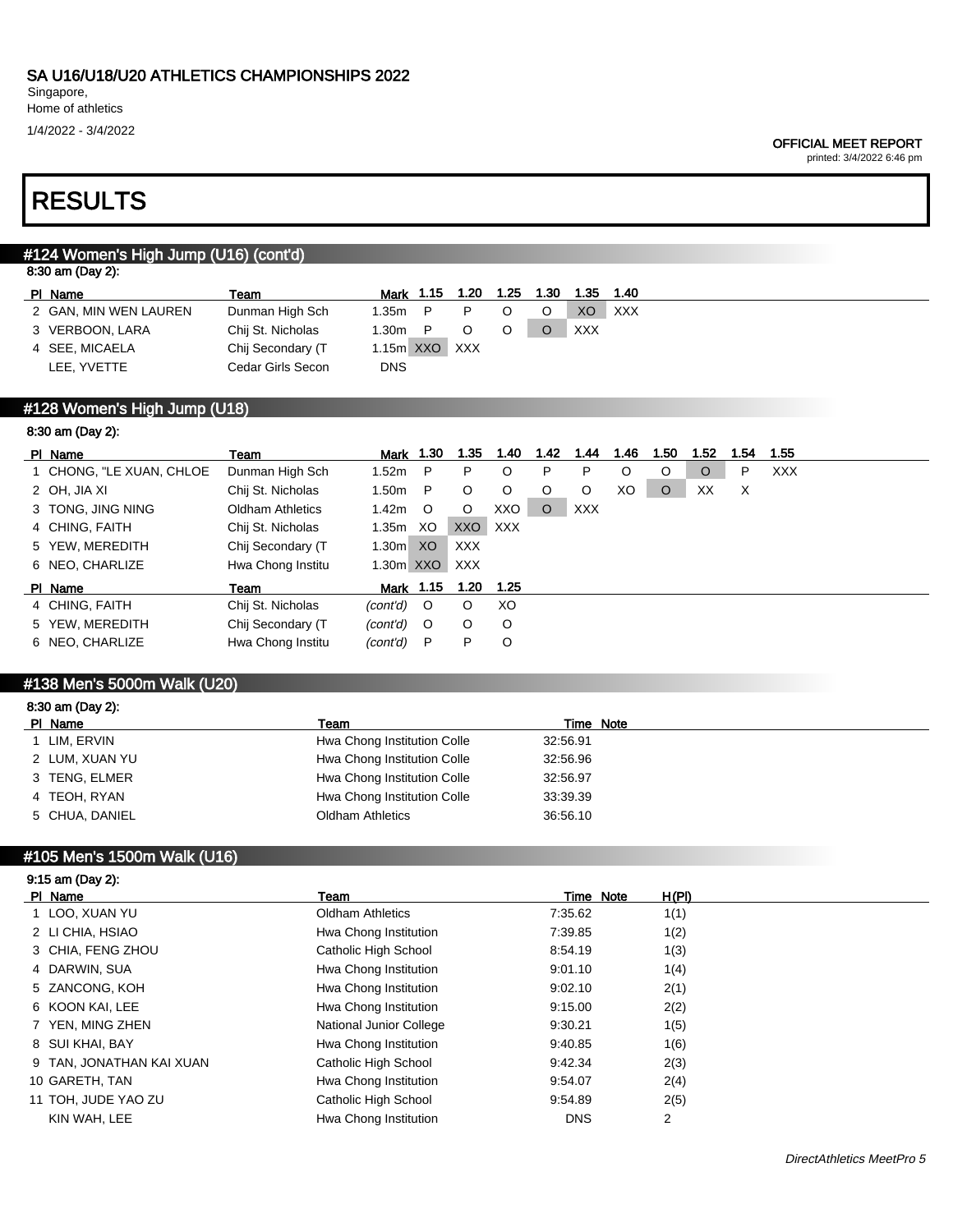Singapore, Home of athletics 1/4/2022 - 3/4/2022

### OFFICIAL MEET REPORT

printed: 3/4/2022 6:46 pm

# RESULTS

| #105 Men's 1500m Walk (U16) (cont'd) |                             |            |  |
|--------------------------------------|-----------------------------|------------|--|
| <b>SECTION RESULTS</b>               |                             |            |  |
| PI Name                              | Team                        | Time Note  |  |
| Section 1 of 2                       |                             |            |  |
| 1 LOO, XUAN YU                       | <b>Oldham Athletics</b>     | 7:35.62    |  |
| 2 LI CHIA, HSIAO                     | Hwa Chong Institution       | 7:39.85    |  |
| 3 CHIA, FENG ZHOU                    | Catholic High School        | 8:54.19    |  |
| 4 DARWIN, SUA                        | Hwa Chong Institution       | 9:01.10    |  |
| YEN, MING ZHEN                       | National Junior College     | 9:30.21    |  |
| 6 SUI KHAI, BAY                      | Hwa Chong Institution       | 9:40.85    |  |
| Section 2 of 2                       |                             |            |  |
| ZANCONG, KOH                         | Hwa Chong Institution       | 9:02.10    |  |
| 2 KOON KAI, LEE                      | Hwa Chong Institution       | 9:15.00    |  |
| TAN, JONATHAN KAI XUAN               | Catholic High School        | 9:42.34    |  |
| 4 GARETH, TAN                        | Hwa Chong Institution       | 9:54.07    |  |
| 5 TOH, JUDE YAO ZU                   | Catholic High School        | 9:54.89    |  |
| KIN WAH, LEE                         | Hwa Chong Institution       | <b>DNS</b> |  |
| #74 Men's 1500m Walk (U18)           |                             |            |  |
| 9:30 am (Day 2):                     |                             |            |  |
| PI Name                              | Team                        | Time Note  |  |
| 1 LIONG, REYES                       | Hwa Chong Institution Colle | 8:07.98    |  |
| 2 JING XUAN, CHEN                    | Hwa Chong Institution       | 8:41.99    |  |
| 3 KHAI SHYAN, TAN                    | Hwa Chong Institution       | 10:23.19   |  |
|                                      |                             |            |  |
|                                      |                             |            |  |

## #106 Women's 1500m Walk (U16)

| 9:45 am (Day 2):                |                           |            |       |
|---------------------------------|---------------------------|------------|-------|
| PI Name                         | Team                      | Time Note  | H(PI) |
| 1 LIN, ZIQING                   | Cedar Girls Secondary Sch | 9:12.60    | 1(1)  |
| 2 CHIA, MEI HAN                 | Wings Athletics Club      | 9:23.28    | 2(1)  |
| 3 KAUSHAL, PRISHA               | Cedar Girls Secondary Sch | 9:33.53    | 2(2)  |
| 4 CHIAM, NING HUI KAITLYN       | Cedar Girls Secondary Sch | 9:35.52    | 1(2)  |
| 5 XIA, ZIXUAN                   | Cedar Girls Secondary Sch | 9.50.76    | 1(3)  |
| 6 HARON, HANNAH                 | Cedar Girls Secondary Sch | 9:52.79    | 1(4)  |
| 7 CHUA, XIN YU ELISE            | Cedar Girls Secondary Sch | 10:24.91   | 2(3)  |
| 8 LO, XIEN FEI                  | National Junior College   | 10:36.42   | 1(5)  |
| 9 KUMAR, NEHA                   | National Junior College   | 10:42.58   | 2(4)  |
| 10 KARTHIKEYAN, MEDHA REDDY     | National Junior College   | 11:25.88   | 2(5)  |
| 11 ANTHONY, ALESSANDRA MARISSA  | St Anthony Canossian      | 12:21.00   | 1(6)  |
| BINTE ABDUL RAHIM, ALEESA HANIN | St Anthony Canossian      | <b>DNS</b> | 2     |
| <b>SECTION RESULTS</b>          |                           |            |       |
| PI Name                         | Team                      | Time Note  |       |
| Section 1 of 2                  |                           |            |       |
| 1 LIN, ZIQING                   | Cedar Girls Secondary Sch | 9:12.60    |       |
| 2 CHIAM NING HIJI KAITI YN      | Cedar Girls Secondary Sch | 9.35.52    |       |

 CHIAM, NING HUI KAITLYN Cedar Girls Secondary Sch 9:35.52 XIA, ZIXUAN Cedar Girls Secondary Sch 9:50.76 HARON, HANNAH Cedar Girls Secondary Sch 9:52.79 5 LO, XIEN FEI National Junior College 10:36.42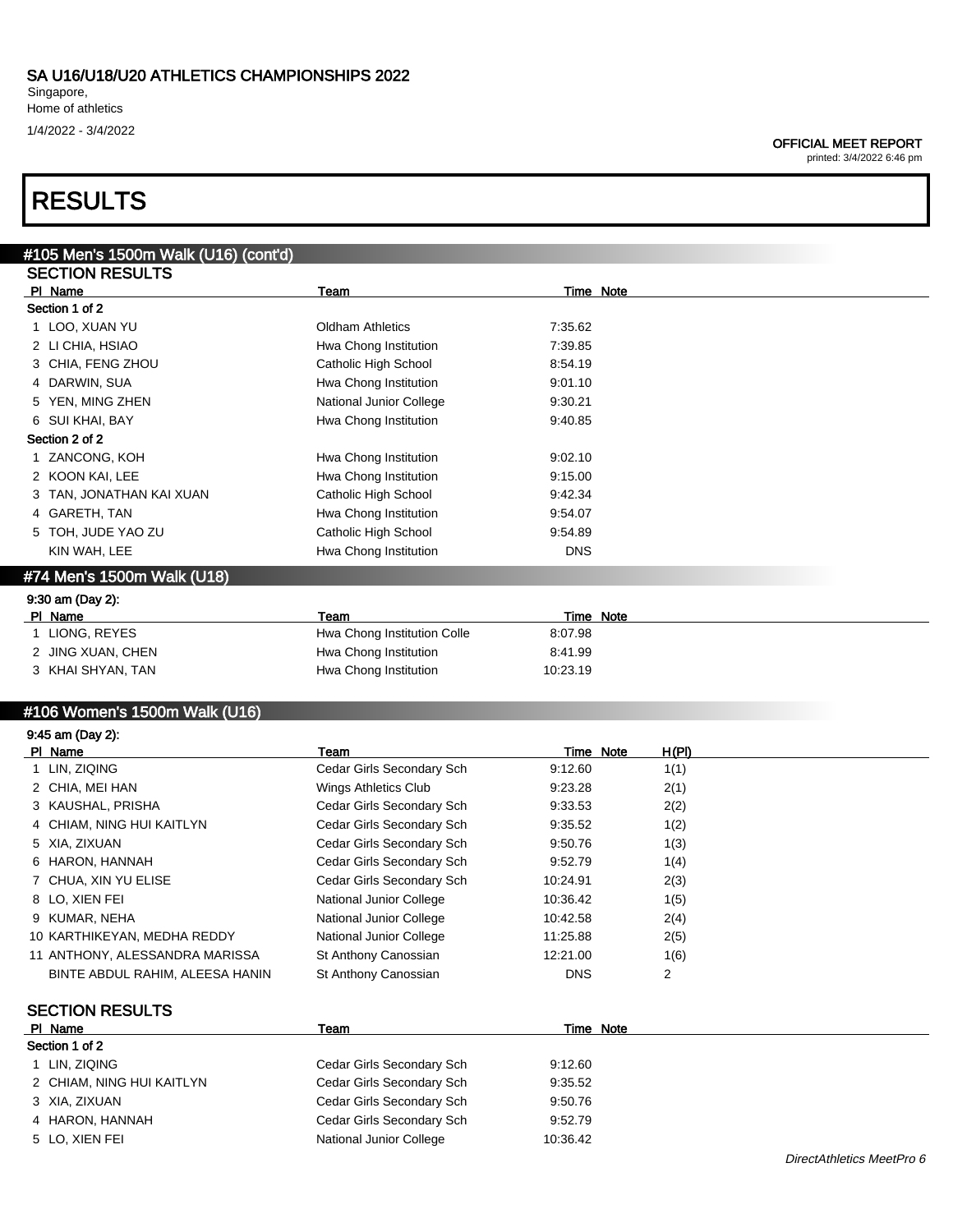Singapore, Home of athletics

1/4/2022 - 3/4/2022

#### OFFICIAL MEET REPORT

printed: 3/4/2022 6:46 pm

# RESULTS

|                              | #106 Women's 1500m Walk (U16) (cont'd) |                             |            |           |  |  |  |  |  |  |
|------------------------------|----------------------------------------|-----------------------------|------------|-----------|--|--|--|--|--|--|
|                              | PI Name                                | Team                        |            | Time Note |  |  |  |  |  |  |
|                              | 6 ANTHONY, ALESSANDRA MARISSA          | St Anthony Canossian        | 12:21.00   |           |  |  |  |  |  |  |
|                              | Section 2 of 2                         |                             |            |           |  |  |  |  |  |  |
|                              | 1 CHIA, MEI HAN                        | Wings Athletics Club        | 9:23.28    |           |  |  |  |  |  |  |
|                              | 2 KAUSHAL, PRISHA                      | Cedar Girls Secondary Sch   | 9:33.53    |           |  |  |  |  |  |  |
|                              | 3 CHUA, XIN YU ELISE                   | Cedar Girls Secondary Sch   | 10:24.91   |           |  |  |  |  |  |  |
|                              | 4 KUMAR, NEHA                          | National Junior College     | 10:42.58   |           |  |  |  |  |  |  |
|                              | 5 KARTHIKEYAN, MEDHA REDDY             | National Junior College     | 11:25.88   |           |  |  |  |  |  |  |
|                              | BINTE ABDUL RAHIM, ALEESA HANIN        | St Anthony Canossian        | <b>DNS</b> |           |  |  |  |  |  |  |
| #75 Women's 1500m Walk (U18) |                                        |                             |            |           |  |  |  |  |  |  |
|                              |                                        |                             |            |           |  |  |  |  |  |  |
|                              | 10:20 am (Day 2):                      |                             |            |           |  |  |  |  |  |  |
|                              | PI Name                                | Team                        |            | Time Note |  |  |  |  |  |  |
|                              | KUEK, YU JING                          | National Junior College     | 9:02.99    |           |  |  |  |  |  |  |
|                              | 2 LIM, NATALIE                         | Hwa Chong Institution Colle | 9:05.01    |           |  |  |  |  |  |  |
|                              | BINTI MOHD SUHAIMI, NUR HIDAYAH        | Cedar Girls Secondary Sch   | 9:08.49    |           |  |  |  |  |  |  |
|                              | 4 SEM, SHANYA                          | Cedar Girls Secondary Sch   | 9:16.10    |           |  |  |  |  |  |  |
|                              | 5 TAY, RUI WEN AUDREY                  | National Junior College     | 10:17.71   |           |  |  |  |  |  |  |
| 6                            | JEEVANTH, DIYA                         | National Junior College     | 11:06.39   |           |  |  |  |  |  |  |
|                              | BINTE INDRA AHMAD, NUR ILYA ATIKAH     | National Junior College     | 11:56.23   |           |  |  |  |  |  |  |

## #116 Women's Shot Put (U16)

| 12:00 pm (Day 2):                            |                         |                   |       |             |             |       |       |             |
|----------------------------------------------|-------------------------|-------------------|-------|-------------|-------------|-------|-------|-------------|
| PI Name                                      | Team                    | Mark              | Rnd 1 | Rnd 2       | Rnd 3       | Rnd 4 | Rnd 5 | Rnd 6       |
| 1 THANG, YING YUE                            | Nanyang Girls' Hig      | 11.00m            | 10.25 | <b>FOUL</b> | 11.00       | 9.97  | 10.22 | <b>FOUL</b> |
| 2 LIM, YUXIN ANGEL                           | Chij St. Nicholas       | 10.82m            | 10.18 | 10.15       | 10.82       | 10.04 | 10.29 | 10.25       |
| 3 LIM, JIA EN LAUREL                         | Nanyang Girls' Hig      | 10.55m            | 10.55 | 9.84        | 10.04       | 9.91  | 9.14  | 10.39       |
| 4 SIU, YU TUNG RACHELLE                      | Chij St. Nicholas       | 10.01m            | 9.94  | 10.01       | 9.92        | 8.62  | 9.40  | <b>FOUL</b> |
| 5 TAN, HUI TING                              | Cedar Girls Secon       | 9.51 <sub>m</sub> | 9.51  | 9.22        | 8.81        | 8.95  | 7.84  | 9.29        |
| 6 BINTE MOHAMED SANI, NUR Chij Secondary (T  |                         | 8.89m             | 8.16  | 7.85        | 8.44        | 8.75  | 8.61  | 8.89        |
| 7 LIM, CI RUI                                | Nanyang Girls' Hig      | 8.69m             | 8.62  | 8.69        | 8.43        | 6.77  | 7.61  | 8.28        |
| 8 NG, XIN YI                                 | Nanyang Girls' Hig      | 8.18m             | 7.79  | 8.18        | 7.77        | 7.91  | 8.15  | 7.87        |
| 9 EE, NATALIE                                | <b>Oldham Athletics</b> | 7.86m             | 7.86  | 7.65        | 7.38        |       |       |             |
| 10 NG, JOY                                   | Cedar Girls Secon       | 7.73m             | 7.73  | 7.69        | 6.52        |       |       |             |
| 11 CHAN, KAI LI, VICTORIA                    | Chij St. Nicholas       | 7.27 <sub>m</sub> | 7.07  | 7.27        | 6.63        |       |       |             |
| 12 KOH, WEN RONG                             | Cedar Girls Secon       | 6.83m             | 6.70  | 6.83        | 6.13        |       |       |             |
| 13 CHUA, LI QI JOY                           | <b>St Anthony Canos</b> | 6.82m             | 6.82  | 6.27        | 6.81        |       |       |             |
| 14 CHUA, SHU EN KAYLYN                       | Chij St. Nicholas       | 6.51 <sub>m</sub> | 6.51  | 5.57        | 6.33        |       |       |             |
| 15 GOPALAKRISHNAN, PRAVEE St Anthony Canos   |                         | 6.29 <sub>m</sub> | 6.09  | 6.29        | 5.91        |       |       |             |
| 16 D/O BHARATH KUMAR, SUDA Chij Secondary (T |                         | 6.26 <sub>m</sub> | 6.14  | 6.26        | 5.86        |       |       |             |
| 17 WU, KEYAO                                 | Chij St. Nicholas       | 6.15m             | 5.98  | 6.15        | <b>FOUL</b> |       |       |             |
| 18 SHAEDON, DANIEQA                          | Chij Secondary (T       | 6.11m             | 6.11  | 5.81        | 5.27        |       |       |             |
| 19 SIM, VERA                                 | Chij Secondary (T       | 6.06 <sub>m</sub> | 6.06  | 5.79        | 5.95        |       |       |             |
| 20 GUOK, XUE QIAN                            | Chij St. Nicholas       | 5.95m             | 5.95  | 5.67        | 5.82        |       |       |             |
| 21 KAUR GILL, RAVNEET                        | St Anthony Canos        | 5.55 <sub>m</sub> | 5.55  | 5.17        | 5.27        |       |       |             |
| YAM, KAH HUEN NATALIE                        | St Anthony Canos        | <b>DNS</b>        |       |             |             |       |       |             |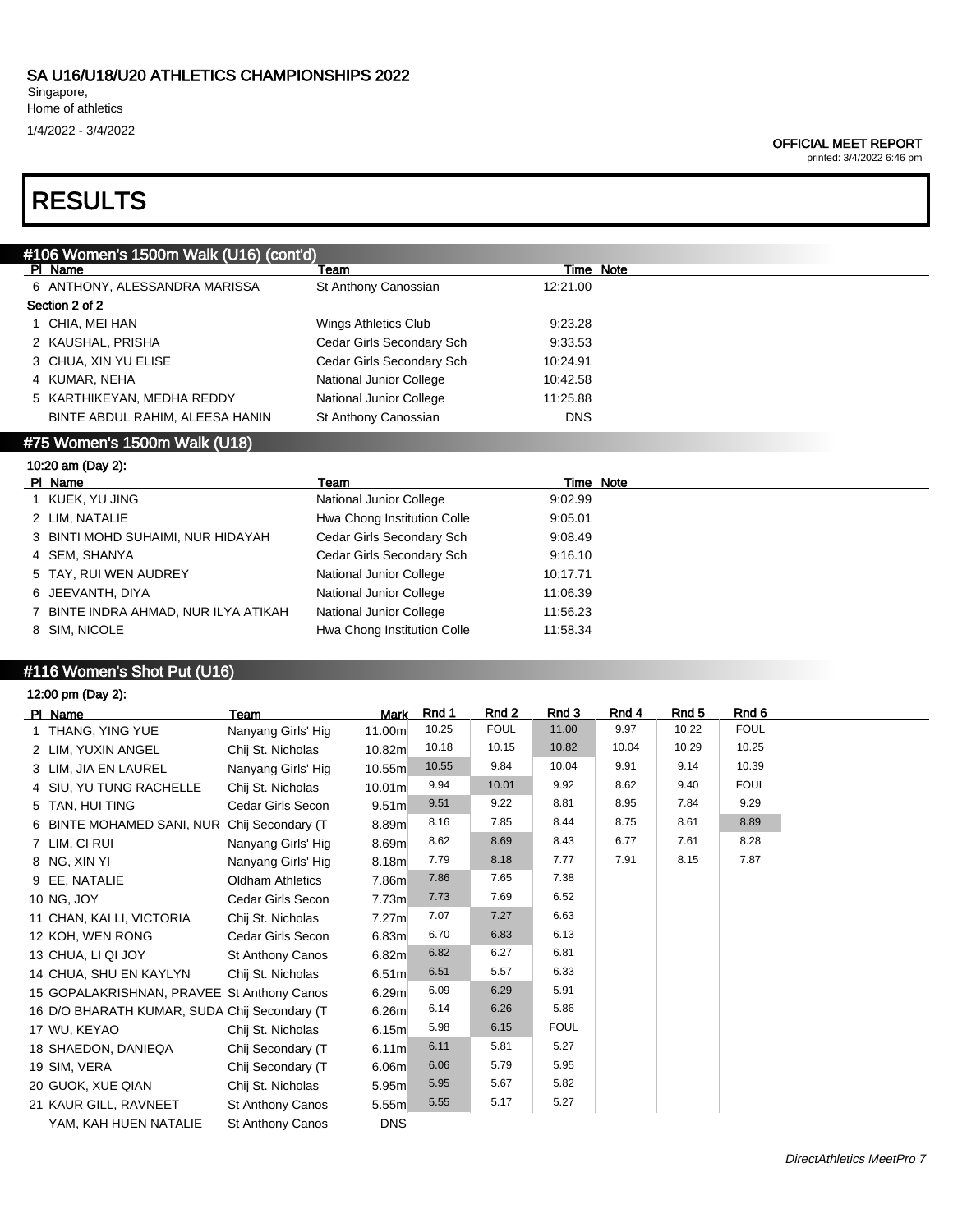1/4/2022 - 3/4/2022

### OFFICIAL MEET REPORT

printed: 3/4/2022 6:46 pm

# RESULTS

# #92 Women's Javelin (U18)

| 1:00 pm (Day 2):        |                         |            |             |             |             |             |             |             |
|-------------------------|-------------------------|------------|-------------|-------------|-------------|-------------|-------------|-------------|
| PI Name                 | Team                    | Mark       | Rnd 1       | Rnd 2       | Rnd 3       | Rnd 4       | Rnd 5       | Rnd 6       |
| 1 KNIGHT, MIYA          | Cedar Girls Secon       | 30.90m     | 21.79       | 26.38       | 22.25       | 30.90       | 28.00       | 26.28       |
| 2 FENG, HAN QI          | Nanyang Girls' Hig      | 30.55m     | 24.83       | <b>FOUL</b> | 28.20       | 28.87       | 28.65       | 30.55       |
| 3 CHENG, HUI FAN CHLOE  | Chij St. Nicholas       | 26.91m     | 25.05       | 26.91       | 21.84       | 24.89       | 24.10       | <b>FOUL</b> |
| 4 TAN, CELINE           | Chij St. Nicholas       | 26.25m     | <b>FOUL</b> | 22.72       | <b>FOUL</b> | <b>FOUL</b> | <b>FOUL</b> | 26.25       |
| 5 KUPPUSAMY, PRAKSHEETA | Cedar Girls Secon       | 22.75ml    | 21.71       | 20.19       | 19.55       | 21.80       | 22.75       | 21.14       |
| 6 QIU, RUOLIN           | Nanyang Girls' Hig      | 21.85m     | <b>FOUL</b> | 21.50       | 19.17       | 21.20       | 21.85       | <b>FOUL</b> |
| 7 ANG, ZHI NI INEZ      | National Junior Co      | 21.56m     | 16.60       | 19.03       | 15.06       | 19.67       | <b>FOUL</b> | 21.56       |
| 8 BAN, XIN HUI          | National Junior Co      | 18.85m     | <b>FOUL</b> | 18.85       | 14.50       | <b>FOUL</b> | 16.40       | 14.45       |
| 9 SIM. SHI'EN CHARIS    | <b>St Anthony Canos</b> | 16.79m     | 16.79       | 15.95       | 16.35       |             |             |             |
| CHOO, VALERIE           | <b>Oldham Athletics</b> | <b>NM</b>  | <b>FOUL</b> | <b>FOUL</b> | <b>FOUL</b> |             |             |             |
| TAN, SHIANNE            | Hwa Chong Institu       | <b>DNS</b> |             |             |             |             |             |             |
|                         |                         |            |             |             |             |             |             |             |

# #50 Women's Javelin (U20)

| 1:00 pm (Day 2):                           |                    |             |             |       |       |       |       |       |  |
|--------------------------------------------|--------------------|-------------|-------------|-------|-------|-------|-------|-------|--|
| PI Name                                    | Team               | <b>Mark</b> | Rnd 1       | Rnd 2 | Rnd 3 | Rnd 4 | Rnd 5 | Rnd 6 |  |
| 1 PHUA, JAYDENE                            | Hwa Chong Institu  | 35.17m      | 33.41       | 35.17 | 34.20 | 32.82 | 31.04 | 34.65 |  |
| 2 ., DAAKSHA                               | Wings Athletics CI | 33.35m      | <b>FOUL</b> | 31.65 | 33.35 | 29.85 | 31.85 | 27.70 |  |
| 3 JANVI                                    | Wings Athletics CI | 24.27m      | 17.85       | 21.81 | 22.83 | 24.27 | 20.75 | 22.10 |  |
| 4 KHOO, TYEISHA RENE MISSOSingapore Sports |                    | 17.90m      | <b>FOUL</b> | 17.75 | 17.10 | 16.82 | 16.40 | 17.90 |  |

# #94 Women's 100 Meters (U16)

1:00 pm (Day 2):

| <b>Prelims</b>                 |                             |                           |          |       |
|--------------------------------|-----------------------------|---------------------------|----------|-------|
| PI Name                        | Team                        | Time Note                 |          | H(PI) |
| 1 LIM, CLARA                   | TeamFabian                  | 13.30q                    | $(+1.0)$ | 4(1)  |
| 2 CHEE, CHLOE                  | <b>Team Cicada Trackers</b> | 13.65q                    | $(+1.0)$ | 2(1)  |
| 3 LEE, SHYIN ELIZABETH         | Chij St. Nicholas Girls'    | 13.93 <sub>9</sub> 13.924 | $(+1.0)$ | 2(2)  |
| 4 TNG, YUE EN                  | Dunman High School          | 13.93 <sub>9</sub> 13.929 | $(+1.0)$ | 2(3)  |
| 5 TAN, LE XIAO                 | <b>Team Cicada Trackers</b> | 14.14 <sub>g</sub>        | $(+1.0)$ | 4(2)  |
| 6 PA0, AMELIA TSE TENG         | Dunman High School          | 14.24 <sub>q</sub>        | $(+1.1)$ | 3(1)  |
| 7 PUJEDA, ALTHEA DEZIREE LINAO | St Anthony Canossian        | 14.39q                    | $(+1.6)$ | 1(1)  |
| 8 TAN, CHLOE                   | Chij Secondary (Toa Payoh   | 14.48 <sub>g</sub>        | $(+1.1)$ | 3(2)  |
| 9 TEH, XIN NI, CHARLOTTE       | Chij St. Nicholas Girls'    | 14.65                     | $(+1.6)$ | 1(2)  |
| 10 SOH, WEN XIN                | St Anthony Canossian        | 14.80                     | $(+1.1)$ | 3(3)  |
| 11 CHAN, XUAN YING CANDICE     | St Anthony Canossian        | 14.82                     | $(+1.0)$ | 2(4)  |
| 12 LEYSEN, YERIN               | National Junior College     | 15.02                     | $(+1.0)$ | 4(3)  |
| 13 BOHIN, INES ANDREA          | Cedar Girls Secondary Sch   | 15.22 15.215              | $(+1.0)$ | 4(4)  |
| 14 MISHRA, RACHEL              | Chij Secondary (Toa Payoh   | 15.22 15.216              | $(+1.6)$ | 1(3)  |
| 15 KONG, YE WEN REN            | Dunman High School          | 15.30                     | $(+1.6)$ | 1(4)  |
| 16 SIEW, SHYANNE YU YAN        | St Anthony Canossian        | 15.32                     | $(+1.1)$ | 3(4)  |
| 17 LIM, CHARLOTTE              | Chij Secondary (Toa Payoh   | 15.37                     | $(+1.0)$ | 4(5)  |
| 18 MAK, KYLA                   | Chij Secondary (Toa Payoh   | 15.41                     | $(+1.1)$ | 3(5)  |
| 19 TAN, HEATHER                | Cedar Girls Secondary Sch   | 15.51                     | $(+1.1)$ | 3(6)  |
| 20 LOO, EVANGELINE             | Cedar Girls Secondary Sch   | 15.54                     | $(+1.0)$ | 4(6)  |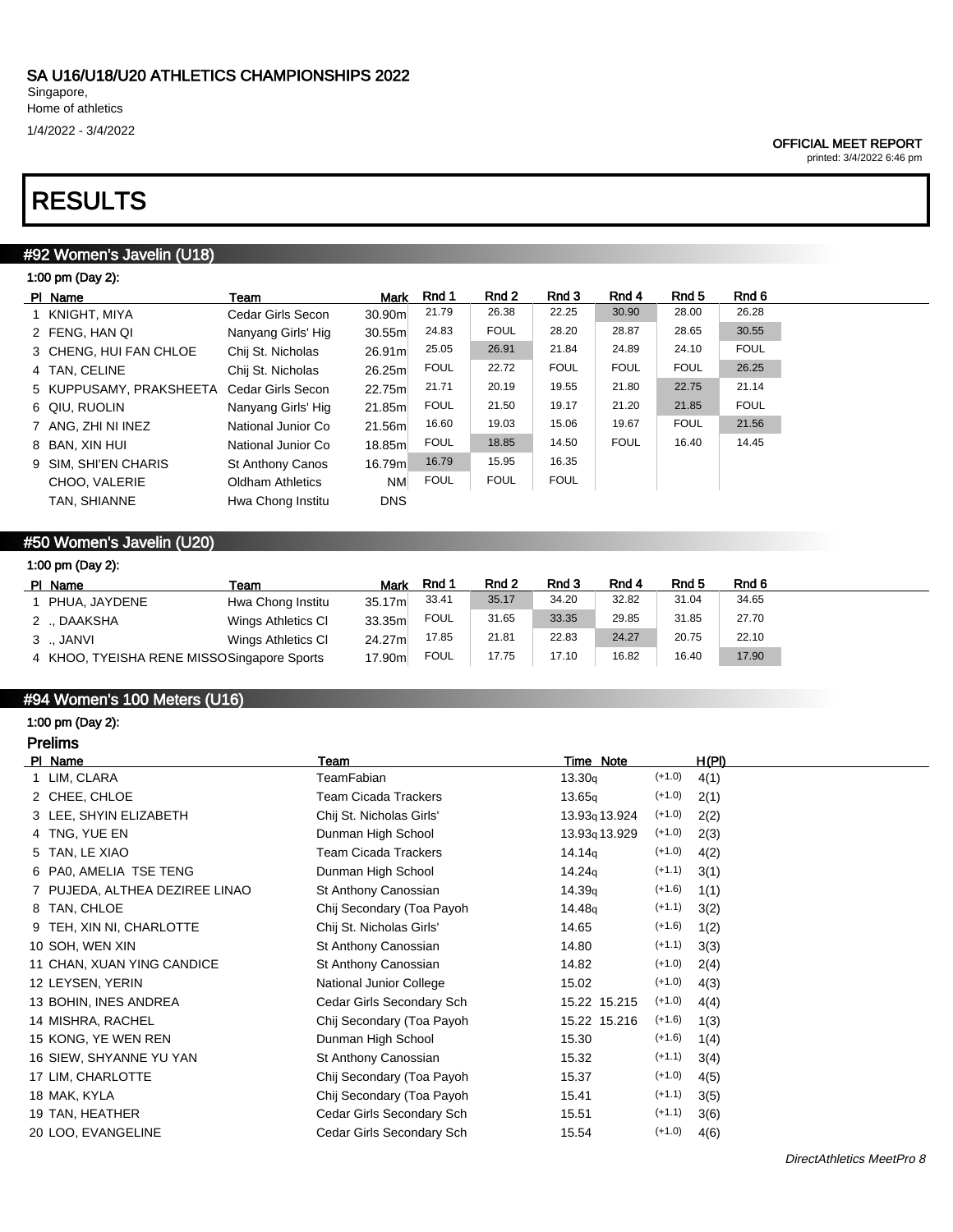Singapore, Home of athletics 1/4/2022 - 3/4/2022

### OFFICIAL MEET REPORT

printed: 3/4/2022 6:46 pm

# RESULTS

# #94 Women's 100 Meters (U16) (cont'd) 1:00 pm (Day 2): Prelims Pl Name Team Time Note H(Pl) 21 ONG, KAYLA Cedar Girls Secondary Sch 15.56 (+1.0) 2(5) 22 MANU, DIYA Cedar Girls Secondary Sch 15.94 (+1.6) 1(5) 23 KANDASAMY, KAVIMALAR Cedar Girls Secondary Sch 16.04 (+1.0) 2(6) 24 KOH, CHARMAINE Cedar Girls Secondary Sch 16.18 (+1.1) 3(7) 25 CINTHIKAEL, ANGEL Cedar Girls Secondary Sch 17.82 (+1.6) 1(6) 26 NG, JING XUAN Chij Secondary (Toa Payoh 19.00 (+1.0) 4(7) TOH, SARAH Cedar Girls Secondary Sch DNS 1 NG, SOK CHEE JAYME Chij St. Nicholas Girls' DNS 2 LOW, CHERELLE **St Anthony Canossian** DNS 44 HEAT RESULTS Prelims PI Name Team Team Team Team Team Time Note Heat 1 of 4 Wind: (+1.6) 1 PUJEDA, ALTHEA DEZIREE LINAO St Anthony Canossian 14.39q 2 TEH, XIN NI, CHARLOTTE Chij St. Nicholas Girls' 14.65 3 MISHRA, RACHEL Chij Secondary (Toa Payoh 15.22 15.216 4 KONG, YE WEN REN Dunman High School 15.30 5 MANU, DIYA Cedar Girls Secondary Sch 15.94 6 CINTHIKAEL, ANGEL Cedar Girls Secondary Sch 17.82 TOH, SARAH DNS Cedar Girls Secondary Sch DNS Heat 2 of 4 Wind: (+1.0) 1 CHEE, CHLOE CHEE, CHLOE CHEE, CHLOE 2 LEE, SHYIN ELIZABETH Chij St. Nicholas Girls' 13.93q 13.924 3 TNG, YUE EN DUNMAN High School 13.93q 13.929 4 CHAN, XUAN YING CANDICE St Anthony Canossian 14.82 5 ONG, KAYLA Cedar Girls Secondary Sch 15.56 6 KANDASAMY, KAVIMALAR Cedar Girls Secondary Sch 16.04 NG, SOK CHEE JAYME Chij St. Nicholas Girls' DNS Heat 3 of 4 Wind: (+1.1) 1 PA0, AMELIA TSE TENG Dunman High School 14.24q 2 TAN, CHLOE Chij Secondary (Toa Payoh 14.48q 3 SOH, WEN XIN St Anthony Canossian 14.80 4 SIEW, SHYANNE YU YAN St Anthony Canossian 15.32 5 MAK, KYLA Chij Secondary (Toa Payoh 15.41 6 TAN, HEATHER Cedar Girls Secondary Sch 15.51 7 KOH, CHARMAINE **Cedar Girls Secondary Sch** 16.18 Heat 4 of 4 Wind: (+1.0) 1 LIM, CLARA TeamFabian 13.30q 2 TAN, LE XIAO **Team Cicada Trackers** 14.14<sub>q</sub> 3 LEYSEN, YERIN National Junior College 15.02 4 BOHIN, INES ANDREA Cedar Girls Secondary Sch 15.22 15.215 5 LIM, CHARLOTTE **Child Secondary (Toa Payoh** 15.37 6 LOO, EVANGELINE Cedar Girls Secondary Sch 15.54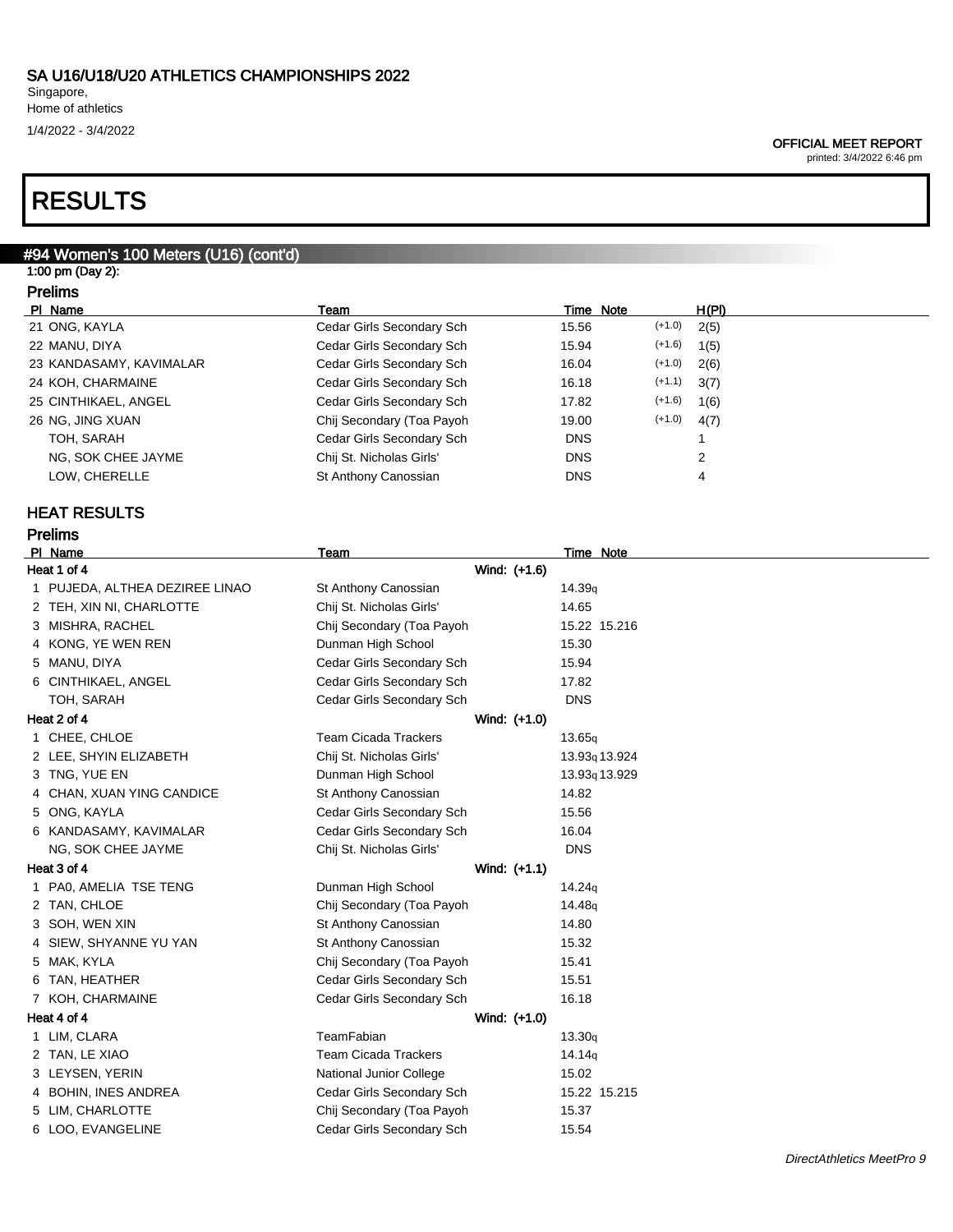Singapore,

Home of athletics

1/4/2022 - 3/4/2022

printed: 3/4/2022 6:46 pm

# RESULTS

# #94 Women's 100 Meters (U16) (cont'd) Prelims

| PI Name                     | Team                    |                                                  |              |                                                               | Time Note                   |              |               |                             |
|-----------------------------|-------------------------|--------------------------------------------------|--------------|---------------------------------------------------------------|-----------------------------|--------------|---------------|-----------------------------|
| 7 NG, JING XUAN             |                         | Chij Secondary (Toa Payoh                        |              |                                                               | 19.00                       |              |               |                             |
| LOW, CHERELLE               |                         | St Anthony Canossian                             |              |                                                               | <b>DNS</b>                  |              |               |                             |
| #82 Women's Long Jump (U18) |                         |                                                  |              |                                                               |                             |              |               |                             |
| 1:00 pm (Day 2):            |                         |                                                  |              |                                                               |                             |              |               |                             |
| PI Name                     | Team                    | <b>Mark</b>                                      | Rnd 1        | Rnd 2                                                         | Rnd 3                       | Rnd 4        | Rnd 5         | Rnd 6                       |
| 1 GOPIKRISHNA, BHAVNA       | Club ZOOM               | $5.24m (-1.1)$                                   |              | $5.22 (+0.0)$ 5.17 (+0.0)                                     | PASS                        | $5.24(-1.1)$ | $4.92 (+0.0)$ | $5.03(-0.9)$                |
| 2 MEYERS, NIKITA MAE JING-Y | Singapore Sports        | $5.03m(-0.6)$                                    |              | $4.46(-0.2)$ 5.03 (-0.6)                                      | <b>PASS</b>                 | $4.79(-0.7)$ | $4.81(-0.7)$  | <b>PASS</b>                 |
| 3 LIU, MAN                  | Dunman High Sch         | 4.40m $(-1.7)$                                   |              | $4.33 (+0.0) 4.29 (-1.8)$                                     | $4.09(-0.8)$                | <b>FOUL</b>  | $4.06(-1.7)$  | $4.40(-1.7)$                |
| 4 HO, XU YING NICOLE        | Dunman High Sch         | $4.30m (+0.0)$                                   | <b>FOUL</b>  |                                                               | $4.16 (-2.7)$ $4.30 (+0.0)$ | <b>FOUL</b>  | 4.24 $(-0.9)$ | $4.06(-0.4)$                |
| 5 AYE KYAW, YUNN BRITNEY    | National Junior Co      | 4.27m (+0.0)                                     | $4.19(-1.1)$ | $ 4.08(-2.1)  4.20(-1.5)$                                     |                             | <b>FOUL</b>  |               | $4.27 (+0.0)$ 4.19 (+0.0)   |
| 6 OOI, YIWEI                | Dunman High Sch         | 4.18m $(-0.9)$                                   |              | $3.98 (-0.8) 4.13 (-1.6) 3.89 (-1.2)$                         |                             | $3.97(-0.9)$ |               | 4.18 $(-0.9)$ 4.04 $(-1.4)$ |
| 7 WOON, SUMIN               | Chij Secondary (T       | 4.14m $(-0.9)$                                   | $4.14(-0.9)$ | <b>FOUL</b>                                                   | <b>FOUL</b>                 | $4.03(-1.9)$ | <b>FOUL</b>   | $4.12(-1.6)$                |
| 8 LEOW, CAITLIN             | Erovra Club             | $4.14m$ (-1.1)                                   |              | $3.98 (-0.9)$ 4.03 (-1.1) 4.14 (-1.1) 4.11 (-1.3) 3.88 (+0.0) |                             |              |               | <b>FOUL</b>                 |
| 9 WEE REYES, ARIEL          | Chij Secondary (T       | 4.08m $(-2.1)$                                   |              | $3.87 (-1.3)$ 3.86 (-1.0) 4.08 (-2.1)                         |                             |              |               |                             |
| 10 LIN, XIWEN               | Dunman High Sch         | $3.96m (+0.0)$                                   | <b>FOUL</b>  | <b>FOUL</b>                                                   | $3.96 (+0.0)$               |              |               |                             |
| 11 HO, YUKI                 | Erovra Club             | 3.78 $m$ (-0.9)                                  |              | $3.70 (-0.8) 3.77 (+0.0) 3.78 (-0.9)$                         |                             |              |               |                             |
| 12 TAY, RUI EN JOY          | National Junior Co      | 3.63m $(-1.4)$                                   |              | $3.62 (+0.0)$ $3.63 (-1.4)$                                   | <b>FOUL</b>                 |              |               |                             |
| 13 ORLIN, SOPHIA            | Chij Secondary (T       | $3.53m (-1.5)$                                   | <b>FOUL</b>  | $3.53(-1.5)$ $3.43(-0.2)$                                     |                             |              |               |                             |
| 14 LEE, ZI XUAN SHAYNNEN    | <b>St Anthony Canos</b> | 3.40m (-1.1) 3.40 (-1.1) 3.35 (-1.6) 3.34 (-1.9) |              |                                                               |                             |              |               |                             |
| 15 TAN, SHI EN              | Chij Secondary (T       | 3.22m $(-0.8)$ 3.04 $(+0.0)$ 3.22 $(-0.8)$       |              |                                                               | <b>FOUL</b>                 |              |               |                             |
| QUEK, SYN HUI               | Wings Athletics CI      | <b>DNS</b>                                       |              |                                                               |                             |              |               |                             |
| NEEVEN, JESSICA             | Wings Athletics CI      | <b>DNS</b>                                       |              |                                                               |                             |              |               |                             |
|                             |                         |                                                  |              |                                                               |                             |              |               |                             |

# #63 Women's 100 Meters (U18)

#### 1:20 pm (Day 2):

l,

| <b>Prelims</b>                        |                           |                                |                |  |  |  |
|---------------------------------------|---------------------------|--------------------------------|----------------|--|--|--|
| PI Name                               | Team                      | Time Note                      | H(PI)          |  |  |  |
| 1 WIJAYA, SONIA                       | Club ZOOM                 | $(+0.6)$<br>13.97q             | 2(1)           |  |  |  |
| 2 YEO, JANABELLE                      | Chij Secondary (Toa Payoh | $(+0.1)$<br>14.26q             | 1(1)           |  |  |  |
| 3 LEE, SZE YIN MEGAN                  | St Anthony Canossian      | $(+0.1)$<br>14.52q             | 1(2)           |  |  |  |
| 4 KHOO, JACKIE                        | National Junior College   | $(+0.6)$<br>14.74 <sub>g</sub> | 2(2)           |  |  |  |
| 5 POH, ISABEL                         | Cedar Girls Secondary Sch | $(+0.6)$<br>14.84g             | 2(3)           |  |  |  |
| 6 RAZALI, EMMA SHANYIN                | Chij St. Nicholas Girls'  | $(+0.6)$<br>15.21 <sub>q</sub> | 2(4)           |  |  |  |
| 7 LAM, CHI KI, DAISY                  | Dunman High School        | $(+0.1)$<br>15.70 <sub>g</sub> | 1(3)           |  |  |  |
| 8 AW, QIAN RU JILLIAN                 | St Anthony Canossian      | $(+0.6)$<br>16.08q             | 2(5)           |  |  |  |
| 9 PAMINTUAN CABUNILAS, KIRSTEN GEILLE | St Anthony Canossian      | $(+0.1)$<br>16.48              | 1(4)           |  |  |  |
| TSAI, YIH-JENN AMELIE                 | Chij St. Nicholas Girls'  | <b>DNS</b>                     |                |  |  |  |
| TAN, TRISHA                           | Cedar Girls Secondary Sch | <b>DNS</b>                     |                |  |  |  |
| TAN, ASHLEY                           | Wings Athletics Club      | <b>DNS</b>                     | $\overline{2}$ |  |  |  |
| <b>HEAT RESULTS</b>                   |                           |                                |                |  |  |  |
| <b>Prelims</b>                        |                           |                                |                |  |  |  |
| PI Name<br>Time Note<br>Team          |                           |                                |                |  |  |  |

# Heat 1 of 2 Wind: (+0.1)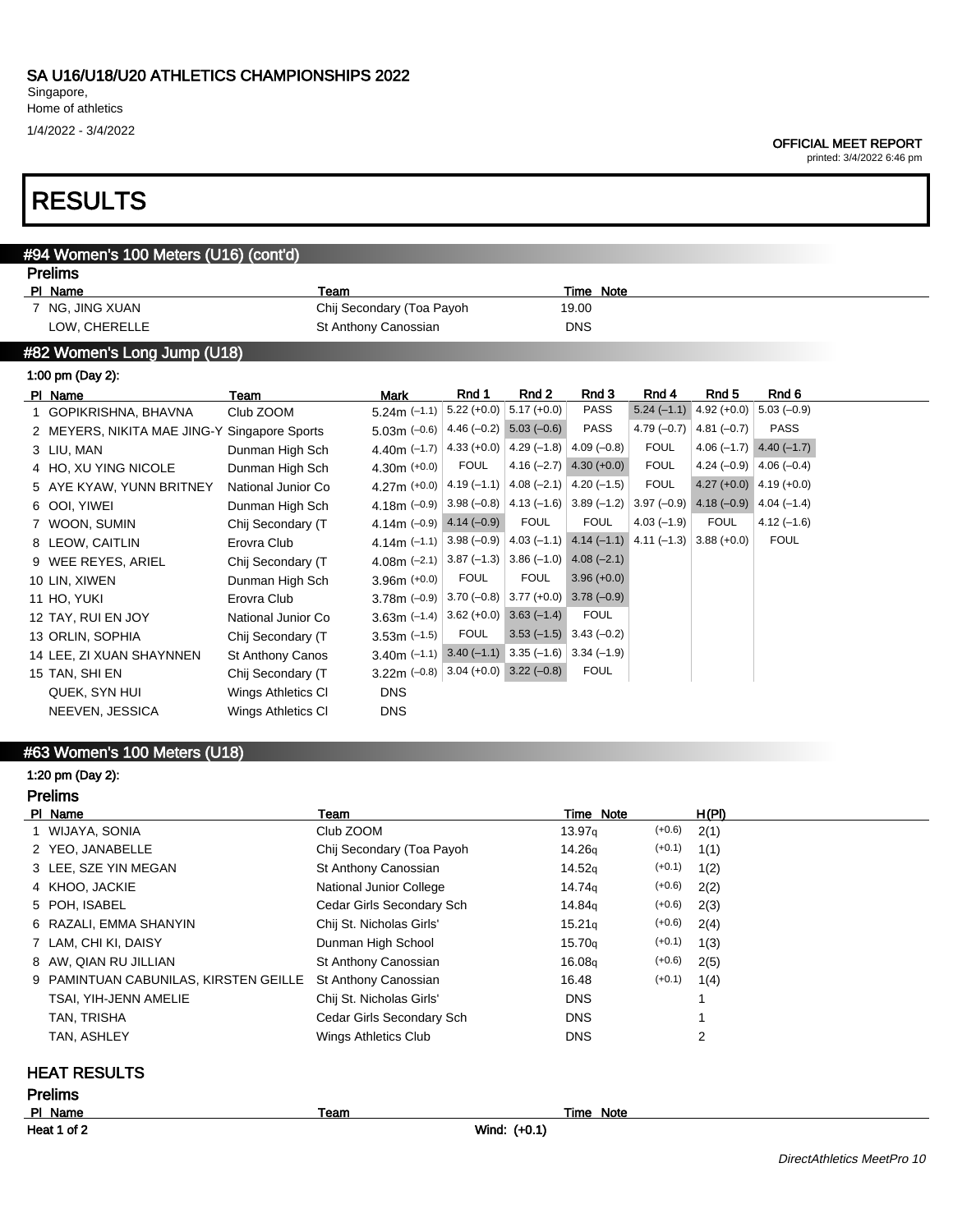Singapore, Home of athletics 1/4/2022 - 3/4/2022

#### OFFICIAL MEET REPORT

printed: 3/4/2022 6:46 pm

# RESULTS

### #63 Women's 100 Meters (U18) (cont'd) Prelims

| .                                     |                           |                    |
|---------------------------------------|---------------------------|--------------------|
| PI Name                               | Team                      | Time Note          |
| 1 YEO, JANABELLE                      | Chij Secondary (Toa Payoh | 14.26g             |
| 2 LEE, SZE YIN MEGAN                  | St Anthony Canossian      | 14.52q             |
| 3 LAM, CHI KI, DAISY                  | Dunman High School        | 15.70q             |
| 4 PAMINTUAN CABUNILAS, KIRSTEN GEILLE | St Anthony Canossian      | 16.48              |
| TSAI, YIH-JENN AMELIE                 | Chij St. Nicholas Girls'  | <b>DNS</b>         |
| TAN, TRISHA                           | Cedar Girls Secondary Sch | <b>DNS</b>         |
| Heat 2 of 2                           | Wind: (+0.6)              |                    |
| 1 WIJAYA, SONIA                       | Club ZOOM                 | 13.97q             |
| 2 KHOO, JACKIE                        | National Junior College   | 14.74 <sub>a</sub> |
| 3 POH, ISABEL                         | Cedar Girls Secondary Sch | 14.84 <sub>g</sub> |
| 4 RAZALI, EMMA SHANYIN                | Chij St. Nicholas Girls'  | 15.21 <sub>q</sub> |
| 5 AW, QIAN RU JILLIAN                 | St Anthony Canossian      | 16.08q             |
| <b>TAN, ASHLEY</b>                    | Wings Athletics Club      | <b>DNS</b>         |
|                                       |                           |                    |

# #93 Men's 100 Meters (U16)

Singapore 10.37

## 2:00 pm (Day 2):

Prelims

| Team                    | Time Note                      | H(PI)                |
|-------------------------|--------------------------------|----------------------|
| Wings Athletics Club    | 11.66g                         | 3(1)                 |
| Hwa Chong Institution   | $(-1.8)$<br>12.26q             | 1(1)                 |
| National Junior College | $(+1.1)$<br>12.32q             | 3(2)                 |
| Hwa Chong Institution   | $(-1.8)$<br>12.41 <sub>q</sub> | 1(2)                 |
| Hwa Chong Institution   | $(+0.0)$<br>12.49q             | 2(1)                 |
| Catholic High School    | $(+1.1)$<br>12.67 <sub>q</sub> | 3(3)                 |
| Catholic High School    | $(+0.0)$<br>12.72q             | 2(2)                 |
| Catholic High School    | $(+0.0)$<br>12.75q             | 2(3)                 |
| Catholic High School    | $(+1.1)$<br>12.80              | 3(4)                 |
| Catholic High School    | $(+1.1)$<br>12.91              | 3(5)                 |
| Hwa Chong Institution   | $(+0.0)$<br>13.00              | 2(4)                 |
| Hwa Chong Institution   | $(+0.0)$<br>13.01              | 2(5)                 |
| Catholic High School    | $(-1.8)$<br>13.18              | 1(3)                 |
| Catholic High School    | $(-1.8)$<br>13.25              | 1(4)                 |
| Dunman High School      | $(-1.8)$<br>13.27              | 1(5)                 |
| Catholic High School    | $(+0.0)$<br>13.64              | 2(6)                 |
| Dunman High School      | $(+1.1)$<br>13.71              | 3(6)                 |
| Hwa Chong Institution   | $(-1.8)$<br>13.83              | 1(6)                 |
| Dunman High School      | $(+0.0)$<br>13.89              | 2(7)                 |
| National Junior College | 14.52                          | 3(7)                 |
| Catholic High School    | <b>DNS</b>                     |                      |
|                         |                                | $(+1.1)$<br>$(+1.1)$ |

## HEAT RESULTS

| <b>Prelims</b>   |                       |              |                            |  |  |  |
|------------------|-----------------------|--------------|----------------------------|--|--|--|
| PI Name          | Team                  | Time Note    |                            |  |  |  |
| Heat 1 of 3      |                       | Wind: (-1.8) |                            |  |  |  |
| 1 TONG, ZONG WEI | Hwa Chong Institution | 12.26g       |                            |  |  |  |
|                  |                       |              | DirectAthletics MeetPro 11 |  |  |  |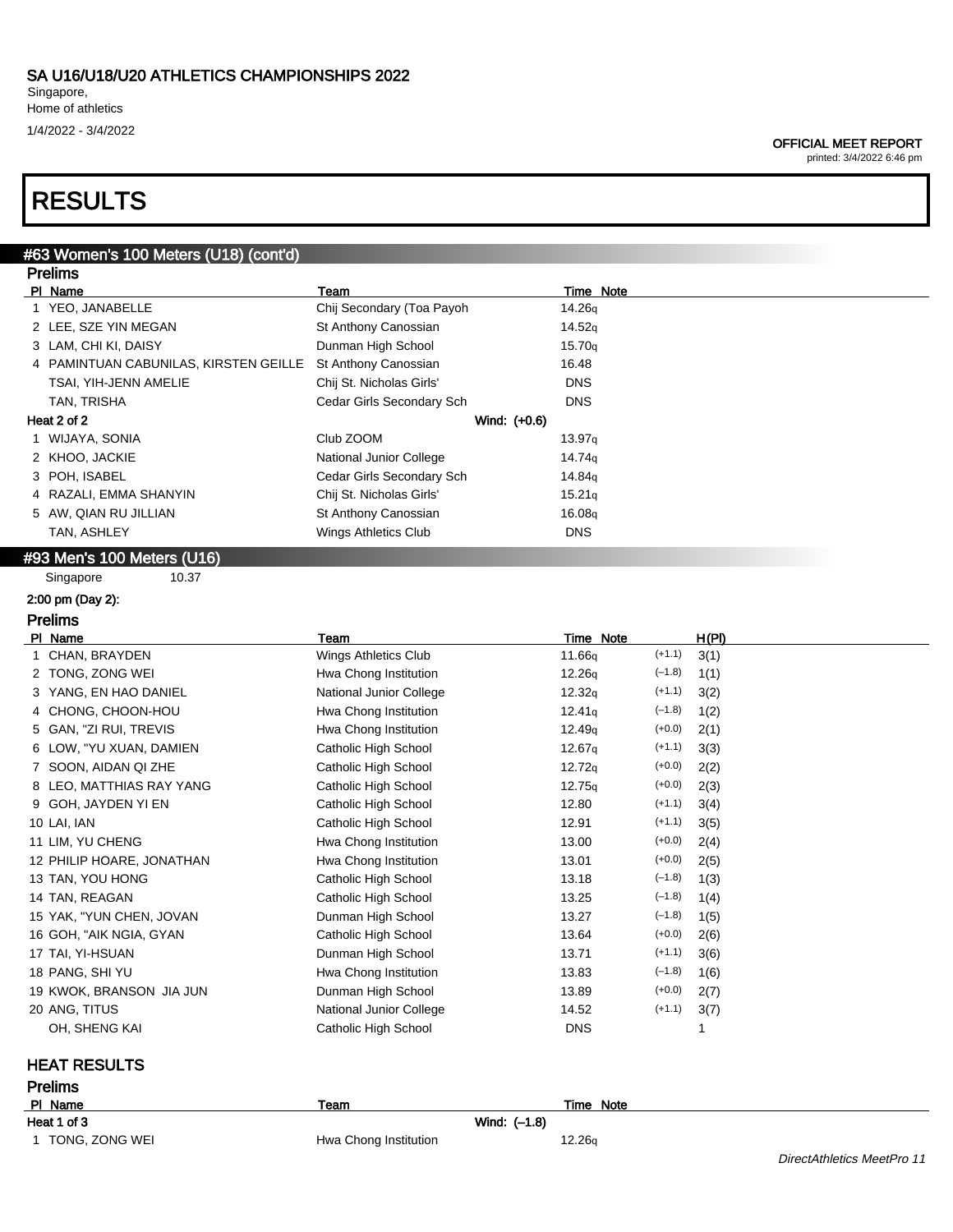Singapore, Home of athletics 1/4/2022 - 3/4/2022

### OFFICIAL MEET REPORT

printed: 3/4/2022 6:46 pm

# RESULTS

#### #93 Men's 100 Meters (U16) (cont'd) Prelims

| Pielinis                 |                         |                    |
|--------------------------|-------------------------|--------------------|
| PI Name                  | Team                    | <b>Time Note</b>   |
| 2 CHONG, CHOON-HOU       | Hwa Chong Institution   | 12.41q             |
| 3 TAN, YOU HONG          | Catholic High School    | 13.18              |
| 4 TAN, REAGAN            | Catholic High School    | 13.25              |
| 5 YAK, "YUN CHEN, JOVAN  | Dunman High School      | 13.27              |
| 6 PANG, SHI YU           | Hwa Chong Institution   | 13.83              |
| OH, SHENG KAI            | Catholic High School    | <b>DNS</b>         |
| Heat 2 of 3              | Wind: (+0.0)            |                    |
| 1 GAN, "ZI RUI, TREVIS   | Hwa Chong Institution   | 12.49q             |
| 2 SOON, AIDAN QI ZHE     | Catholic High School    | 12.72q             |
| 3 LEO, MATTHIAS RAY YANG | Catholic High School    | 12.75q             |
| 4 LIM, YU CHENG          | Hwa Chong Institution   | 13.00              |
| 5 PHILIP HOARE, JONATHAN | Hwa Chong Institution   | 13.01              |
| 6 GOH, "AIK NGIA, GYAN   | Catholic High School    | 13.64              |
| 7 KWOK, BRANSON JIA JUN  | Dunman High School      | 13.89              |
| Heat 3 of 3              | Wind: (+1.1)            |                    |
| 1 CHAN, BRAYDEN          | Wings Athletics Club    | 11.66 <sub>g</sub> |
| 2 YANG, EN HAO DANIEL    | National Junior College | 12.32q             |
| 3 LOW, "YU XUAN, DAMIEN  | Catholic High School    | 12.67 <sub>q</sub> |
| 4 GOH, JAYDEN YI EN      | Catholic High School    | 12.80              |
| 5 LAI, IAN               | Catholic High School    | 12.91              |
| 6 TAI, YI-HSUAN          | Dunman High School      | 13.71              |
| 7 ANG, TITUS             | National Junior College | 14.52              |
| $\frac{1}{2}$            |                         |                    |

### #62 Men's 100 Meters (U18)

Singapore 10.37

## 2:20 pm (Day 2):

| <b>Prelims</b>           |                              |                    |          |       |  |
|--------------------------|------------------------------|--------------------|----------|-------|--|
| PI Name                  | Team                         | Time Note          |          | H(PI) |  |
| 1 TAN, SHAN WEI          | Hwa Chong Institution        | 11.63q             | $(+1.5)$ | 1(1)  |  |
| 2 BUCHANAN, LUCA         | <b>Oldham Athletics</b>      | 11.66q             | $(-1.8)$ | 3(1)  |  |
| 3 "DILLON, WEI YI, "LOW  | <b>Bedok View Sec School</b> | 11.93q             | $(-1.8)$ | 3(2)  |  |
| 4 CURRIN, XAVIER         | Erovra Club                  | 12.05q             | $(-1.8)$ | 3(3)  |  |
| 5 CHERN, ISAAC           | Hwa Chong Institution        | 12.23q             | $(-1.9)$ | 2(1)  |  |
| 6 PEH, CAYDEN            | <b>Trackstar Athletics</b>   | 12.42q             | $(+1.5)$ | 1(2)  |  |
| 7 VASANIA, SHAVAK        | <b>JS Athletics</b>          | 12.44 <sub>q</sub> | $(+1.5)$ | 1(3)  |  |
| 8 CHUA, HONGYU           | Dunman High School           | 12.48q             | $(+1.5)$ | 1(4)  |  |
| 9 ZHANG, JUNJIAN         | Hwa Chong Institution        | 12.53              | $(-1.9)$ | 2(2)  |  |
| 10 TAN, DE YING ZINEDINE | Dunman High School           | 12.73              | $(+1.5)$ | 1(5)  |  |
| 11 CHEN, XIANG           | Catholic High School         | 12.84              | $(-1.9)$ | 2(3)  |  |
| 12 QUEK, ELROY ZHI YUAN  | Maxform                      | 13.08              | $(-1.9)$ | 2(4)  |  |
| 13 MANNEM, NIMAI         | Dunman High School           | 13.13              | $(-1.9)$ | 2(5)  |  |
| 14 LEE, YI HENG          | Catholic High School         | 13.17              | $(+1.5)$ | 1(6)  |  |
| 15 WANGKE, LEVI DANIEL   | National Junior College      | 13.25              | $(-1.8)$ | 3(4)  |  |
| 16 NEO, NATHAN           | Catholic High School         | 13.26              | $(-1.8)$ | 3(5)  |  |
| 17 ONG, JIA HNG NICHOLAS | Catholic High School         | 13.28              | $(-1.9)$ | 2(6)  |  |
| 18 NG, JING XUN          | Catholic High School         | 13.77              | $(-1.9)$ | 2(7)  |  |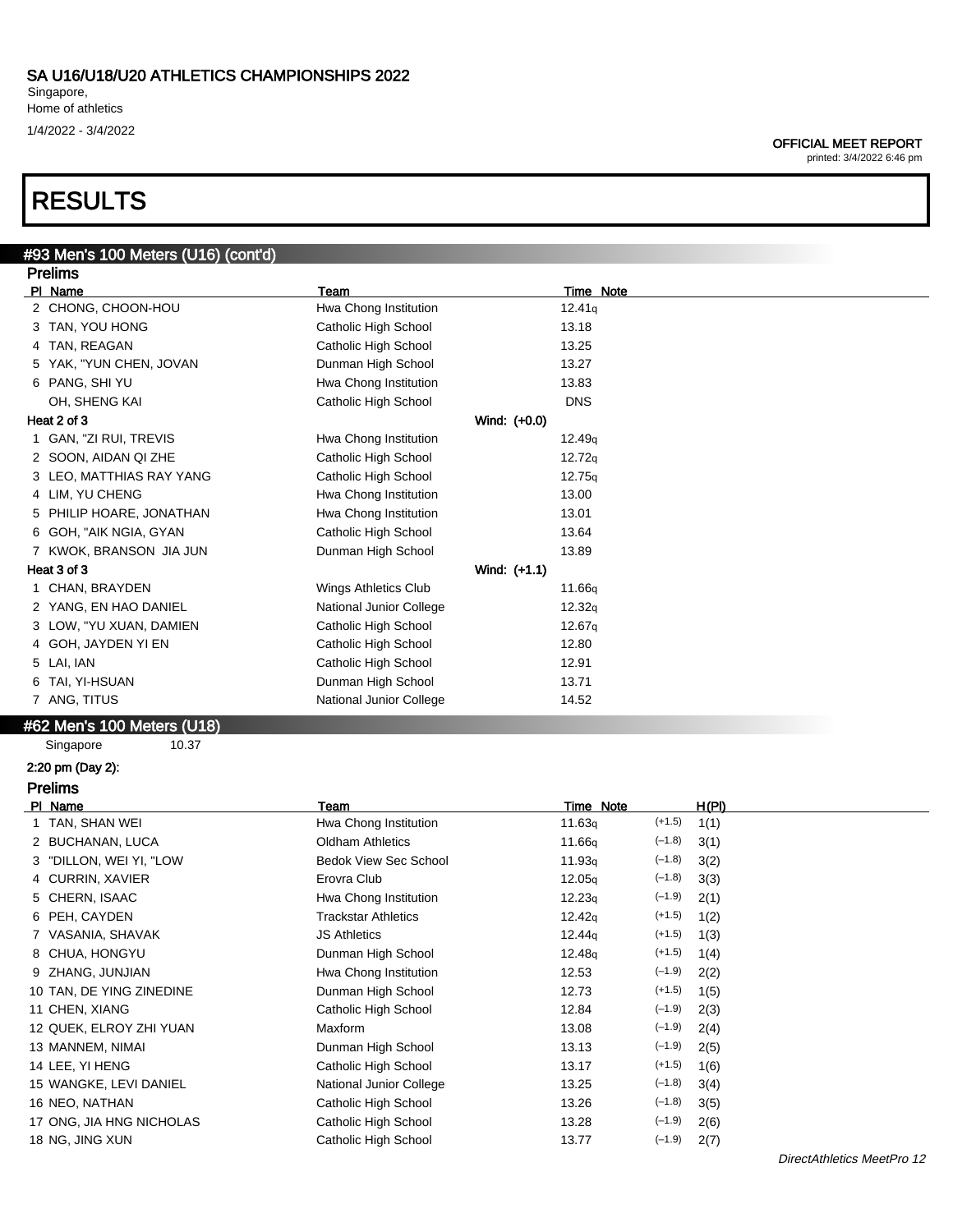Singapore, Home of athletics

1/4/2022 - 3/4/2022

#### OFFICIAL MEET REPORT

printed: 3/4/2022 6:46 pm

# RESULTS

| #62 Men's 100 Meters (U18) (cont'd)  |                              |                    |                  |
|--------------------------------------|------------------------------|--------------------|------------------|
| 2:20 pm (Day 2):                     |                              |                    |                  |
| <b>Prelims</b><br>PI Name            | Team                         | Time Note          | H(PI)            |
| 19 PANG, JUN WEI                     | National Junior College      | 13.83              | $(-1.8)$<br>3(6) |
| GOH, WAYNE                           | Swift                        | <b>DNS</b>         | 3                |
|                                      |                              |                    |                  |
| <b>HEAT RESULTS</b>                  |                              |                    |                  |
| <b>Prelims</b>                       |                              |                    |                  |
| PI Name                              | Team                         | <b>Time Note</b>   |                  |
| Heat 1 of 3                          |                              | Wind: (+1.5)       |                  |
| 1 TAN, SHAN WEI                      | Hwa Chong Institution        | 11.63q             |                  |
| 2 PEH, CAYDEN                        | <b>Trackstar Athletics</b>   | 12.42q             |                  |
| 3 VASANIA, SHAVAK                    | <b>JS Athletics</b>          | 12.44q             |                  |
| 4 CHUA, HONGYU                       | Dunman High School           | 12.48 <sub>g</sub> |                  |
| TAN, DE YING ZINEDINE<br>5           | Dunman High School           | 12.73              |                  |
| 6 LEE, YI HENG                       | Catholic High School         | 13.17              |                  |
| Heat 2 of 3                          |                              | Wind: (-1.9)       |                  |
| 1 CHERN, ISAAC                       | Hwa Chong Institution        | 12.23q             |                  |
| 2 ZHANG, JUNJIAN                     | Hwa Chong Institution        | 12.53              |                  |
| 3 CHEN, XIANG                        | Catholic High School         | 12.84              |                  |
| QUEK, ELROY ZHI YUAN<br>4            | Maxform                      | 13.08              |                  |
| MANNEM, NIMAI<br>5                   | Dunman High School           | 13.13              |                  |
| 6 ONG, JIA HNG NICHOLAS              | Catholic High School         | 13.28              |                  |
| 7 NG, JING XUN                       | Catholic High School         | 13.77              |                  |
| Heat 3 of 3                          |                              | Wind: (-1.8)       |                  |
| <b>BUCHANAN, LUCA</b><br>1.          | <b>Oldham Athletics</b>      | 11.66q             |                  |
| 2 "DILLON, WEI YI, "LOW              | <b>Bedok View Sec School</b> | 11.93q             |                  |
| 3 CURRIN, XAVIER                     | Erovra Club                  | 12.05q             |                  |
| WANGKE, LEVI DANIEL<br>4             | National Junior College      | 13.25              |                  |
| 5 NEO, NATHAN                        | Catholic High School         | 13.26              |                  |
| 6 PANG, JUN WEI                      | National Junior College      | 13.83              |                  |
| GOH, WAYNE                           | Swift                        | <b>DNS</b>         |                  |
| #98 Women's 400 Meters (U16)         |                              |                    |                  |
| 2:35 pm (Day 2):                     |                              |                    |                  |
| <b>Prelims</b>                       |                              |                    |                  |
| PI Name                              | <b>Team</b>                  | Time Note          | <b>H(PI)</b>     |
| WONG, ZHI QI NIKKI<br>$\mathbf 1$    | Chij St. Nicholas Girls'     | 1:08.43q           | 1(1)             |
| 2 LEE, YING EMMA                     | Chij St. Nicholas Girls'     | 1:09.19q           | 2(1)             |
| 3 LU, XING LIN                       | Chij St. Nicholas Girls'     | 1:10.75q           | 1(2)             |
| BINTE MOHAMMAD SHAH, NUR IRDINA<br>4 | National Junior College      | 1:10.89q           | 2(2)             |
| 5 HO, CHIEN HUI CLAIRA               | Chij St. Nicholas Girls'     | 1:12.19q           | 2(3)             |
| 6 LIAO, JIA SYUAN                    | Dunman High School           | 1:12.98q           | 1(3)             |
| 7 HO, ALEXIS SZE JAE                 | Dunman High School           | 1:13.00q           | 2(4)             |
| 8 NG, ZI YING                        | St Anthony Canossian         | 1:13.52q           | 2(5)             |
| 9 TAN, ZE QIAN ALEXIS                | St Anthony Canossian         | 1:13.68            | 2(6)             |
| 10 PAY, WENXUAN, CLARISSA            | Chij St. Nicholas Girls'     | 1:14.30            | 1(4)             |
| 11 HARRY, DLIIA                      | Chij Secondary (Toa Payoh    | 1:18.11            | 1(5)             |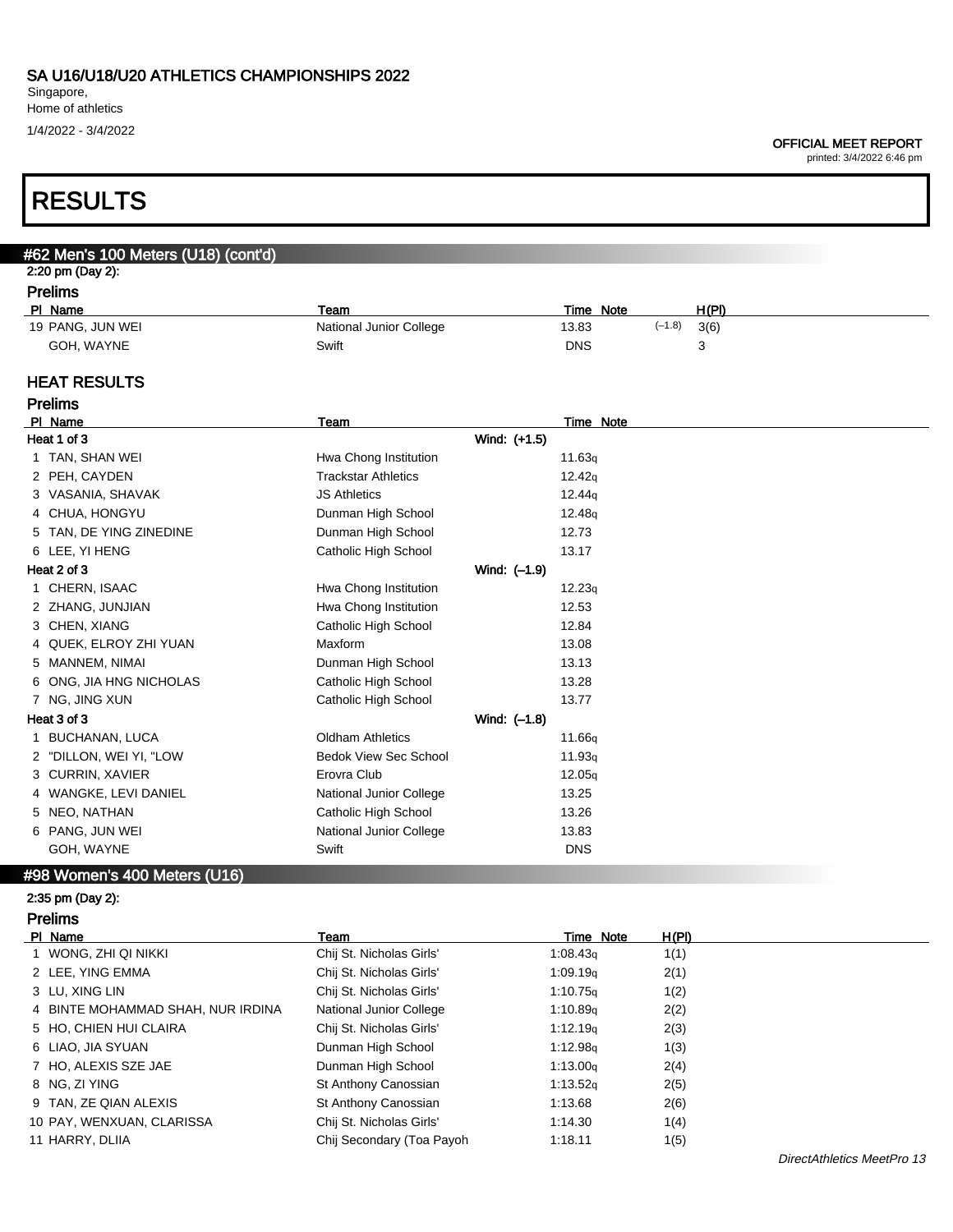Singapore, Home of athletics 1/4/2022 - 3/4/2022

#### OFFICIAL MEET REPORT

printed: 3/4/2022 6:46 pm

# RESULTS

## #98 Women's 400 Meters (U16) (cont'd) 2:35 pm (Day 2): Prelims<br>PL Name PI Name **The Roots Contained Team Time Note** H(PI) 12 KWOK, MICHELLE Chij Secondary (Toa Payoh 1:20.05 1(6) 13 LOW, CHLOE Chij Secondary (Toa Payoh 1:20.54 1(7) 14 LIM, YI QING HANNAH Chij St. Nicholas Girls' 1:21.73 1(8) TYLES, TAMARA **National Junior College** DNS 2 BOHIN, INES ANDREA Cedar Girls Secondary Sch DNS 2 HEAT RESULTS Prelims PI Name Team Team Team Team Team Time Note Heat 1 of 2 1 WONG, ZHI QI NIKKI Chij St. Nicholas Girls' 1:08.43<sub>q</sub> 2 LU, XING LIN Chij St. Nicholas Girls' 1:10.75q 3 LIAO, JIA SYUAN DUN DUNMAN High School 1:12.98q 4 PAY, WENXUAN, CLARISSA Chij St. Nicholas Girls' 1:14.30 5 HARRY, DLIIA Chij Secondary (Toa Payoh 1:18.11 6 KWOK, MICHELLE Chij Secondary (Toa Payoh 1:20.05 7 LOW, CHLOE Chij Secondary (Toa Payoh 1:20.54 8 LIM, YI QING HANNAH Chij St. Nicholas Girls' 1:21.73 Heat 2 of 2 1 LEE, YING EMMA Chij St. Nicholas Girls' 1:09.19q

| LEE, YING EMMA                    | Ghij St. Nicholas Girls   | 1:09.19q             |
|-----------------------------------|---------------------------|----------------------|
| 2 BINTE MOHAMMAD SHAH, NUR IRDINA | National Junior College   | 1:10.89q             |
| 3 HO, CHIEN HUI CLAIRA            | Chij St. Nicholas Girls'  | 1:12.19q             |
| 4 HO, ALEXIS SZE JAE              | Dunman High School        | 1:13.00 <sub>q</sub> |
| 5 NG. ZI YING                     | St Anthony Canossian      | 1:13.52q             |
| 6 TAN, ZE QIAN ALEXIS             | St Anthony Canossian      | 1:13.68              |
| TYLES, TAMARA                     | National Junior College   | <b>DNS</b>           |
| <b>BOHIN, INES ANDREA</b>         | Cedar Girls Secondary Sch | <b>DNS</b>           |
|                                   |                           |                      |

# #97 Men's 400 Meters (U16)

| 2:45 pm (Day 2):    |                       |            |
|---------------------|-----------------------|------------|
| PI Name             | Team                  | Time Note  |
| 1 KHO, YUAN ZU      | Hwa Chong Institution | 56.87      |
| 2 HO, JOSH JUNHAO   | Dunman High School    | 1:03.03    |
| CURRAN, JAKE ARYAN  | Team Cicada Trackers  | <b>DNS</b> |
| CURRAN, HARRY IRFAN | Team Cicada Trackers  | <b>DNS</b> |
| SEAH, BRYAN         | Hwa Chong Institution | <b>DNS</b> |

## #67 Women's 400 Meters (U18)

| 2:50 pm (Day 2):     |                           |           |  |  |
|----------------------|---------------------------|-----------|--|--|
| PI Name              | Team                      | Time Note |  |  |
| TAN, KIT KAYE        | Chij Secondary (Toa Payoh | 1:04.50   |  |  |
| 2 KOH, JIA EN SIERRA | St Anthony Canossian      | 1:13.17   |  |  |
| 3 GANESAN, LAJITHANI | National Junior College   | 1:15.21   |  |  |
| 4 GOH. MEGAN         | National Junior College   | 1:17.20   |  |  |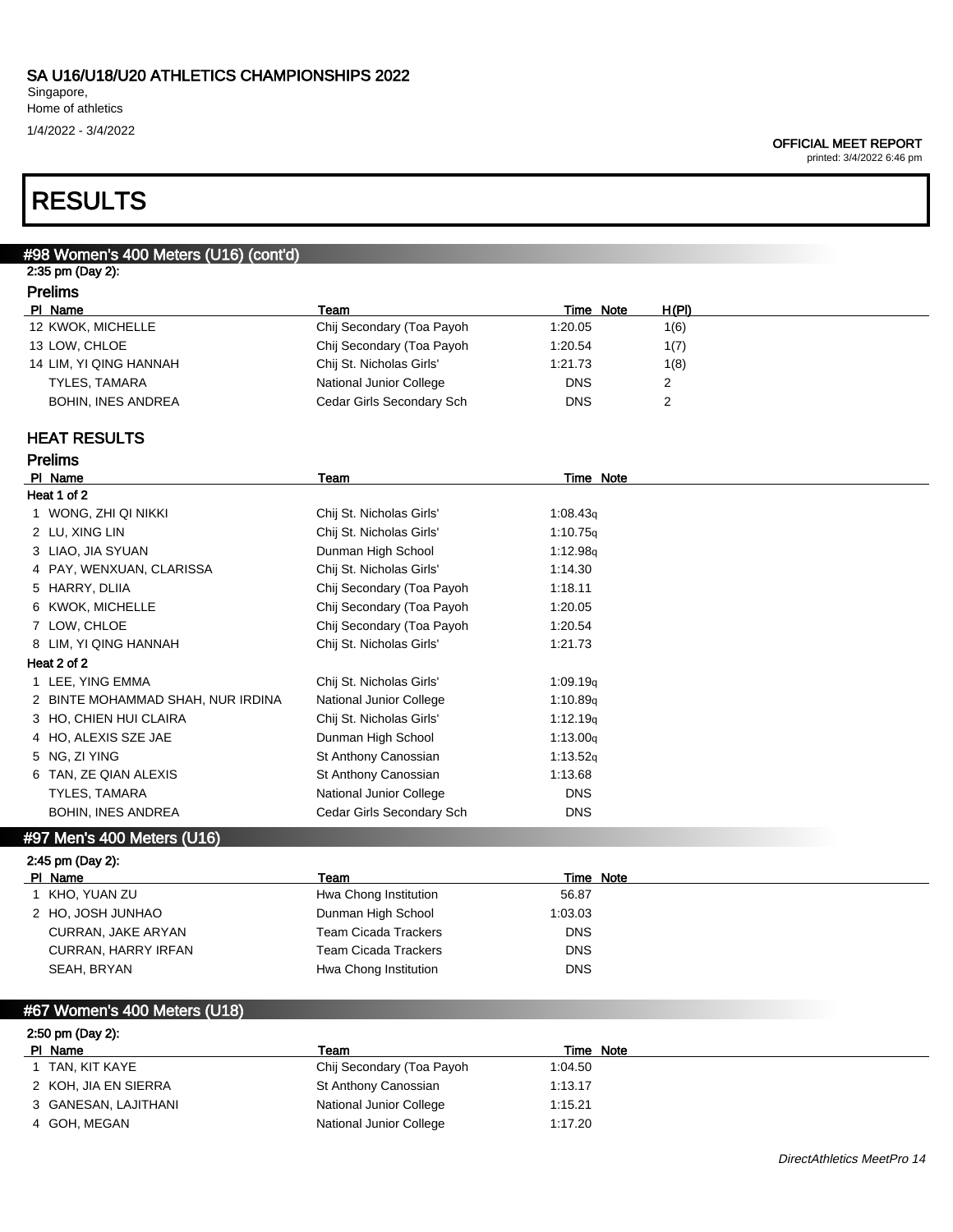1/4/2022 - 3/4/2022

printed: 3/4/2022 6:46 pm

# RESULTS

## #67 Women's 400 Meters (U18) (cont'd)

|         | 2:50 pm (Day 2): |  |
|---------|------------------|--|
| DI Name |                  |  |

| PI Name                  | Team                      | Time Note  |
|--------------------------|---------------------------|------------|
| WEE, GABRIELLE           | Chij Secondary (Toa Payoh | DNF.       |
| BINTE AIDIL, ALEENA ELSA | St Anthony Canossian      | <b>DNS</b> |
| BHANDARI, NIESHA KIM     | Chij St. Nicholas Girls'  | <b>DNS</b> |
| LI, JIAYI CHRISTINA      | <b>JS Athletics</b>       | <b>DNS</b> |

# #111 Men's Long Jump (U16)

# 3:00 pm (Day 2):

| PI Name                 | Team                 | <b>Mark</b>    | Rnd 1        | Rnd 2                                  | Rnd 3                                                                             | Rnd 4        | Rnd 5        | Rnd 6                     |  |
|-------------------------|----------------------|----------------|--------------|----------------------------------------|-----------------------------------------------------------------------------------|--------------|--------------|---------------------------|--|
| 1 YANG, EN HAO DANIEL   | National Junior Co   | $5.98m (-0.7)$ |              | $5.58(-3.1)$ $5.98(-0.7)$ $5.72(-1.2)$ |                                                                                   | <b>FOUL</b>  | $5.56(-2.7)$ | $5.73(-0.4)$              |  |
| 2 TRISTAN, CHEN         | Hwa Chong Institu    | $5.87m$ (-0.8) | $5.56(-0.3)$ |                                        | $5.61$ (-1.4) $5.87$ (-0.8) $5.40$ (-1.5)                                         |              | <b>FOUL</b>  | <b>FOUL</b>               |  |
| 3 TRISTEN, LI           | Hwa Chong Institu    | $5.57m$ (-0.5) |              |                                        | $5.23$ (-2.2) $\vert 5.29$ (-2.0) $\vert 5.37$ (-1.7) $\vert 4.99$ (-1.5) $\vert$ |              |              | $5.39(-1.0)$ $5.57(-0.5)$ |  |
| 4 ETHAN, KONG           | Hwa Chong Institu    | $5.37m$ (-1.8) |              |                                        | $5.37 (-1.8) 5.08 (-1.4) 5.30 (-1.5)$                                             | $4.91(-0.8)$ |              |                           |  |
| 5 NG, JUN YI            | <b>VICTORIA SCHO</b> | 5.37m $(-0.9)$ | <b>FOUL</b>  | $5.37(-0.9)$                           | <b>FOUL</b>                                                                       | $4.63(-2.0)$ | <b>FOUL</b>  | $5.18(-1.1)$              |  |
| 6 YADAV, BOYINI SUMANTH | <b>VICTORIA SCHO</b> | 5.28m $(-1.5)$ | <b>FOUL</b>  |                                        | $4.83(-1.5)$ 5.05 (-1.6)                                                          | $5.28(-1.5)$ | $5.09(-0.6)$ | <b>FOUL</b>               |  |
| 7 FREDERIC, CHUA        | Hwa Chong Institu    | 4.99m $(-2.4)$ |              | $4.85(-1.3)$ $4.99(-2.4)$              | <b>FOUL</b>                                                                       | $4.98(-0.6)$ | <b>FOUL</b>  | <b>FOUL</b>               |  |
| 8 JASPER, HO            | Hwa Chong Institu    | 4.85m $(-1.4)$ | <b>FOUL</b>  | <b>FOUL</b>                            | $4.85(-1.4)$                                                                      | <b>FOUL</b>  | <b>FOUL</b>  | <b>FOUL</b>               |  |
| 9 MOWE, CHRISTOPHER     | Wings Athletics CI   | 4.77m $(-0.2)$ | $4.55(-1.5)$ |                                        | $4.68(-1.8)$ $4.77(-0.2)$                                                         |              |              |                           |  |
| 10 YUZHE, CHEN          | Hwa Chong Institu    | 4.66m $(-2.5)$ | $4.57(-1.1)$ | $4.38(-1.4)$ $4.66(-2.5)$              |                                                                                   |              |              |                           |  |
| 11 CALUM, TAN           | Hwa Chong Institu    | 4.34m $(-1.5)$ |              | $3.98 (-2.1)$ 4.34 (-1.5) 4.11 (-1.3)  |                                                                                   |              |              |                           |  |
| 12 ETHAN, LIM           | Hwa Chong Institu    | 4.30m $(-2.5)$ | <b>FOUL</b>  | <b>FOUL</b>                            | $4.30(-2.5)$                                                                      |              |              |                           |  |
| CHUA, GARRETT           | Team Cicada Trac     | <b>NM</b>      |              |                                        |                                                                                   |              |              |                           |  |
| ANG, BRADLEY            | Team Cicada Trac     | <b>NM</b>      |              |                                        |                                                                                   |              |              |                           |  |
|                         |                      |                |              |                                        |                                                                                   |              |              |                           |  |

# #121 Men's Javelin (U16)

| 3:00 pm (Day 2):                              |                      |            |             |             |             |             |       |       |
|-----------------------------------------------|----------------------|------------|-------------|-------------|-------------|-------------|-------|-------|
| PI Name                                       | Team                 | Mark       | Rnd 1       | Rnd 2       | Rnd 3       | Rnd 4       | Rnd 5 | Rnd 6 |
| 1 NG, GABRIEL                                 | Team Cicada Trac     | 40.62m     | 40.02       | 37.55       | 35.85       | 40.62       | 40.08 | 39.69 |
| 2 TAN, HUAI FENG                              | Wings Athletics CI   | 38.70m     | 38.70       | 37.97       | 35.80       | 35.32       | 36.40 | 34.80 |
| 3 ZHANG, JINGBO                               | Hwa Chong Institu    | 38.29m     | 34.25       | 37.80       | 29.97       | 32.03       | 36.91 | 38.29 |
| 4 ZHAO, DANIEL                                | Hwa Chong Institu    | 35.87m     | 34.40       | 23.00       | 32.15       | 35.85       | 35.87 | 35.60 |
| 5 KWA, EU HAN                                 | Wings Athletics CI   | 34.30m     | <b>FOUL</b> | 33.00       | 34.30       | <b>FOUL</b> |       |       |
| 6 LIU, SHIJIA                                 | Hwa Chong Institu    | 33.45m     | 30.65       | 31.35       | 31.38       | 28.26       | 32.97 | 33.45 |
| TAN, WEI HAN                                  | <b>VICTORIA SCHO</b> | 32.55m     | 32.55       | 30.60       | 32.04       | 26.91       | 30.02 | 27.55 |
| 8 PHAM, PHU MINH                              | <b>VICTORIA SCHO</b> | 31.05m     | 29.35       | 29.62       | 29.69       | 27.29       | 31.05 | 25.75 |
| 9 YEO, IVAN                                   | <b>VICTORIA SCHO</b> | 28.60m     | 28.60       | 16.07       | <b>FOUL</b> |             |       |       |
| 10 TANG, JET                                  | <b>VICTORIA SCHO</b> | 26.35m     | <b>FOUL</b> | 26.35       | 25.75       |             |       |       |
| 11 ASHWIN PROSPER, NICHOLA VICTORIA SCHO      |                      | 24.05m     | 23.00       | 24.05       | 23.92       |             |       |       |
| 12 LOW, GERALD                                | <b>VICTORIA SCHO</b> | 19.85m     | 19.85       | <b>FOUL</b> | <b>FOUL</b> |             |       |       |
| 13 MOHAMAD SHAIFUL AZHAR, VICTORIA SCHO       |                      | 17.46m     | <b>FOUL</b> | 14.95       | 17.46       |             |       |       |
| 14 LONG, JIACHENG (THOMAS) National Junior Co |                      | 16.70m     | 16.70       | 15.55       | 12.97       |             |       |       |
| 15 RAMESH, SHARVESH                           | <b>VICTORIA SCHO</b> | 16.40m     | 16.40       | 15.25       | 15.90       |             |       |       |
| 16 GUPTA, VANSH                               | <b>VICTORIA SCHO</b> | 15.85m     | 15.85       | 14.13       | 15.00       |             |       |       |
| PHUA, DEXTON                                  | Hwa Chong Institu    | <b>DNS</b> |             |             |             |             |       |       |
| <b>JUSDI, JADON</b>                           | Hwa Chong Institu    | <b>DNS</b> |             |             |             |             |       |       |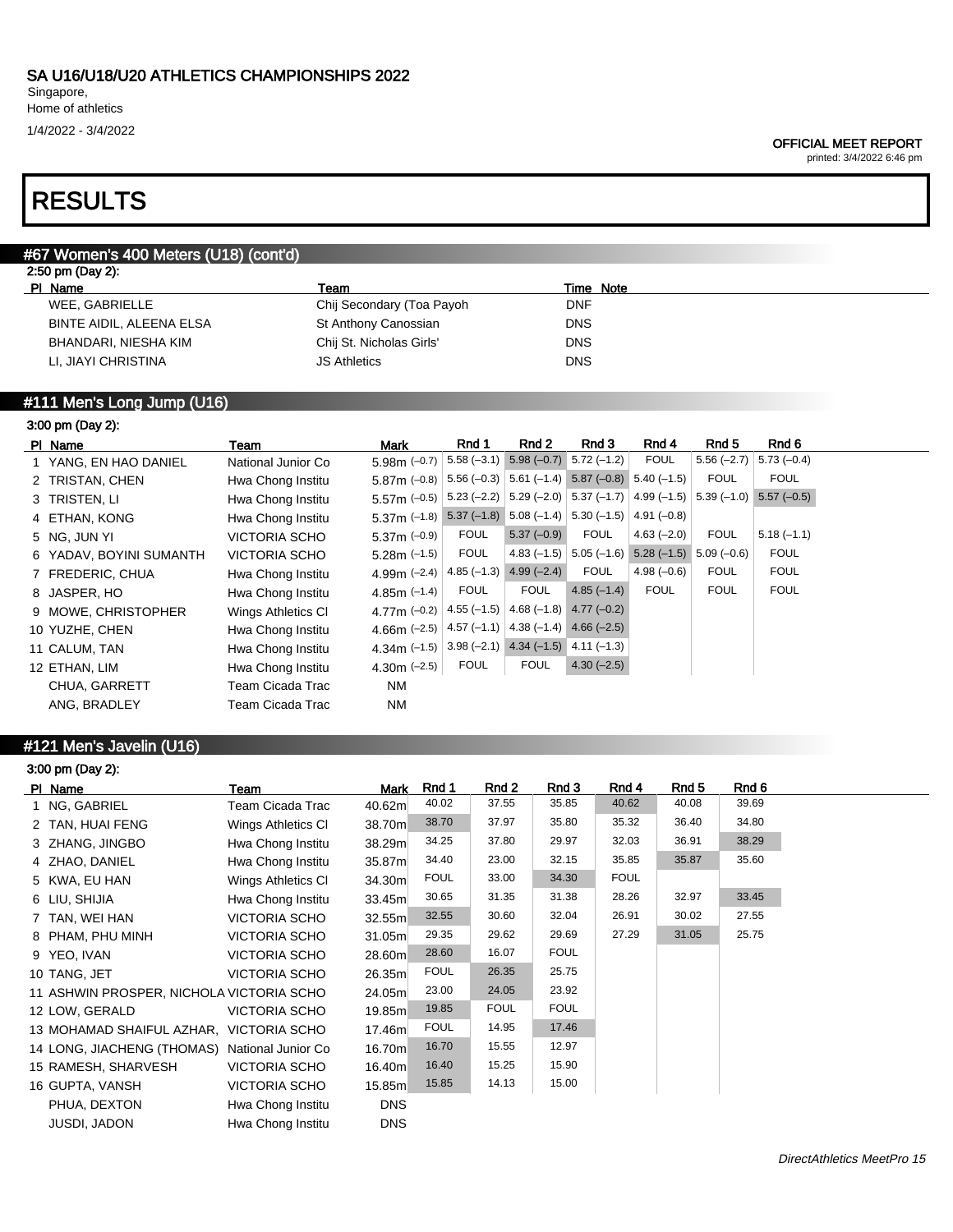Singapore,

Г

Home of athletics

1/4/2022 - 3/4/2022

### OFFICIAL MEET REPORT

printed: 3/4/2022 6:46 pm

٦

| <b>RESULTS</b>                                        |                           |                                                    |       |       |                             |                  |                  |       |  |
|-------------------------------------------------------|---------------------------|----------------------------------------------------|-------|-------|-----------------------------|------------------|------------------|-------|--|
|                                                       |                           |                                                    |       |       |                             |                  |                  |       |  |
| #121 Men's Javelin (U16) (cont'd)<br>3:00 pm (Day 2): |                           |                                                    |       |       |                             |                  |                  |       |  |
| PI Name                                               |                           |                                                    | Rnd 1 | Rnd 2 | Rnd 3                       | Rnd 4            | Rnd <sub>5</sub> | Rnd 6 |  |
| CHEN, XUYAN                                           | Team<br>Hwa Chong Institu | Mark<br><b>DNS</b>                                 |       |       |                             |                  |                  |       |  |
|                                                       |                           |                                                    |       |       |                             |                  |                  |       |  |
| #66 Men's 400 Meters (U18)                            |                           |                                                    |       |       |                             |                  |                  |       |  |
| 3:00 pm (Day 2):                                      |                           |                                                    |       |       |                             |                  |                  |       |  |
| PI Name                                               | Team                      |                                                    |       |       |                             | Time Note        |                  |       |  |
| 1 LOO, GUAN YI                                        |                           | Hwa Chong Institution                              |       |       | 58.85                       |                  |                  |       |  |
| 2 LEE, ZONG LIN                                       |                           | Hwa Chong Institution                              |       |       | 1:01.15                     |                  |                  |       |  |
| 3 WEN, JAMIE                                          |                           | Dunman High School                                 |       |       | 1:02.90                     |                  |                  |       |  |
| #42 Women's 400 Meters (U20)                          |                           |                                                    |       |       |                             |                  |                  |       |  |
| 3:05 pm (Day 2):                                      |                           |                                                    |       |       |                             |                  |                  |       |  |
| PI Name<br>1 SIVAKUMAR, TVISHA RHEA                   | Team                      | National Junior College                            |       |       | 1:08.00                     | <b>Time Note</b> |                  |       |  |
|                                                       |                           |                                                    |       |       |                             |                  |                  |       |  |
| 2 KONG, HUAN XIN EMMA<br>3 HU, DING XUAN              |                           | National Junior College<br>National Junior College |       |       | 1:13.27<br>1:13.70          |                  |                  |       |  |
| LEE, JING CHING                                       | Maxform                   |                                                    |       |       | <b>DNS</b>                  |                  |                  |       |  |
| TONG, YAN YEE                                         |                           | Singapore Sports School                            |       |       | <b>DNS</b>                  |                  |                  |       |  |
|                                                       |                           |                                                    |       |       |                             |                  |                  |       |  |
| #41 Men's 400 Meters (U20)                            |                           |                                                    |       |       |                             |                  |                  |       |  |
| 3:10 pm (Day 2):                                      |                           |                                                    |       |       |                             |                  |                  |       |  |
| PI Name                                               | Team                      |                                                    |       |       |                             | Time Note        |                  |       |  |
| 1 BHARADWAJ, AKASH                                    | Swift                     |                                                    |       |       | 53.55                       |                  |                  |       |  |
| 2 TAN, CHONG WEI SEBASTIAN                            |                           | <b>National Junior College</b>                     |       |       | 57.63                       |                  |                  |       |  |
| 3 KITA, JUNNOSKE                                      |                           | <b>Team Cicada Trackers</b>                        |       |       | 57.99                       |                  |                  |       |  |
| CHONG, JIA WEI                                        |                           | National Junior College                            |       |       | <b>DNS</b>                  |                  |                  |       |  |
| #102 Women's 1500 Meters (U16)                        |                           |                                                    |       |       |                             |                  |                  |       |  |
| 3:30 pm (Day 2):                                      |                           |                                                    |       |       |                             |                  |                  |       |  |
| PI_Name<br>1 WEE PURIDA NANTALIEYA, MICOLE            | Team                      | Chij Katong Convent                                |       |       | <b>Time Note</b><br>5:48.60 |                  |                  |       |  |
| 2 LEE, RUTH                                           |                           | Cedar Girls Secondary Sch                          |       |       | 5:53.05                     |                  |                  |       |  |
| 3 LIM, SHI YU                                         |                           | Cedar Girls Secondary Sch                          |       |       | 6:04.28                     |                  |                  |       |  |
| 4 LIM, MING XUAN JOY                                  |                           | National Junior College                            |       |       | 6:18.43                     |                  |                  |       |  |
| 5 CHENG, XIN LING                                     |                           | Cedar Girls Secondary Sch                          |       |       | 6:41.54                     |                  |                  |       |  |
| 6 QUEK, NING YI BERNICE                               |                           | Dunman High School                                 |       |       | 6:41.69                     |                  |                  |       |  |
| 7 ANG, YI ROU NIKKI                                   |                           | Dunman High School                                 |       |       | 7:03.20                     |                  |                  |       |  |
| 8 JIANG, YUHAN                                        |                           | National Junior College                            |       |       | 7:18.01                     |                  |                  |       |  |
| 9 SOH, CAITLIN                                        |                           | Cedar Girls Secondary Sch                          |       |       | 7:25.77                     |                  |                  |       |  |
| CHEN, PINGLAN                                         |                           | National Junior College                            |       |       | <b>DNS</b>                  |                  |                  |       |  |
| #71 Women's 1500 Meters (U18)                         |                           |                                                    |       |       |                             |                  |                  |       |  |
| 3:40 pm (Day 2):                                      |                           |                                                    |       |       |                             |                  |                  |       |  |
|                                                       | Team                      |                                                    |       |       |                             | Time Note        |                  |       |  |
|                                                       |                           |                                                    |       |       |                             |                  |                  |       |  |
| PI Name<br>1 PATIL, TANISHA                           |                           | Wings Athletics Club                               |       |       | 4:56.26                     |                  |                  |       |  |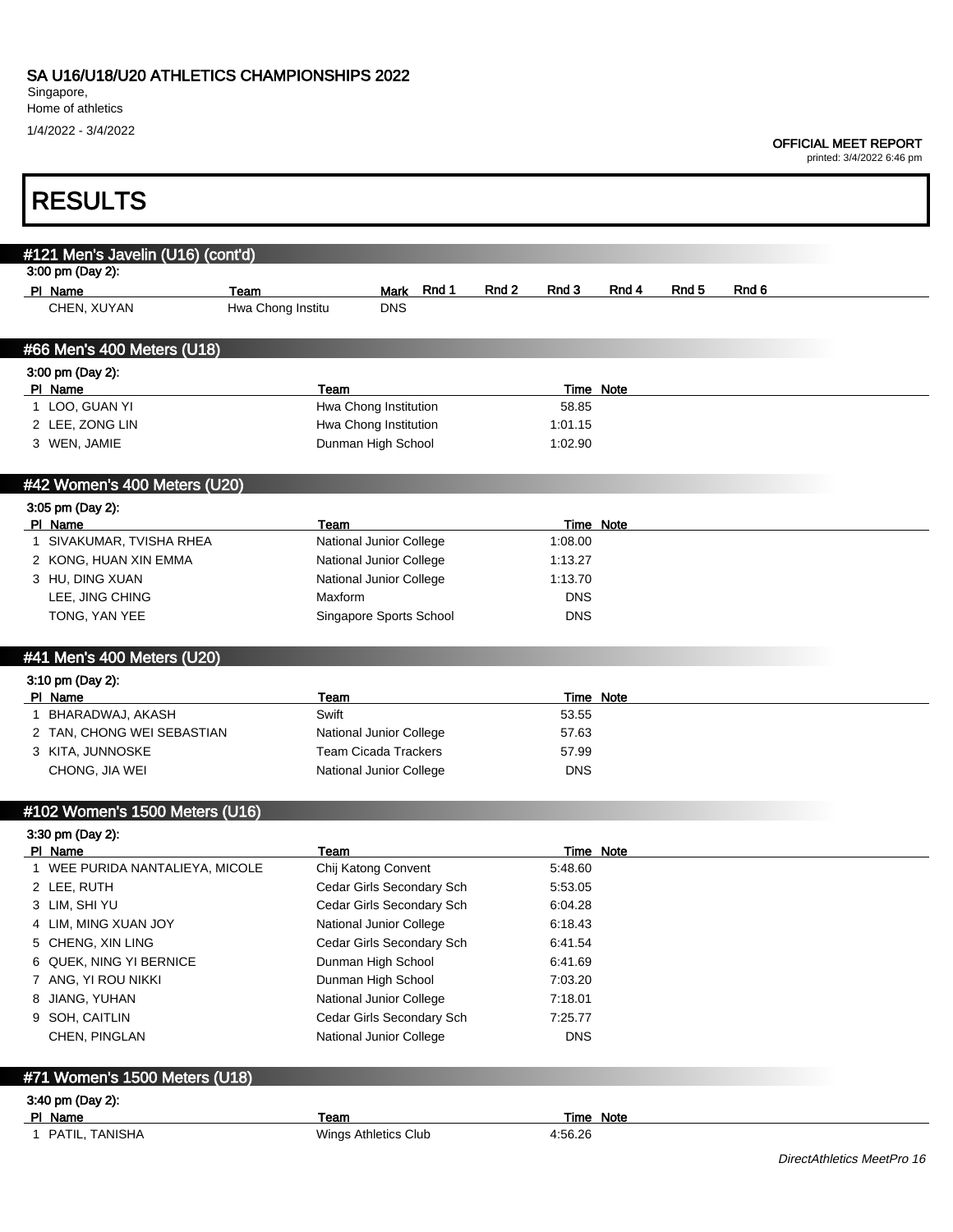Singapore, Home of athletics

1/4/2022 - 3/4/2022

#### OFFICIAL MEET REPORT

printed: 3/4/2022 6:46 pm

# RESULTS

3:50 pm (Day 2):

# #71 Women's 1500 Meters (U18) (cont'd) 3:40 pm (Day 2): PI Name Team Team Team Team Team Time Note 2 TAN, WEN XI LAURA National Junior College 5:48.70 3 LAU, SOOK YEANG, MARY ANNE National Junior College 5:49.28 4 TYLES, REBEKA National Junior College 6:00.26 5 CHAU, XU MEI Dunman High School 6:07.36 6 VASUDEVAN SURESH, MEGNA Cedar Girls Secondary Sch 6:12.10 7 KOH, SHERVEL Chij Secondary (Toa Payoh 7:25.24

### #46 Women's 1500 Meters (U20)

| $-1 - 1 - 1$             |                         |           |
|--------------------------|-------------------------|-----------|
| PI Name                  | Team                    | Time Note |
| 1 TANG, CLAUDIA          | Wings Athletics Club    | 5:34.13   |
| 2 CHIANG, JULIA          | Wings Athletics Club    | 5:56.76   |
| 3 JAIGANESH, SHRE VIDHYA | National Junior College | 6:22.13   |
| 4 WANG, YUTIAN           | Wings Athletics Club    | 6:30.74   |
| 5 CHUA, ANNETTE          | Wings Athletics Club    | 6.42.35   |
| LAU, PHOEBE              | Wings Athletics Club    | DNS       |

### #101 Men's 1500 Meters (U16)

| Team                                                                                                                             | Time Note |  |
|----------------------------------------------------------------------------------------------------------------------------------|-----------|--|
| Catholic High School                                                                                                             | 4:59.50   |  |
| Wings Athletics Club                                                                                                             | 5:12.70   |  |
| Catholic High School                                                                                                             | 5:13.12   |  |
| Dunman High School                                                                                                               | 5:13.76   |  |
| Catholic High School                                                                                                             | 5:34.70   |  |
| 4:00 pm (Day 2):<br>PI Name<br>1 HUA, BOYU<br>2 SNG, NATHAN<br>3 YAP, LUKE JIE HAN<br>4 TOH, GENG HENG CHRISTIAN<br>5 TEO, ISAAC |           |  |

#### #70 Men's 1500 Meters (U18)

| 4:00 pm (Day 2):        |                         |           |  |
|-------------------------|-------------------------|-----------|--|
| PI Name                 | Team                    | Time Note |  |
| 1 THANA RAJAN, THAARMIN | National Junior College | 4:56.36   |  |
| 2 TANG, DANIEL          | FAC.                    | 4:57.05   |  |
| 3 CHIAH, JIA AN CYRUS   | Dunman High School      | 5:11.70   |  |
| 4 LIEW, SHAW KANG       | Catholic High School    | 5:24.10   |  |
| SIVA KUMAR, S LAKSHAN   | National Junior College | DNS       |  |

## #94 Women's 100 Meters (U16)

## 4:30 pm (Day 2): Finals Wind: (+0.0) Pl Name Team Team Team Team Time Note 1 LIM, CLARA 13.13 2 CHEE, CHLOE Team Cicada Trackers 13.64 3 LEE, SHYIN ELIZABETH Chij St. Nicholas Girls' 13.93 4 TAN, LE XIAO **TEAM CICAL TRACKERS** 13.98 5 TNG, YUE EN 24.00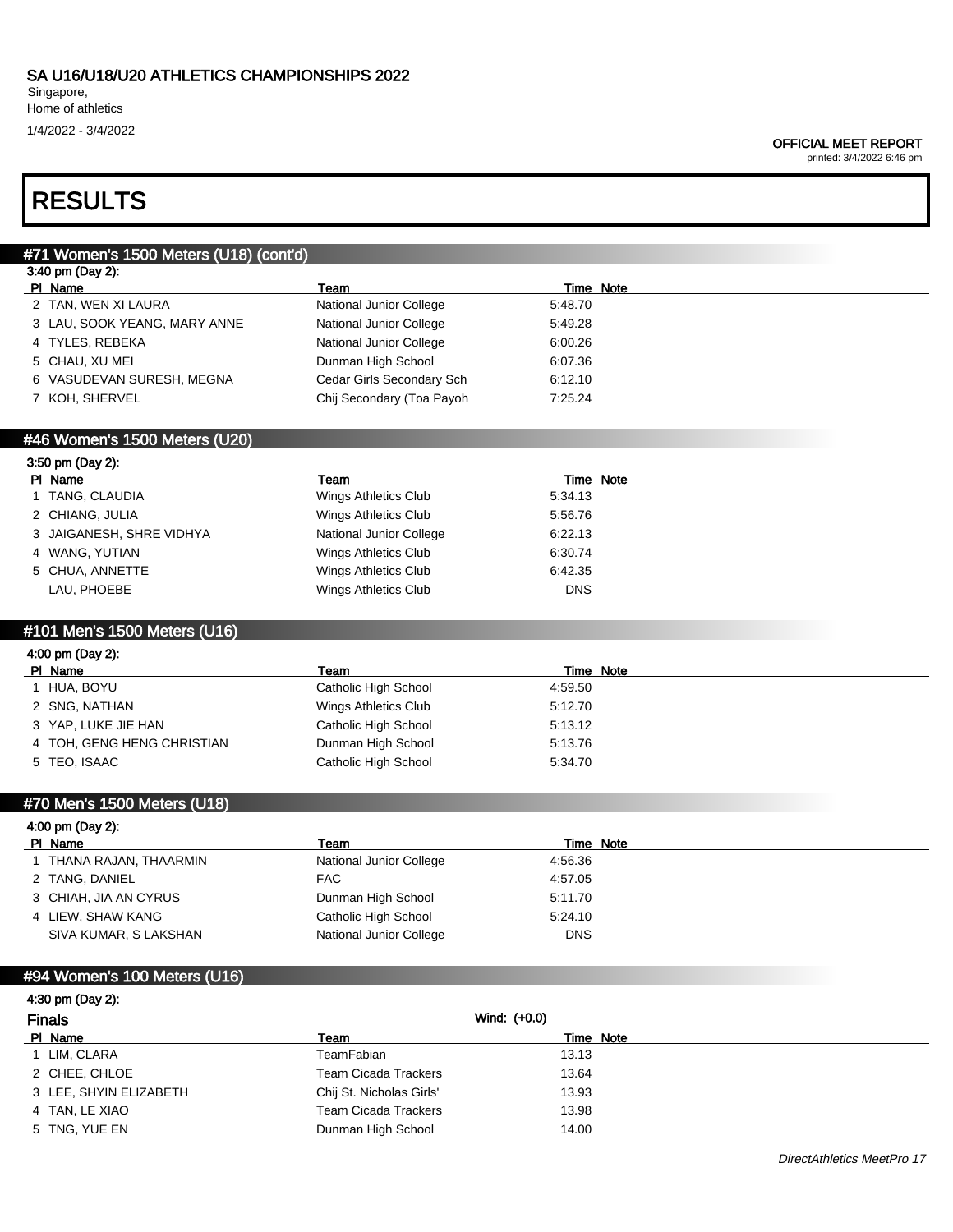Singapore, Home of athletics

1/4/2022 - 3/4/2022

printed: 3/4/2022 6:46 pm

# RESULTS

## #94 Women's 100 Meters (U16) (cont'd) 4:30 pm (Day 2): Finals Wind: (+0.0)<br>
PI Name Team Team Team Team Time Note 6 PA0, AMELIA TSE TENG Dunman High School 14.09 7 TAN, CHLOE Chij Secondary (Toa Payoh 14.46 PUJEDA, ALTHEA DEZIREE LINAO St Anthony Canossian DNS

## #63 Women's 100 Meters (U18)

| 4:35 pm (Day 2):       |                           |            |
|------------------------|---------------------------|------------|
| <b>Finals</b>          | Wind: (+0.5)              |            |
| PI Name                | Team                      | Time Note  |
| 1 WIJAYA, SONIA        | Club ZOOM                 | 13.70      |
| 2 YEO, JANABELLE       | Chij Secondary (Toa Payoh | 13.88      |
| 3 LEE, SZE YIN MEGAN   | St Anthony Canossian      | 14.14      |
| 4 KHOO, JACKIE         | National Junior College   | 14.47      |
| 5 RAZALI, EMMA SHANYIN | Chij St. Nicholas Girls'  | 14.96      |
| AW, QIAN RU JILLIAN    | St Anthony Canossian      | <b>DNS</b> |
| POH, ISABEL            | Cedar Girls Secondary Sch | <b>DNS</b> |
| LAM, CHI KI, DAISY     | Dunman High School        | <b>DNS</b> |

## #38 Women's 100 Meters (U20)

#### 4:40 pm (Day 2):

|                              | Wind: (+0.8)            |           |
|------------------------------|-------------------------|-----------|
| PI Name                      | Team                    | Time Note |
| HAMIZAH, NURULAIN            | Singapore Sports School | 13.17     |
| 2 JANSSEN, LOUISA HELENA     | Singapore Sports School | 13.30     |
| 3 TEO, KRISTA RENNE SIEW HUA | Maxform                 | 16.10     |
|                              |                         |           |

#### #93 Men's 100 Meters (U16)

| Singapore                | 10.37 |                         |              |  |
|--------------------------|-------|-------------------------|--------------|--|
| 4:45 pm (Day 2):         |       |                         |              |  |
| <b>Finals</b>            |       |                         | Wind: (+0.6) |  |
| PI Name                  |       | Team                    | Time Note    |  |
| 1 CHAN, BRAYDEN          |       | Wings Athletics Club    | 11.25        |  |
| 2 TONG, ZONG WEI         |       | Hwa Chong Institution   | 11.87        |  |
| 3 YANG, EN HAO DANIEL    |       | National Junior College | 11.94        |  |
| 4 LOW, "YU XUAN, DAMIEN  |       | Catholic High School    | 12.23        |  |
| 5 GAN, "ZI RUI, TREVIS   |       | Hwa Chong Institution   | 12.25        |  |
| 6 LEO, MATTHIAS RAY YANG |       | Catholic High School    | 12.55        |  |
| 7 SOON, AIDAN QI ZHE     |       | Catholic High School    | 12.59        |  |
| CHONG, CHOON-HOU         |       | Hwa Chong Institution   | <b>DNS</b>   |  |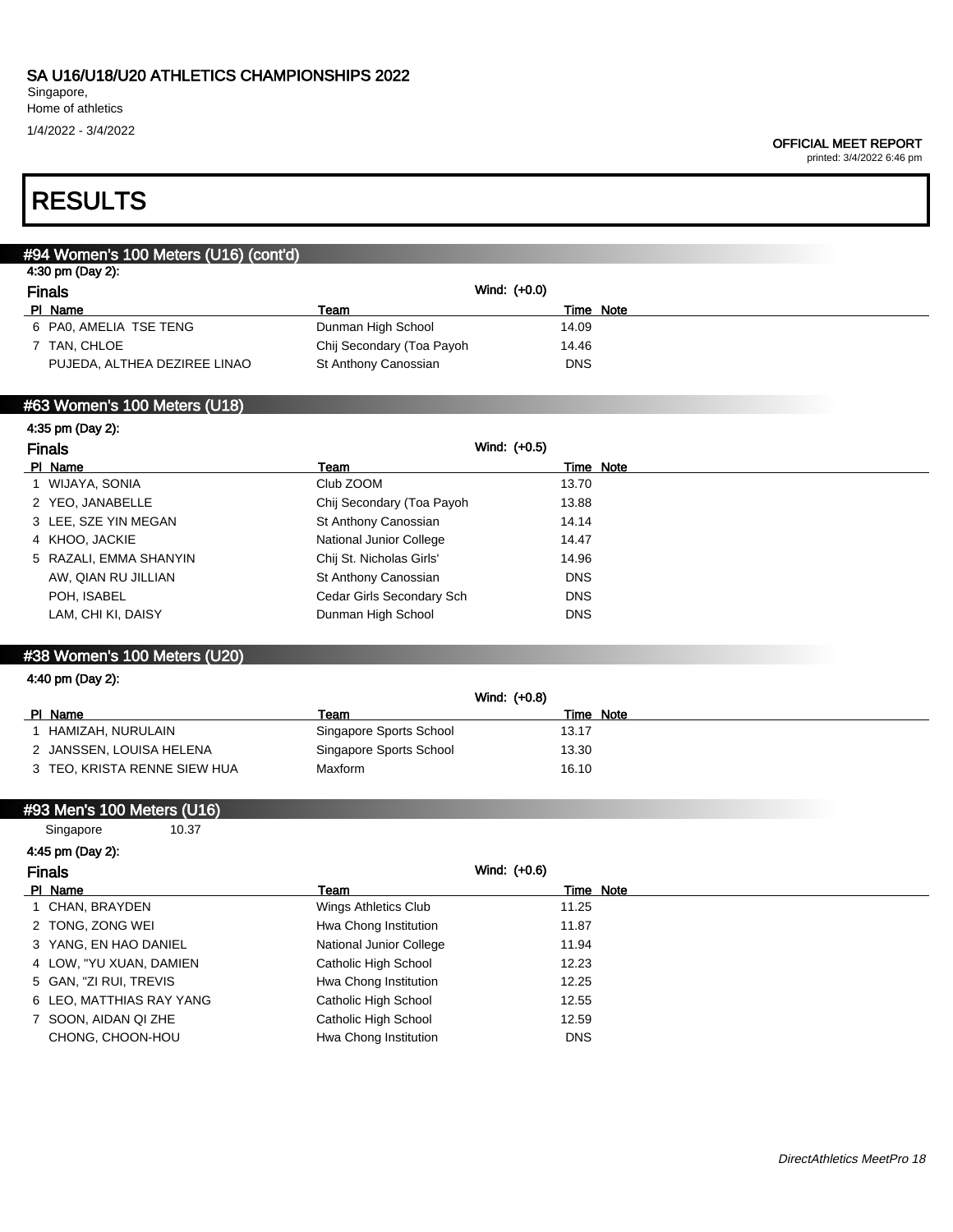1/4/2022 - 3/4/2022

printed: 3/4/2022 6:46 pm

# RESULTS

## #62 Men's 100 Meters (U18)

Singapore 10.37

| 4:50 pm (Day 2):      |                              |              |           |
|-----------------------|------------------------------|--------------|-----------|
| <b>Finals</b>         |                              | Wind: (+1.4) |           |
| PI Name               | Team                         |              | Time Note |
| BUCHANAN, LUCA        | <b>Oldham Athletics</b>      | 11.61        |           |
| 2 CURRIN, XAVIER      | Erovra Club                  | 11.76        |           |
| 3 PEH, CAYDEN         | <b>Trackstar Athletics</b>   | 12.24        |           |
| CHUA, HONGYU          | Dunman High School           | <b>DNS</b>   |           |
| TAN, SHAN WEI         | Hwa Chong Institution        | <b>DNS</b>   |           |
| "DILLON, WEI YI, "LOW | <b>Bedok View Sec School</b> | <b>DNS</b>   |           |
| CHERN, ISAAC          | Hwa Chong Institution        | <b>DNS</b>   |           |
| VASANIA, SHAVAK       | <b>JS Athletics</b>          | <b>DNS</b>   |           |

## #37 Men's 100 Meters (U20)

Singapore 10.37

### 4:55 pm (Day 2):

|                         |                         | Wind: (+1.6) |  |
|-------------------------|-------------------------|--------------|--|
| PI Name                 | Team                    | Time Note    |  |
| 1 MOWE, ZACHARY ELIJAH  | <b>Maxform</b>          | 11.61        |  |
| 2 LIM, RUI              | Singapore Sports School | 11.94        |  |
| 3 LIM, YI WEI           | National Junior College | 12.01        |  |
| 4 TAI, TIMOTHY WEN YANG | <b>Maxform</b>          | 12.05        |  |
| 5 NG, XIANG EN          | Swift                   | 12.23        |  |
| 6 YONG, JIAJUN          | Maxform                 | 12.53        |  |
| CHUA, BOON KAI          | Dunman High School      | <b>DNS</b>   |  |

# #123 Men's High Jump (U16)

| 5:00 pm (Day 2):    |                      |           |         |         |            |            |            |         |      |      |         |      |
|---------------------|----------------------|-----------|---------|---------|------------|------------|------------|---------|------|------|---------|------|
| PI Name             | Team                 | Mark      | 1.45    | 1.50    | 1.55       | 1.60       | 1.65       | 1.67    | 1.69 | 1.71 | 1.73    | 1.75 |
| 1 TAN, REI          | Wings Athletics CI   | 1.73m     | P       | P       | P          | P          | $\circ$    | $\circ$ | P    | P    | $\circ$ | XXX  |
| 2 TAM, JOASH        | <b>VICTORIA SCHO</b> | 1.60m     | O       | $\circ$ | O          | $\circ$    | <b>XXX</b> |         |      |      |         |      |
| 3 SEBASTIEN, ARNOLD | Hwa Chong Institu    | 1.55m     | P       | O       | XO         | <b>XXX</b> |            |         |      |      |         |      |
| 4 HSIEH, AN YING    | <b>VICTORIA SCHO</b> | 1.50m     | $\circ$ | $\circ$ | <b>XXX</b> |            |            |         |      |      |         |      |
| 4 JING YI, TAY      | Hwa Chong Institu    | 1.50m     | $\circ$ | $\circ$ | <b>XXX</b> |            |            |         |      |      |         |      |
| 6 SHERN LEY, SENG   | Hwa Chong Institu    | 1.50m     | $\circ$ | XO      | XXX        |            |            |         |      |      |         |      |
| 7 DARYL, LEE        | Hwa Chong Institu    | 1.40m XXX |         |         |            |            |            |         |      |      |         |      |
| 8 KAAI, CHAN        | Hwa Chong Institu    | 1.40m XXX |         |         |            |            |            |         |      |      |         |      |
| PI Name             | Team                 | Mark 1.40 |         |         |            |            |            |         |      |      |         |      |
| 2 TAM, JOASH        | <b>VICTORIA SCHO</b> | (cont'd)  | $\circ$ |         |            |            |            |         |      |      |         |      |
| 4 HSIEH, AN YING    | <b>VICTORIA SCHO</b> | (cont'd)  | $\circ$ |         |            |            |            |         |      |      |         |      |
| 4 JING YI, TAY      | Hwa Chong Institu    | (cont'd)  | $\circ$ |         |            |            |            |         |      |      |         |      |
| 6 SHERN LEY, SENG   | Hwa Chong Institu    | (cont'd)  | $\circ$ |         |            |            |            |         |      |      |         |      |
| 7 DARYL, LEE        | Hwa Chong Institu    | 1.40m     | XO      |         |            |            |            |         |      |      |         |      |
| 8 KAAI, CHAN        | Hwa Chong Institu    | 1.40m XXO |         |         |            |            |            |         |      |      |         |      |
| DARWIN, SUA         | Hwa Chong Institu    |           | NH XXX  |         |            |            |            |         |      |      |         |      |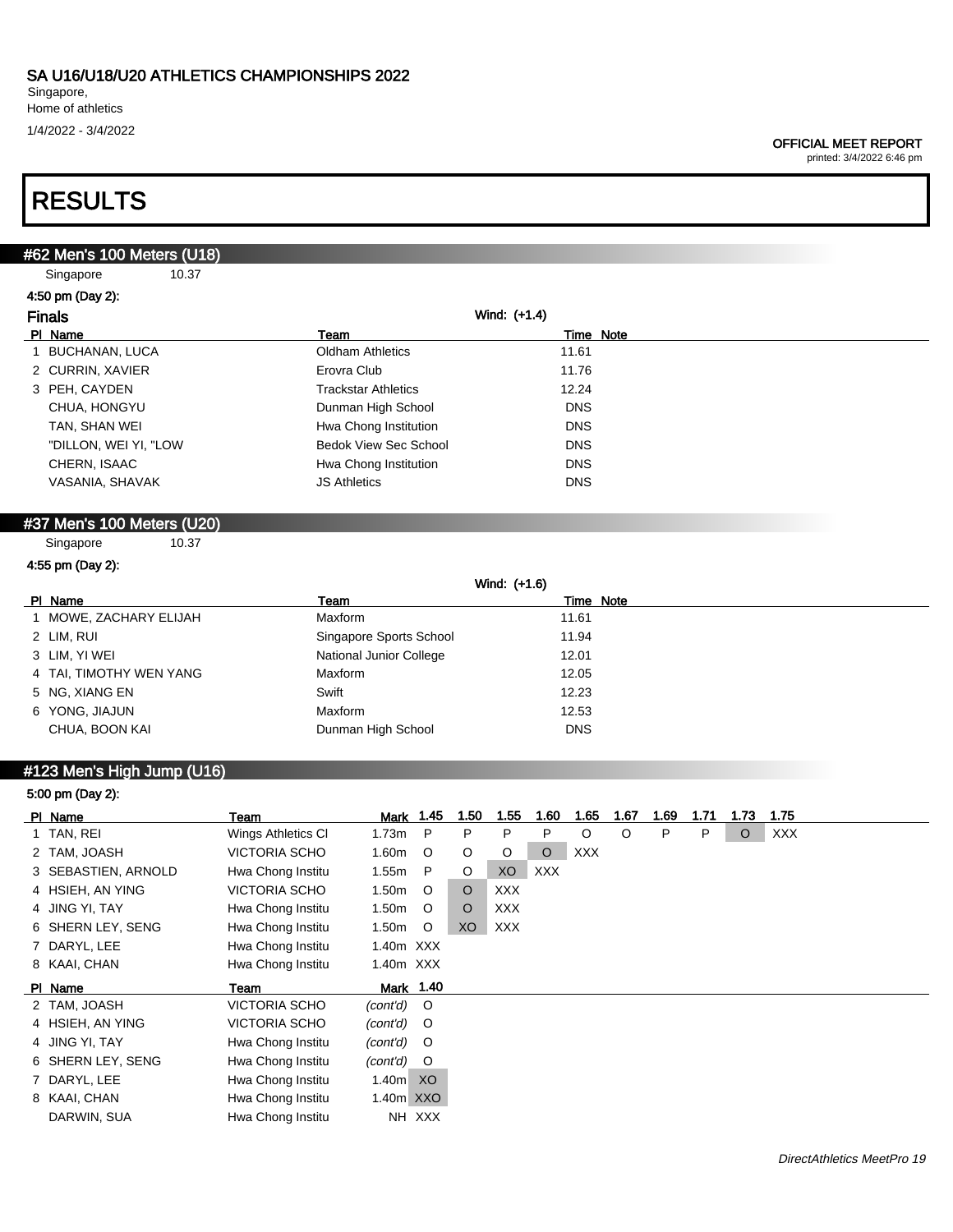1/4/2022 - 3/4/2022

#### OFFICIAL MEET REPORT

printed: 3/4/2022 6:46 pm

# RESULTS

# #127 Men's High Jump (U18)

| 5:00 pm (Day 2): |                      |                   |         |            |      |      |      |      |      |      |      |            |
|------------------|----------------------|-------------------|---------|------------|------|------|------|------|------|------|------|------------|
| PI Name          | Team                 | Mark 1.60         |         | 1.65       | 1.67 | 1.69 | 1.71 | 1.73 | 1.75 | 1.80 | 1.85 | 1.90       |
| 1 ASHER, WONG    | Hwa Chong Institu    | 1.85m             | P       | P          | P    | O    | P    | P    | XO   | O    | O    | <b>XXX</b> |
| 2 JOEL, HO       | Hwa Chong Institu    | 1.73m             | P       | XO         | P.   | O    | XO   | XXO  | XX   |      |      |            |
| 3 TAN, CALEB     | Wings Athletics CI   | 1.71 <sub>m</sub> | $\circ$ | P          | P    | P    | O    | P    | XXX  |      |      |            |
| 4 EMERY, CONRAD  | <b>VICTORIA SCHO</b> | 1.69 <sub>m</sub> | $\circ$ | O          | P    | O    | P    | XX   | X    |      |      |            |
| 5 LEE, ISAAC     | <b>VICTORIA SCHO</b> | 1.60 <sub>m</sub> | XO      | <b>XXX</b> |      |      |      |      |      |      |      |            |
| PI Name          | Team                 | Mark 1.40         |         | 1.45       | 1.50 | 1.55 |      |      |      |      |      |            |
| 5 LEE, ISAAC     | <b>VICTORIA SCHO</b> | (cont'd)          | $\circ$ | O          | O    | O    |      |      |      |      |      |            |
|                  |                      |                   |         |            |      |      |      |      |      |      |      |            |

# #122 Women's Javelin (U16)

| 5:00 pm (Day 2): |  |
|------------------|--|
|                  |  |

| PI Name                    | Team                    | <b>Mark</b> | Rnd 1       | Rnd 2       | Rnd 3       | Rnd 4 | Rnd 5 | Rnd 6 |
|----------------------------|-------------------------|-------------|-------------|-------------|-------------|-------|-------|-------|
| 1 CHAN, SOK MUN            | Chij St. Nicholas       | 26.95m      | 26.95       | 24.20       | 21.41       | 25.40 | 23.41 | 22.92 |
| 2 CHAN, CARA               | Cedar Girls Secon       | 25.39m      | <b>FOUL</b> | <b>FOUL</b> | 25.39       | 21.90 | 22.50 | 24.50 |
| 3 EE, AMELIA POPPY         | Chij St. Nicholas       | 24.40m      | 22.25       | <b>FOUL</b> | <b>FOUL</b> | 21.70 | 24.20 | 24.40 |
| 4 LIM. CLARICE ZHI QIAN    | Nanyang Girls' Hig      | 23.23m      | 23.23       | 20.53       | 19.92       | 20.70 | 19.46 | 21.30 |
| 5 CHUA, LE SHYAN           | Chij St. Nicholas       | 20.60m      | 15.75       | 17.56       | 18.18       | 17.65 | 20.50 | 20.60 |
| 6 KOH, JENG PECK MEGAN     | Chij St. Nicholas       | 20.07ml     | 15.60       | 16.70       | 20.07       | 16.20 | 17.52 | 17.30 |
| 7 ZHENG, MENGLIN           | Nanyang Girls' Hig      | 19.25m      | 17.94       | <b>FOUL</b> | 18.57       | 18.98 | 19.25 | 16.40 |
| 8 KOTHA, SAMHIKA           | Cedar Girls Secon       | 17.30ml     | 17.30       | 15.80       | 13.60       | 14.42 | 15.60 | 14.50 |
| 9 LIANG, ZHI XUAN, JODIE   | Nanyang Girls' Hig      | 16.32m      | 13.92       | 14.01       | 16.32       |       |       |       |
| 10 CHONG, RUI EN ELIZABETH | Chij St. Nicholas       | 15.10m      | 15.10       | <b>FOUL</b> | 12.85       |       |       |       |
| 11 LIAM, HAO QIN JASYNDA   | <b>St Anthony Canos</b> | 14.75m      | <b>FOUL</b> | 14.75       | <b>FOUL</b> |       |       |       |
| 12 PEERIS, CLAUDIA XUE EN  | National Junior Co      | 13.25m      | <b>FOUL</b> | 13.25       | 12.25       |       |       |       |
| 13 HE. LEYU                | National Junior Co      | 10.83m      | <b>FOUL</b> | 10.83       | <b>FOUL</b> |       |       |       |

# #98 Women's 400 Meters (U16)

### 5:00 pm (Day 2):

### Finals

| PI Name                           | Team                     | Time Note  |
|-----------------------------------|--------------------------|------------|
| 1 LEE, YING EMMA                  | Chij St. Nicholas Girls' | 1:09.63    |
| 2 WONG, ZHI QI NIKKI              | Chij St. Nicholas Girls' | 1:09.80    |
| 3 BINTE MOHAMMAD SHAH, NUR IRDINA | National Junior College  | 1:11.92    |
| 4 LU, XING LIN                    | Chij St. Nicholas Girls' | 1:12.91    |
| 5 HO, CHIEN HUI CLAIRA            | Chij St. Nicholas Girls' | 1:15.09    |
| NG. ZI YING                       | St Anthony Canossian     | <b>DNS</b> |
| LIAO, JIA SYUAN                   | Dunman High School       | <b>DNS</b> |
| HO, ALEXIS SZE JAE                | Dunman High School       | <b>DNS</b> |

## #51 Men's Javelin (U20)

| 5:00 pm (Day 2):    |      |        |       |                  |       |             |                  |       |  |  |  |
|---------------------|------|--------|-------|------------------|-------|-------------|------------------|-------|--|--|--|
| PI Name             | Team | Mark   | Rnd   | Rnd <sub>2</sub> | Rnd 3 | Rnd 4       | Rnd <sub>5</sub> | Rnd 6 |  |  |  |
| WONG, YIJIE LUCAS   | FAC  | 59.49m | 45.50 | 52.67            | 59.49 | <b>FOUL</b> | 47.65            | 49.05 |  |  |  |
| 2 NG KAI LEONG, ROY | FAC  | 56.98m | 47.48 | 46.00            | 53.74 | 52.54       | 56.98            | 53.69 |  |  |  |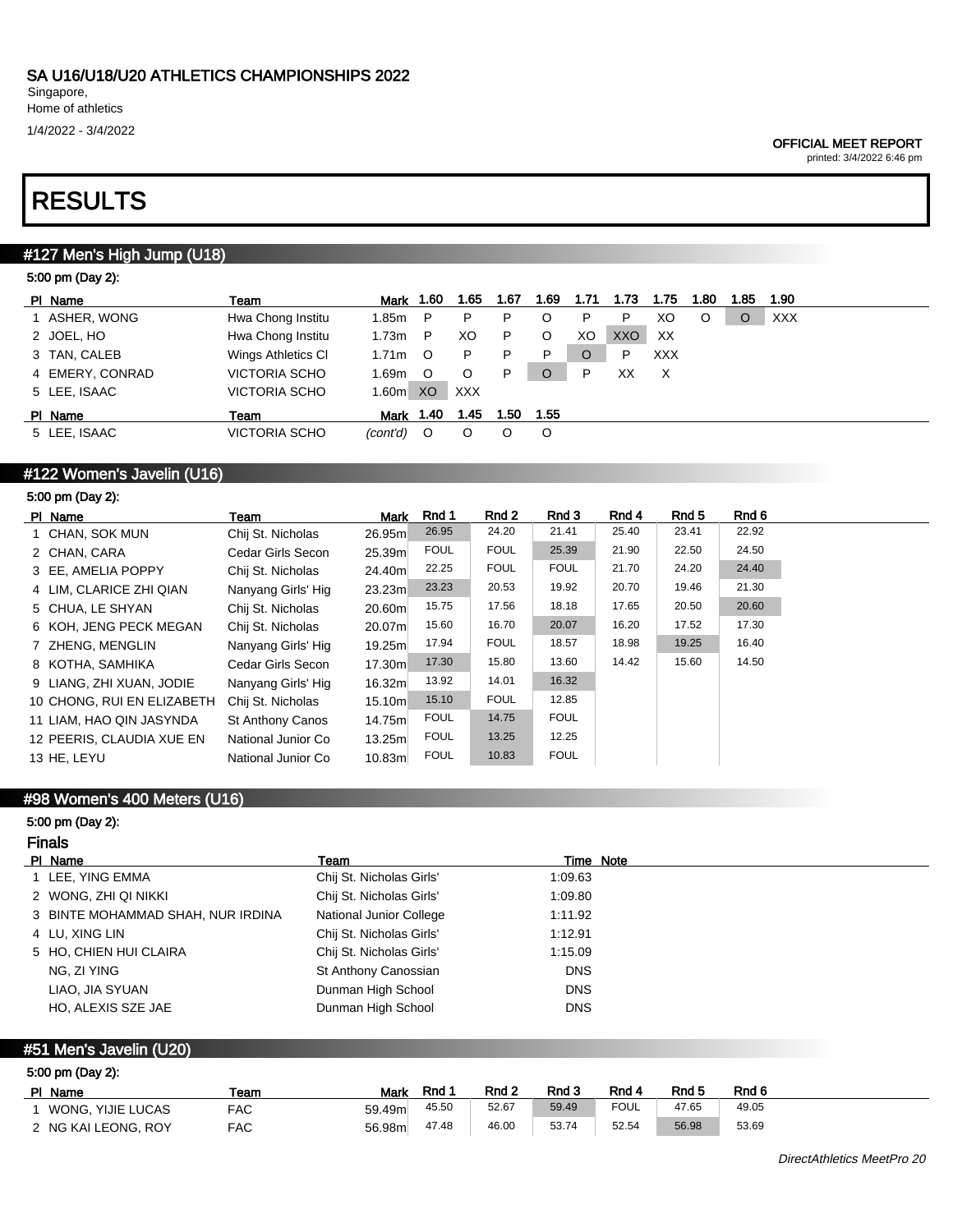ZHENG, YIHONG Hwa Chong Institu DNS

Singapore,

# Home of athletics

1/4/2022 - 3/4/2022

#### OFFICIAL MEET REPORT

printed: 3/4/2022 6:46 pm

# RESULTS

| #51 Men's Javelin (U20) (cont'd)<br>5:00 pm (Day 2):<br>Rnd <sub>6</sub><br>Rnd 1<br>Rnd 2<br>Rnd 3<br>Rnd 4<br>Rnd <sub>5</sub><br>PI Name<br>Team<br>Mark<br><b>PASS</b><br>40.80<br><b>FOUL</b><br>43.13<br>41.00<br>46.15<br>3 FENG, HAN LIN<br>Hwa Chong Institu<br>46.15m<br>41.03<br>43.05<br>42.20<br>38.20<br>41.35<br>41.05<br><b>FAC</b><br>4 CHUA, QI LONG<br>43.05m<br>LIM, JARED<br>Hwa Chong Institu<br><b>NM</b><br>#137 Men's 2000m Steeple (U18)<br>5:20 pm (Day 2):<br>PI Name<br>Time Note<br>Team<br>1 WEE, NICHOLAS BHUMISLIM NANTHAWAT<br>Dunman High School<br>7:20.10<br>2 FANG, CHEN<br>National Junior College<br>7:46.45<br>3 LOW, HSUEN KHAI JOVAN<br>Catholic High School<br>8:04.58<br>4 HEIJDEN, DAVE VAN DER<br>Catholic High School<br>8:24.86<br>5 LUI, JOSHUA CHENG ZE<br>Catholic High School<br>8:44.46<br>#48 Women's 2000m Steeple (U20)<br>5:45 pm (Day 2):<br>Team<br>Time Note<br>PI Name<br>TeamFabian<br>1 KOH, TESSA<br>8:32.45<br>TeamFabian<br>2 NG, NAOMI<br>10:05.29<br>3 KOH, JUN NING, CHERYL<br>National Junior College<br>10:54.87<br>#60 Women's Long Jump (U20)<br>6:30 pm (Day 2):<br>Rnd 1<br>Rnd 2<br>Rnd 3<br>Rnd <sub>5</sub><br>Rnd 6<br>Rnd 4<br>PI Name<br>Team<br>Mark<br><b>FOUL</b><br>$4.93 (+0.0)$ 4.83 (+0.0)<br>4.74 (+0.0) 4.92 (+0.2)<br>$4.83 (+0.0)$<br>$4.93m (+0.0)$<br>1 CHANDRU, BHAVIKA<br>Singapore Sports<br>4.85 (+1.2) 4.80 (+0.0)<br>4.71 $(+0.9)$<br>$4.62 (+0.1) 4.76 (+1.2)$<br>$4.80 (+0.0)$<br>Singapore Sports<br>4.85m $(+1.2)$<br>2 TAN, CHLOE<br>4.75m (+0.0) $ 4.71$ (+0.1) $ 4.31$ (+0.0)<br><b>FOUL</b><br>$4.75 (+0.0)$ 4.73 (+1.4)<br><b>FOUL</b><br>Singapore Sports<br>3 NG, JING NI<br><b>FOUL</b><br><b>FOUL</b><br>4.18 (+0.4) $ 4.17 (+0.7)$ 4.42 (+0.0) 4.32 (+0.0)<br>National Junior Co<br>4.42m (+0.0)<br>4 LAM, SHAN NING SHANNON<br>$3.98 (+1.8)$<br>4.30 (+0.2) 4.34 (+0.0) 3.73 (+0.0) 4.24 (+0.3)<br>$4.30 (+0.0)$<br>Wings Athletics CI<br>4.34m $(+0.0)$<br>5 MOK, TZE YUEN |
|-------------------------------------------------------------------------------------------------------------------------------------------------------------------------------------------------------------------------------------------------------------------------------------------------------------------------------------------------------------------------------------------------------------------------------------------------------------------------------------------------------------------------------------------------------------------------------------------------------------------------------------------------------------------------------------------------------------------------------------------------------------------------------------------------------------------------------------------------------------------------------------------------------------------------------------------------------------------------------------------------------------------------------------------------------------------------------------------------------------------------------------------------------------------------------------------------------------------------------------------------------------------------------------------------------------------------------------------------------------------------------------------------------------------------------------------------------------------------------------------------------------------------------------------------------------------------------------------------------------------------------------------------------------------------------------------------------------------------------------------------------------------------------------------------------------------------------------------------------------------------------------------------------------------------------------------------------------------------------------------------|
|                                                                                                                                                                                                                                                                                                                                                                                                                                                                                                                                                                                                                                                                                                                                                                                                                                                                                                                                                                                                                                                                                                                                                                                                                                                                                                                                                                                                                                                                                                                                                                                                                                                                                                                                                                                                                                                                                                                                                                                                 |
|                                                                                                                                                                                                                                                                                                                                                                                                                                                                                                                                                                                                                                                                                                                                                                                                                                                                                                                                                                                                                                                                                                                                                                                                                                                                                                                                                                                                                                                                                                                                                                                                                                                                                                                                                                                                                                                                                                                                                                                                 |
|                                                                                                                                                                                                                                                                                                                                                                                                                                                                                                                                                                                                                                                                                                                                                                                                                                                                                                                                                                                                                                                                                                                                                                                                                                                                                                                                                                                                                                                                                                                                                                                                                                                                                                                                                                                                                                                                                                                                                                                                 |
|                                                                                                                                                                                                                                                                                                                                                                                                                                                                                                                                                                                                                                                                                                                                                                                                                                                                                                                                                                                                                                                                                                                                                                                                                                                                                                                                                                                                                                                                                                                                                                                                                                                                                                                                                                                                                                                                                                                                                                                                 |
|                                                                                                                                                                                                                                                                                                                                                                                                                                                                                                                                                                                                                                                                                                                                                                                                                                                                                                                                                                                                                                                                                                                                                                                                                                                                                                                                                                                                                                                                                                                                                                                                                                                                                                                                                                                                                                                                                                                                                                                                 |
|                                                                                                                                                                                                                                                                                                                                                                                                                                                                                                                                                                                                                                                                                                                                                                                                                                                                                                                                                                                                                                                                                                                                                                                                                                                                                                                                                                                                                                                                                                                                                                                                                                                                                                                                                                                                                                                                                                                                                                                                 |
|                                                                                                                                                                                                                                                                                                                                                                                                                                                                                                                                                                                                                                                                                                                                                                                                                                                                                                                                                                                                                                                                                                                                                                                                                                                                                                                                                                                                                                                                                                                                                                                                                                                                                                                                                                                                                                                                                                                                                                                                 |
|                                                                                                                                                                                                                                                                                                                                                                                                                                                                                                                                                                                                                                                                                                                                                                                                                                                                                                                                                                                                                                                                                                                                                                                                                                                                                                                                                                                                                                                                                                                                                                                                                                                                                                                                                                                                                                                                                                                                                                                                 |
|                                                                                                                                                                                                                                                                                                                                                                                                                                                                                                                                                                                                                                                                                                                                                                                                                                                                                                                                                                                                                                                                                                                                                                                                                                                                                                                                                                                                                                                                                                                                                                                                                                                                                                                                                                                                                                                                                                                                                                                                 |
|                                                                                                                                                                                                                                                                                                                                                                                                                                                                                                                                                                                                                                                                                                                                                                                                                                                                                                                                                                                                                                                                                                                                                                                                                                                                                                                                                                                                                                                                                                                                                                                                                                                                                                                                                                                                                                                                                                                                                                                                 |
|                                                                                                                                                                                                                                                                                                                                                                                                                                                                                                                                                                                                                                                                                                                                                                                                                                                                                                                                                                                                                                                                                                                                                                                                                                                                                                                                                                                                                                                                                                                                                                                                                                                                                                                                                                                                                                                                                                                                                                                                 |
|                                                                                                                                                                                                                                                                                                                                                                                                                                                                                                                                                                                                                                                                                                                                                                                                                                                                                                                                                                                                                                                                                                                                                                                                                                                                                                                                                                                                                                                                                                                                                                                                                                                                                                                                                                                                                                                                                                                                                                                                 |
|                                                                                                                                                                                                                                                                                                                                                                                                                                                                                                                                                                                                                                                                                                                                                                                                                                                                                                                                                                                                                                                                                                                                                                                                                                                                                                                                                                                                                                                                                                                                                                                                                                                                                                                                                                                                                                                                                                                                                                                                 |
|                                                                                                                                                                                                                                                                                                                                                                                                                                                                                                                                                                                                                                                                                                                                                                                                                                                                                                                                                                                                                                                                                                                                                                                                                                                                                                                                                                                                                                                                                                                                                                                                                                                                                                                                                                                                                                                                                                                                                                                                 |
|                                                                                                                                                                                                                                                                                                                                                                                                                                                                                                                                                                                                                                                                                                                                                                                                                                                                                                                                                                                                                                                                                                                                                                                                                                                                                                                                                                                                                                                                                                                                                                                                                                                                                                                                                                                                                                                                                                                                                                                                 |
|                                                                                                                                                                                                                                                                                                                                                                                                                                                                                                                                                                                                                                                                                                                                                                                                                                                                                                                                                                                                                                                                                                                                                                                                                                                                                                                                                                                                                                                                                                                                                                                                                                                                                                                                                                                                                                                                                                                                                                                                 |
|                                                                                                                                                                                                                                                                                                                                                                                                                                                                                                                                                                                                                                                                                                                                                                                                                                                                                                                                                                                                                                                                                                                                                                                                                                                                                                                                                                                                                                                                                                                                                                                                                                                                                                                                                                                                                                                                                                                                                                                                 |
|                                                                                                                                                                                                                                                                                                                                                                                                                                                                                                                                                                                                                                                                                                                                                                                                                                                                                                                                                                                                                                                                                                                                                                                                                                                                                                                                                                                                                                                                                                                                                                                                                                                                                                                                                                                                                                                                                                                                                                                                 |
|                                                                                                                                                                                                                                                                                                                                                                                                                                                                                                                                                                                                                                                                                                                                                                                                                                                                                                                                                                                                                                                                                                                                                                                                                                                                                                                                                                                                                                                                                                                                                                                                                                                                                                                                                                                                                                                                                                                                                                                                 |
|                                                                                                                                                                                                                                                                                                                                                                                                                                                                                                                                                                                                                                                                                                                                                                                                                                                                                                                                                                                                                                                                                                                                                                                                                                                                                                                                                                                                                                                                                                                                                                                                                                                                                                                                                                                                                                                                                                                                                                                                 |
|                                                                                                                                                                                                                                                                                                                                                                                                                                                                                                                                                                                                                                                                                                                                                                                                                                                                                                                                                                                                                                                                                                                                                                                                                                                                                                                                                                                                                                                                                                                                                                                                                                                                                                                                                                                                                                                                                                                                                                                                 |
|                                                                                                                                                                                                                                                                                                                                                                                                                                                                                                                                                                                                                                                                                                                                                                                                                                                                                                                                                                                                                                                                                                                                                                                                                                                                                                                                                                                                                                                                                                                                                                                                                                                                                                                                                                                                                                                                                                                                                                                                 |
|                                                                                                                                                                                                                                                                                                                                                                                                                                                                                                                                                                                                                                                                                                                                                                                                                                                                                                                                                                                                                                                                                                                                                                                                                                                                                                                                                                                                                                                                                                                                                                                                                                                                                                                                                                                                                                                                                                                                                                                                 |
|                                                                                                                                                                                                                                                                                                                                                                                                                                                                                                                                                                                                                                                                                                                                                                                                                                                                                                                                                                                                                                                                                                                                                                                                                                                                                                                                                                                                                                                                                                                                                                                                                                                                                                                                                                                                                                                                                                                                                                                                 |
|                                                                                                                                                                                                                                                                                                                                                                                                                                                                                                                                                                                                                                                                                                                                                                                                                                                                                                                                                                                                                                                                                                                                                                                                                                                                                                                                                                                                                                                                                                                                                                                                                                                                                                                                                                                                                                                                                                                                                                                                 |
|                                                                                                                                                                                                                                                                                                                                                                                                                                                                                                                                                                                                                                                                                                                                                                                                                                                                                                                                                                                                                                                                                                                                                                                                                                                                                                                                                                                                                                                                                                                                                                                                                                                                                                                                                                                                                                                                                                                                                                                                 |
|                                                                                                                                                                                                                                                                                                                                                                                                                                                                                                                                                                                                                                                                                                                                                                                                                                                                                                                                                                                                                                                                                                                                                                                                                                                                                                                                                                                                                                                                                                                                                                                                                                                                                                                                                                                                                                                                                                                                                                                                 |
|                                                                                                                                                                                                                                                                                                                                                                                                                                                                                                                                                                                                                                                                                                                                                                                                                                                                                                                                                                                                                                                                                                                                                                                                                                                                                                                                                                                                                                                                                                                                                                                                                                                                                                                                                                                                                                                                                                                                                                                                 |
|                                                                                                                                                                                                                                                                                                                                                                                                                                                                                                                                                                                                                                                                                                                                                                                                                                                                                                                                                                                                                                                                                                                                                                                                                                                                                                                                                                                                                                                                                                                                                                                                                                                                                                                                                                                                                                                                                                                                                                                                 |
|                                                                                                                                                                                                                                                                                                                                                                                                                                                                                                                                                                                                                                                                                                                                                                                                                                                                                                                                                                                                                                                                                                                                                                                                                                                                                                                                                                                                                                                                                                                                                                                                                                                                                                                                                                                                                                                                                                                                                                                                 |
| <b>FOUL</b><br><b>FOUL</b><br>4.20 (+0.0) 4.24 (+0.0)<br><b>FOUL</b><br>$4.11 (+0.0)$<br>Dunman High Sch<br>$4.24m (+0.0)$<br>6 LEE, MIN RUI                                                                                                                                                                                                                                                                                                                                                                                                                                                                                                                                                                                                                                                                                                                                                                                                                                                                                                                                                                                                                                                                                                                                                                                                                                                                                                                                                                                                                                                                                                                                                                                                                                                                                                                                                                                                                                                    |
| $3.95 (+0.5)$ $3.98 (+0.2)$ $4.18 (+0.6)$ $4.10 (+0.0)$ $3.98 (+0.0)$ $4.20 (+0.0)$<br>National Junior Co<br>4.20m $(+0.0)$<br>7 SATO, LENA                                                                                                                                                                                                                                                                                                                                                                                                                                                                                                                                                                                                                                                                                                                                                                                                                                                                                                                                                                                                                                                                                                                                                                                                                                                                                                                                                                                                                                                                                                                                                                                                                                                                                                                                                                                                                                                     |
| <b>NM</b><br>LIM, JOVYN<br>Wings Athletics CI                                                                                                                                                                                                                                                                                                                                                                                                                                                                                                                                                                                                                                                                                                                                                                                                                                                                                                                                                                                                                                                                                                                                                                                                                                                                                                                                                                                                                                                                                                                                                                                                                                                                                                                                                                                                                                                                                                                                                   |
|                                                                                                                                                                                                                                                                                                                                                                                                                                                                                                                                                                                                                                                                                                                                                                                                                                                                                                                                                                                                                                                                                                                                                                                                                                                                                                                                                                                                                                                                                                                                                                                                                                                                                                                                                                                                                                                                                                                                                                                                 |
| #91 Men's Javelin (U18)                                                                                                                                                                                                                                                                                                                                                                                                                                                                                                                                                                                                                                                                                                                                                                                                                                                                                                                                                                                                                                                                                                                                                                                                                                                                                                                                                                                                                                                                                                                                                                                                                                                                                                                                                                                                                                                                                                                                                                         |
| 6:30 pm (Day 2):                                                                                                                                                                                                                                                                                                                                                                                                                                                                                                                                                                                                                                                                                                                                                                                                                                                                                                                                                                                                                                                                                                                                                                                                                                                                                                                                                                                                                                                                                                                                                                                                                                                                                                                                                                                                                                                                                                                                                                                |
| Rnd 6<br>Rnd 1<br>Rnd 2<br>Rnd 3<br>Rnd 4<br>Rnd <sub>5</sub><br>PI Name<br><b>Mark</b><br><b>Team</b>                                                                                                                                                                                                                                                                                                                                                                                                                                                                                                                                                                                                                                                                                                                                                                                                                                                                                                                                                                                                                                                                                                                                                                                                                                                                                                                                                                                                                                                                                                                                                                                                                                                                                                                                                                                                                                                                                          |
|                                                                                                                                                                                                                                                                                                                                                                                                                                                                                                                                                                                                                                                                                                                                                                                                                                                                                                                                                                                                                                                                                                                                                                                                                                                                                                                                                                                                                                                                                                                                                                                                                                                                                                                                                                                                                                                                                                                                                                                                 |
| <b>FOUL</b><br><b>FOUL</b><br>41.00<br>39.87<br>41.60<br>44.30                                                                                                                                                                                                                                                                                                                                                                                                                                                                                                                                                                                                                                                                                                                                                                                                                                                                                                                                                                                                                                                                                                                                                                                                                                                                                                                                                                                                                                                                                                                                                                                                                                                                                                                                                                                                                                                                                                                                  |
| Hwa Chong Institu<br>1 LYE, EVAN<br>44.30m<br><b>FOUL</b><br><b>FOUL</b><br>37.25<br>43.70<br>40.35<br>40.60                                                                                                                                                                                                                                                                                                                                                                                                                                                                                                                                                                                                                                                                                                                                                                                                                                                                                                                                                                                                                                                                                                                                                                                                                                                                                                                                                                                                                                                                                                                                                                                                                                                                                                                                                                                                                                                                                    |
| 43.70m<br>2 TAN HAN YANG, DOMINIC<br>Wings Athletics CI<br>40.70<br>41.26<br><b>FOUL</b>                                                                                                                                                                                                                                                                                                                                                                                                                                                                                                                                                                                                                                                                                                                                                                                                                                                                                                                                                                                                                                                                                                                                                                                                                                                                                                                                                                                                                                                                                                                                                                                                                                                                                                                                                                                                                                                                                                        |
| 39.70<br>39.60<br>41.00<br>3 CHENG, ARTHUR<br><b>FAC</b><br>41.26m                                                                                                                                                                                                                                                                                                                                                                                                                                                                                                                                                                                                                                                                                                                                                                                                                                                                                                                                                                                                                                                                                                                                                                                                                                                                                                                                                                                                                                                                                                                                                                                                                                                                                                                                                                                                                                                                                                                              |
| 39.92<br>27.90<br>30.75<br>29.90<br>30.00<br>31.81<br>39.92m<br>4 TANG, JOSEAH YINUO<br>Catholic High Sch                                                                                                                                                                                                                                                                                                                                                                                                                                                                                                                                                                                                                                                                                                                                                                                                                                                                                                                                                                                                                                                                                                                                                                                                                                                                                                                                                                                                                                                                                                                                                                                                                                                                                                                                                                                                                                                                                       |
| <b>FOUL</b><br><b>FOUL</b><br><b>FOUL</b><br>39.50<br>39.72<br>39.26<br>TEH, GUANG YU<br>Hwa Chong Institu<br>39.72m<br>5<br>26.80<br>28.50<br>26.90<br>26.50<br>25.30<br>28.10<br>6 TAY, ISAIAH JIA YOU<br>Catholic High Sch<br>28.50m                                                                                                                                                                                                                                                                                                                                                                                                                                                                                                                                                                                                                                                                                                                                                                                                                                                                                                                                                                                                                                                                                                                                                                                                                                                                                                                                                                                                                                                                                                                                                                                                                                                                                                                                                         |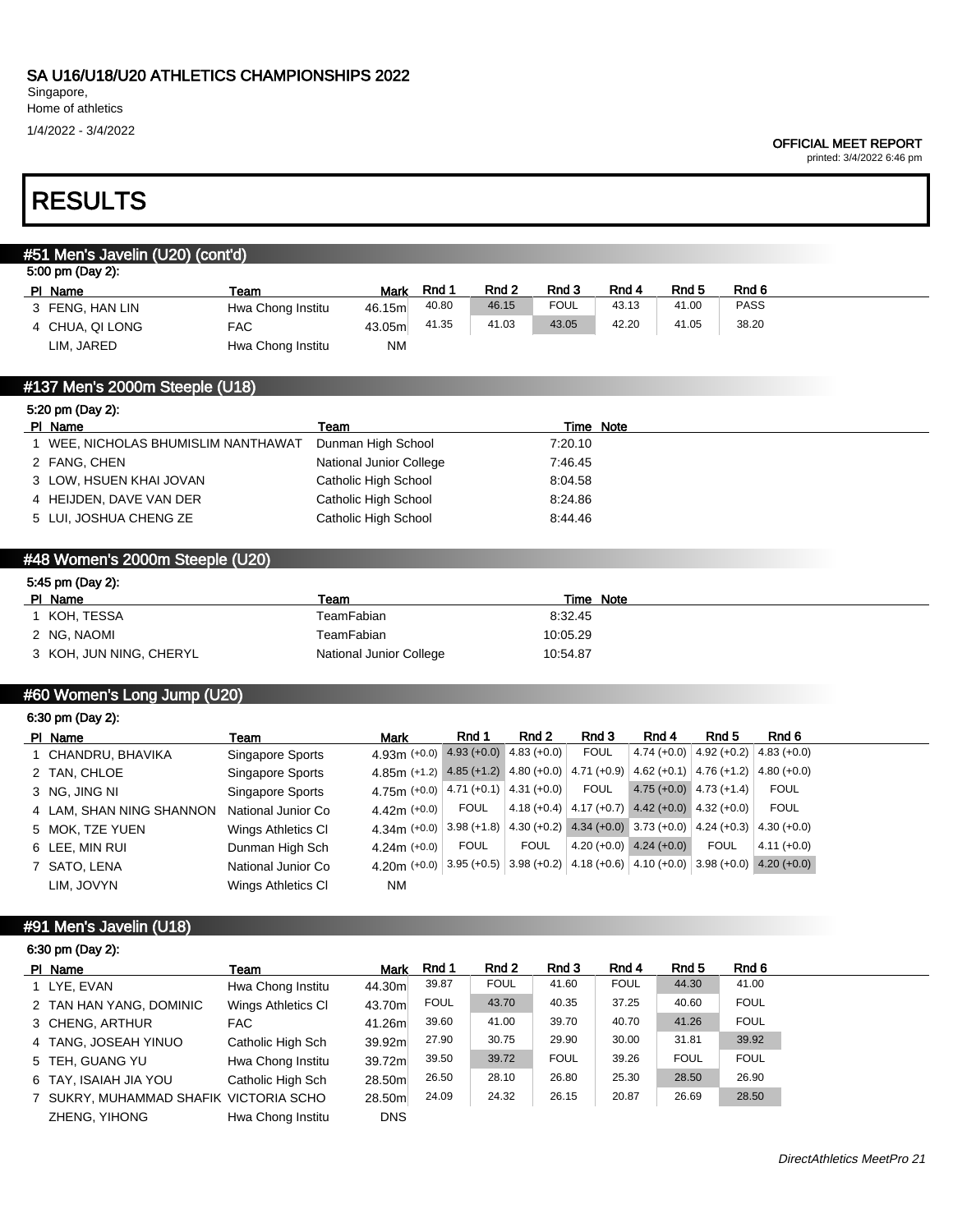1/4/2022 - 3/4/2022

### OFFICIAL MEET REPORT

printed: 3/4/2022 6:46 pm

# RESULTS

# #117 Men's Discus (U16)

| 8:30 am (Day 3):                        |                      |                    |             |             |             |             |             |             |  |  |  |
|-----------------------------------------|----------------------|--------------------|-------------|-------------|-------------|-------------|-------------|-------------|--|--|--|
| PI Name                                 | Team                 | <b>Mark</b>        | Rnd 1       | Rnd 2       | Rnd 3       | Rnd 4       | Rnd 5       | Rnd 6       |  |  |  |
| 1 LOH, DING RONG ANSON                  | Wings Athletics CI   | 57.48m             | 51.71       | 55.96       | 40.15       | 54.59       | 57.48       | 43.73       |  |  |  |
| 2 CHNG, LEROY ANDRE                     | <b>VICTORIA SCHO</b> | 44.51m             | 37.24       | 44.51       | 42.08       | 40.77       | 42.69       | <b>FOUL</b> |  |  |  |
| 3 NG, CHERN YI                          | Hwa Chong Institu    | 43.14m             | <b>FOUL</b> | 43.14       | <b>FOUL</b> | 32.20       | 37.63       | 38.59       |  |  |  |
| 4 LAM, JAYDEN                           | Wings Athletics CI   | 41.32m             | 41.32       | <b>FOUL</b> | 40.41       | <b>FOUL</b> | <b>FOUL</b> | 34.56       |  |  |  |
| 5 TAN, JUN JIE                          | Wings Athletics CI   | 37.60m             | 36.86       | <b>FOUL</b> | 33.31       | 37.60       | 35.53       | 37.00       |  |  |  |
| 6 SEAH, DYLAN                           | Hwa Chong Institu    | 35.39m             | 33.76       | 29.15       | 34.66       | 35.39       | 31.94       | 32.28       |  |  |  |
| 7 TAN, SHYAN ZHI                        | Hwa Chong Institu    | 35.03m             | 29.93       | 33.33       | 32.33       | <b>FOUL</b> | <b>FOUL</b> | 35.03       |  |  |  |
| 8 TEOH, ASHER                           | <b>VICTORIA SCHO</b> | 34.25m             | 30.58       | 34.25       | <b>FOUL</b> | <b>FOUL</b> | 26.04       | <b>FOUL</b> |  |  |  |
| 9 SEETOH, ISAAC                         | Hwa Chong Institu    | 33.20m             | 33.20       | <b>FOUL</b> | <b>FOUL</b> |             |             |             |  |  |  |
| 10 LEE, YU FOONG                        | Hwa Chong Institu    | 31.71 <sub>m</sub> | 24.83       | 31.71       | 31.28       |             |             |             |  |  |  |
| 11 LOO, YI HONG JAYDEN                  | Catholic High Sch    | 29.58m             | 29.58       | <b>FOUL</b> | 28.15       |             |             |             |  |  |  |
| 12 CHIANG, "YI QIANG, ETHAN             | Catholic High Sch    | 28.36m             | 17.30       | 28.36       | <b>FOUL</b> |             |             |             |  |  |  |
| 13 TAN, SEANAN                          | <b>VICTORIA SCHO</b> | 27.87m             | <b>FOUL</b> | 27.87       | <b>FOUL</b> |             |             |             |  |  |  |
| 14 TANG, JET                            | <b>VICTORIA SCHO</b> | 27.38m             | 20.72       | 27.38       | <b>FOUL</b> |             |             |             |  |  |  |
| 15 KHANNA, RITWIK                       | Wings Athletics CI   | 21.64m             | <b>FOUL</b> | <b>FOUL</b> | 21.64       |             |             |             |  |  |  |
| 16 MOHAMAD SHAIFUL AZHAR, VICTORIA SCHO |                      | 20.68m             | 18.29       | 17.42       | 20.68       |             |             |             |  |  |  |
| 17 LYE, ELLIOT                          | <b>VICTORIA SCHO</b> | 18.01 <sub>m</sub> | 15.82       | 18.01       | 17.66       |             |             |             |  |  |  |
| 18 MOHAMED GAZALI, MOHAME VICTORIA SCHO |                      | 15.35m             | 14.78       | 13.76       | 15.35       |             |             |             |  |  |  |
| 19 WAGH VIKRAM, ABHIMANYU VICTORIA SCHO |                      | 12.90m             | 12.90       | <b>FOUL</b> | <b>FOUL</b> |             |             |             |  |  |  |
| KWA, EU HAN                             | Wings Athletics CI   | <b>NM</b>          |             |             |             |             |             |             |  |  |  |
| <b>BENIL, YUWAN JOSEPH</b>              | <b>VICTORIA SCHO</b> | <b>NM</b>          |             |             |             |             |             |             |  |  |  |
| ONG, RAYMUS                             | Hwa Chong Institu    | <b>NM</b>          |             |             |             |             |             |             |  |  |  |
| LIM, BRANDEN                            | Hwa Chong Institu    | <b>DNS</b>         |             |             |             |             |             |             |  |  |  |

## #139 Men's 5000 Meters (U20)

| 8:30 am (Day 3):     |                     |           |  |  |  |  |  |  |  |
|----------------------|---------------------|-----------|--|--|--|--|--|--|--|
| PI Name              | Team                | Time Note |  |  |  |  |  |  |  |
| 1 WALTON, DAVID      | <b>JS Athletics</b> | 17:19.02  |  |  |  |  |  |  |  |
| 2 TOH, ISAAC         | Swift               | 18:22.46  |  |  |  |  |  |  |  |
| 3 LIM, CHARLESTON    | Swift               | 19:24.26  |  |  |  |  |  |  |  |
| 4 AHMED, NAWAZ       | Erovra Club         | 19:31.71  |  |  |  |  |  |  |  |
| 5 GAN, JOSHUA        | Erovra Club         | 19:36.13  |  |  |  |  |  |  |  |
| 6 SIVALINGAM, NIKISH | Erovra Club         | 19:56.23  |  |  |  |  |  |  |  |
| 7 CABRAL, ARAV       | <b>JS Athletics</b> | 20:56.66  |  |  |  |  |  |  |  |

# #126 Women's Pole Vault (U16)

| 9:00 am (Day 3):      |                    |                   |         |            |            |            |  |  |  |
|-----------------------|--------------------|-------------------|---------|------------|------------|------------|--|--|--|
| PI Name               | Team               | Mark 2.00         |         | 2.20       | 2.40       | 2.60       |  |  |  |
| 1 YEONG, ABIGAIL      | Wings Athletics CI | 2.40m             | $\circ$ | XO         | O          | <b>XXX</b> |  |  |  |
| 2 WEE, TING QI HANNAH | Chij St. Nicholas  | 2.40m             | $\circ$ | $\circ$    | XXO        | XXX        |  |  |  |
| 3 CHOO, BEVERLY       | Wings Athletics CI | 2.20 <sub>m</sub> | $\circ$ |            | <b>XXX</b> |            |  |  |  |
| 4 SEN, ZAHRA          | Wings Athletics CI | 2.20 <sub>m</sub> | XO      |            | <b>XXX</b> |            |  |  |  |
| 5 LIM, SHERVON        | Wings Athletics CI | 2.00 <sub>m</sub> | XO      | <b>XXX</b> |            |            |  |  |  |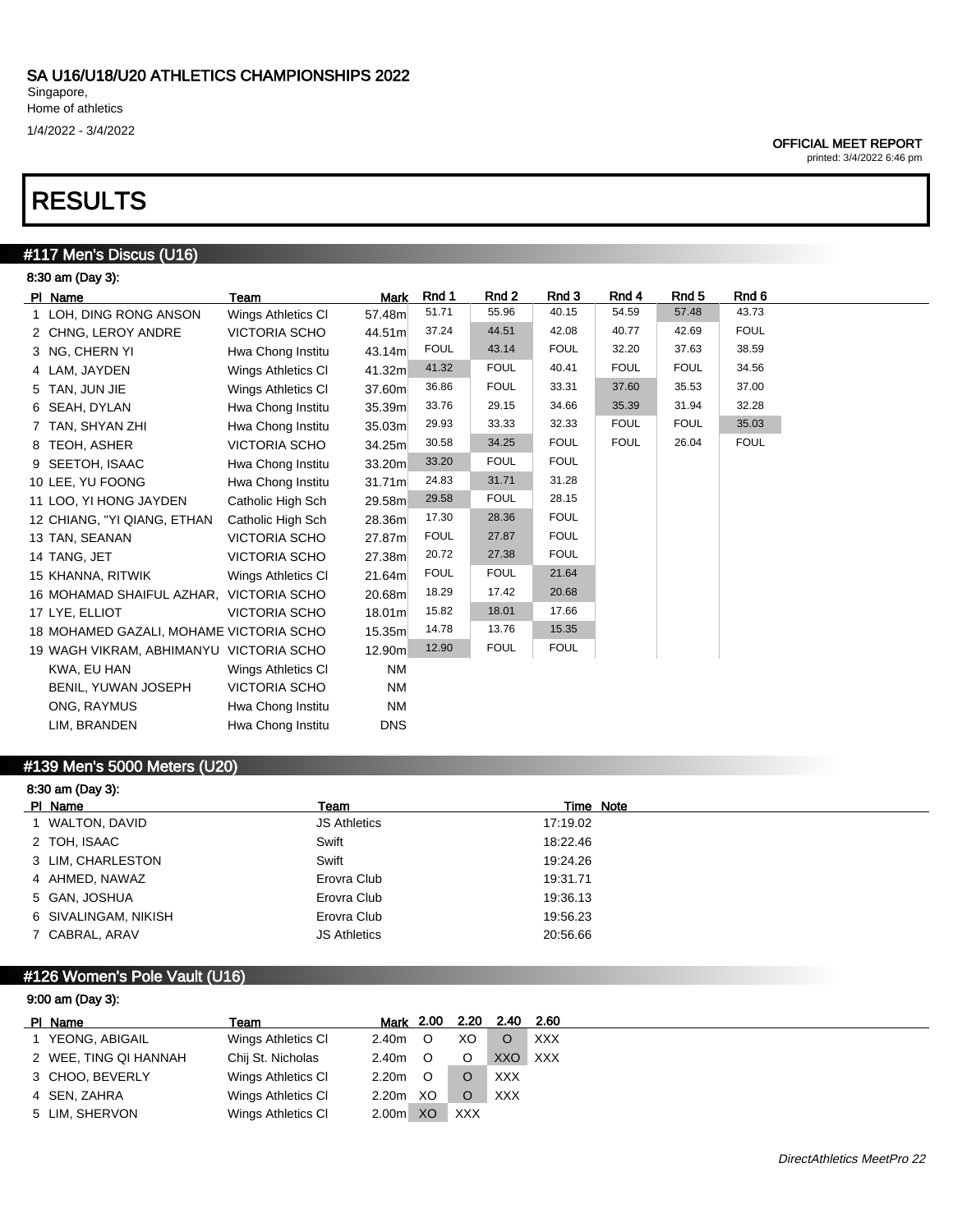1/4/2022 - 3/4/2022

#### OFFICIAL MEET REPORT

printed: 3/4/2022 6:46 pm

# RESULTS

9:00 am (Day 3):

# #130 Women's Pole Vault (U18)

| ---- ---- 1--- <i>1-</i> |                    |                   |         |            |            |            |                |            |      |
|--------------------------|--------------------|-------------------|---------|------------|------------|------------|----------------|------------|------|
| PI Name                  | Team               | Mark 2.00         |         | 2.20       | 2.40       | 2.60       | 2.80           | 2.90       | 3.00 |
| 1 NG, GRACE              | Wings Athletics CI | 2.90m             | P       | O          | P          | O          | O              | O          | XXX  |
| 2 TAY, ESTHER            | Hwa Chong Institu  | 2.80m             | P.      | P          | P          | O          | X <sub>O</sub> | <b>XXX</b> |      |
| 3 WILKINS, KIRSTEN GWEN  | Chij St. Nicholas  | 2.60m             | $\circ$ | XO         | O          | XO         | XXX            |            |      |
| 4 WONG, YUE YI           | Chij St. Nicholas  | 2.40m             | $\circ$ | O          |            | <b>XXX</b> |                |            |      |
| 4 LIOW, RUEY ANN MEGAN   | Chij St. Nicholas  | 2.40m             | O       | O          |            | XXX        |                |            |      |
| 6 LEE, CHAEWON           | Wings Athletics CI | 2.20m             | $\circ$ | O          | <b>XXX</b> |            |                |            |      |
| 7 SIEW, EN SIN           | Wings Athletics CI | 2.00 <sub>m</sub> | O       | <b>XXX</b> |            |            |                |            |      |
| 8 KAN, EN QI             | Chij St. Nicholas  | 2.00m XXO         |         | <b>XXX</b> |            |            |                |            |      |
|                          |                    |                   |         |            |            |            |                |            |      |

# #73 Women's 3000 Meters (U18)

# 9:30 am (Day 3):

| PI Name                   | Team                      | Time Note  |
|---------------------------|---------------------------|------------|
| 1 QUEK, JEZELLE           | Cedar Girls Secondary Sch | 13:13.47   |
| 2 NEO, OPHELIA            | Dunman High School        | 13:25.87   |
| 3 CHONG, DONNA            | Cedar Girls Secondary Sch | 13:35.83   |
| 4 VASUDEVAN SURESH, MEGNA | Cedar Girls Secondary Sch | 13:40.04   |
| 5 FOO, WAN XIN            | Dunman High School        | 13:43.73   |
| 6 LAU, YI KIT, RUTH       | National Junior College   | 13:50.47   |
| 7 REINHARDT, FINJA YIN    | National Junior College   | 14:00.60   |
| 8 CHEE, SHI YAO ALICIA    | Dunman High School        | 15:01.05   |
| LIM, CHLOE                | Cedar Girls Secondary Sch | <b>DNF</b> |

## #104 Women's 3000 Meters (U16)

| $9:50$ am (Day 3):    |                           |           |  |
|-----------------------|---------------------------|-----------|--|
| PI Name               | Team                      | Time Note |  |
| 1 SUANG KEE, LIM      | Cedar Girls Secondary Sch | 13:30.68  |  |
| 2 SNG, YING SHUEN     | Wings Athletics Club      | 13:49.47  |  |
| 3 YONG, ZHI HUA       | Chij Secondary (Toa Payoh | 14:11.51  |  |
| 4 LEE, RACHEL         | Chij Secondary (Toa Payoh | 14:22.91  |  |
| 5 VANCHINATHAN, DIVYA | Cedar Girls Secondary Sch | 14:59.62  |  |
| 6 NAH, MARYCLARE      | Chij Secondary (Toa Payoh | 16:13.97  |  |
| 7 CABRAL, ANANYA      | <b>JS Athletics</b>       | 16:40.87  |  |

## #76 Men's 110m Hurdles (U18)

### 10:30 am (Day 3):

|                       | Wind: (+1.8)            |           |  |
|-----------------------|-------------------------|-----------|--|
| PI Name               | Team                    | Time Note |  |
| 1 LIM, JUN YI MATTHEW | National Junior College | 17.81     |  |
| 2 ZHANG, JUNJIAN      | Hwa Chong Institution   | 18.46     |  |
| 3 LEE, YU DE          | Hwa Chong Institution   | 18.54     |  |
| ANG, BRANDON          | Team Cicada Trackers    | NT        |  |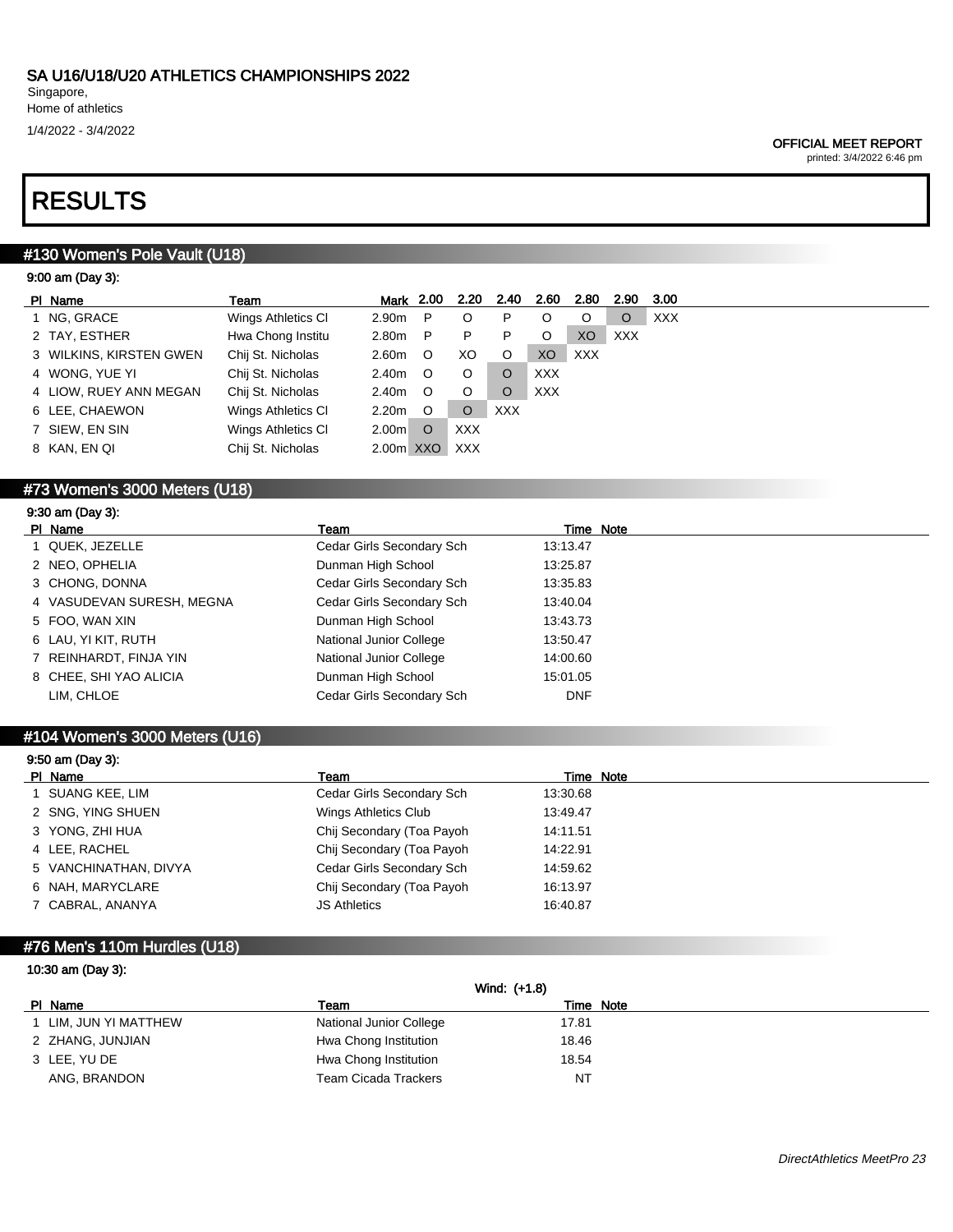Singapore, Home of athletics 1/4/2022 - 3/4/2022

### OFFICIAL MEET REPORT

printed: 3/4/2022 6:46 pm

# RESULTS

# #109 Men's 100m Hurdles (U16)

| 10:50 am (Day 3):     |                       |            |          |       |
|-----------------------|-----------------------|------------|----------|-------|
| PI Name               | Team                  | Time Note  |          | H(PI) |
| 1 CHUA, GARRETT       | Team Cicada Trackers  | 14.55      | $(+1.1)$ | 2(1)  |
| 2 LIM, CHIN XIN       | Catholic High School  | 16.03      | $(+1.1)$ | 2(2)  |
| 3 CHONG, CHOON-HOU    | Hwa Chong Institution | 16.42      | $(+1.1)$ | 2(3)  |
| 4 LIM, SONG YI        | Hwa Chong Institution | 19.65      | $(+1.1)$ | 2(4)  |
| 5 MA, JIA QIAN HAYDEN | Catholic High School  | 20.87      | $(+1.1)$ | 2(5)  |
| LING, CHUN AN         | Hwa Chong Institution | <b>DNS</b> |          |       |
| HUANG, XUANYE         | Hwa Chong Institution | <b>DNS</b> |          |       |
| CHNG, HAO QIN         | Hwa Chong Institution | <b>DNS</b> |          |       |
| SUN. ZIZHUO           | Hwa Chong Institution | <b>DNS</b> |          | 2     |

ANG, BRADLEY **Team Cicada Trackers** NT 1

| <b>SECTION RESULTS</b> |                             |              |  |
|------------------------|-----------------------------|--------------|--|
| PI Name                | Team                        | Time Note    |  |
| Section 1 of 2         |                             | Wind: (NW)   |  |
| CHNG, HAO QIN          | Hwa Chong Institution       | <b>DNS</b>   |  |
| HUANG, XUANYE          | Hwa Chong Institution       | <b>DNS</b>   |  |
| LING, CHUN AN          | Hwa Chong Institution       | <b>DNS</b>   |  |
| ANG, BRADLEY           | <b>Team Cicada Trackers</b> | NT           |  |
| Section 2 of 2         |                             | Wind: (+1.1) |  |
| CHUA, GARRETT          | <b>Team Cicada Trackers</b> | 14.55        |  |
| 2 LIM, CHIN XIN        | Catholic High School        | 16.03        |  |
| 3 CHONG, CHOON-HOU     | Hwa Chong Institution       | 16.42        |  |
| 4 LIM, SONG YI         | Hwa Chong Institution       | 19.65        |  |
| 5 MA, JIA QIAN HAYDEN  | Catholic High School        | 20.87        |  |
| SUN, ZIZHUO            | Hwa Chong Institution       | <b>DNS</b>   |  |
|                        |                             |              |  |

## #88 Women's Discus (U18)

| 1:00 pm (Day 3):         |                    |             |             |             |             |             |             |       |
|--------------------------|--------------------|-------------|-------------|-------------|-------------|-------------|-------------|-------|
| PI Name                  | Team               | <b>Mark</b> | Rnd 1       | Rnd 2       | Rnd 3       | Rnd 4       | Rnd 5       | Rnd 6 |
| 1 NEO, EE NIN            | Chij St. Nicholas  | 31.53m      | 28.73       | <b>FOUL</b> | 24.55       | 26.48       | 25.46       | 31.53 |
| 2 CHEN, JANELLE          | Hwa Chong Institu  | 30.27m      | 30.27       | 29.65       | 30.15       | 28.22       | 25.10       | 26.52 |
| 3 WONG, NADYA            | Cedar Girls Secon  | 26.41m      | 25.11       | 25.38       | 23.70       | <b>FOUL</b> | <b>FOUL</b> | 26.41 |
| 4 NUR ELYSA BINTE MUHAMM | Wings Athletics CI | 25.80m      | <b>FOUL</b> | 24.14       | 24.52       | 25.55       | 25.80       | 24.12 |
| 5 MANOHARAN, HARTHI      | Cedar Girls Secon  | 23.64m      | 23.64       | 20.28       | 22.22       | <b>FOUL</b> | 22.92       | 22.20 |
| 6 LEE, XUAN KATRIEL      | Chij St. Nicholas  | 20.84m      | 19.51       | 20.84       | 19.38       | 18.16       | <b>FOUL</b> | 20.39 |
| 7 TAN, ISABEL            | Cedar Girls Secon  | 19.65ml     | 15.72       | 19.15       | 19.65       | 18.56       | 16.01       | 18.49 |
| 8 MO. THANT CIN          | National Junior Co | 19.35m      | 18.22       | 18.57       | 19.35       | <b>FOUL</b> | 14.98       | 16.28 |
| 9 REGINALD, LETICIA      | Chij Secondary (T  | 18.45m      | <b>FOUL</b> | 18.45       | 16.80       |             |             |       |
| 10 KANDASAMI, SUBATHRA   | Cedar Girls Secon  | 17.85m      | 17.85       | 13.81       | <b>FOUL</b> |             |             |       |
| 11 PEREIRA, SHYANE       | Chij Secondary (T  | 17.39m      | 13.40       | 16.59       | 17.39       |             |             |       |
| NEO. LE TENG             | FAC                | <b>NM</b>   |             |             |             |             |             |       |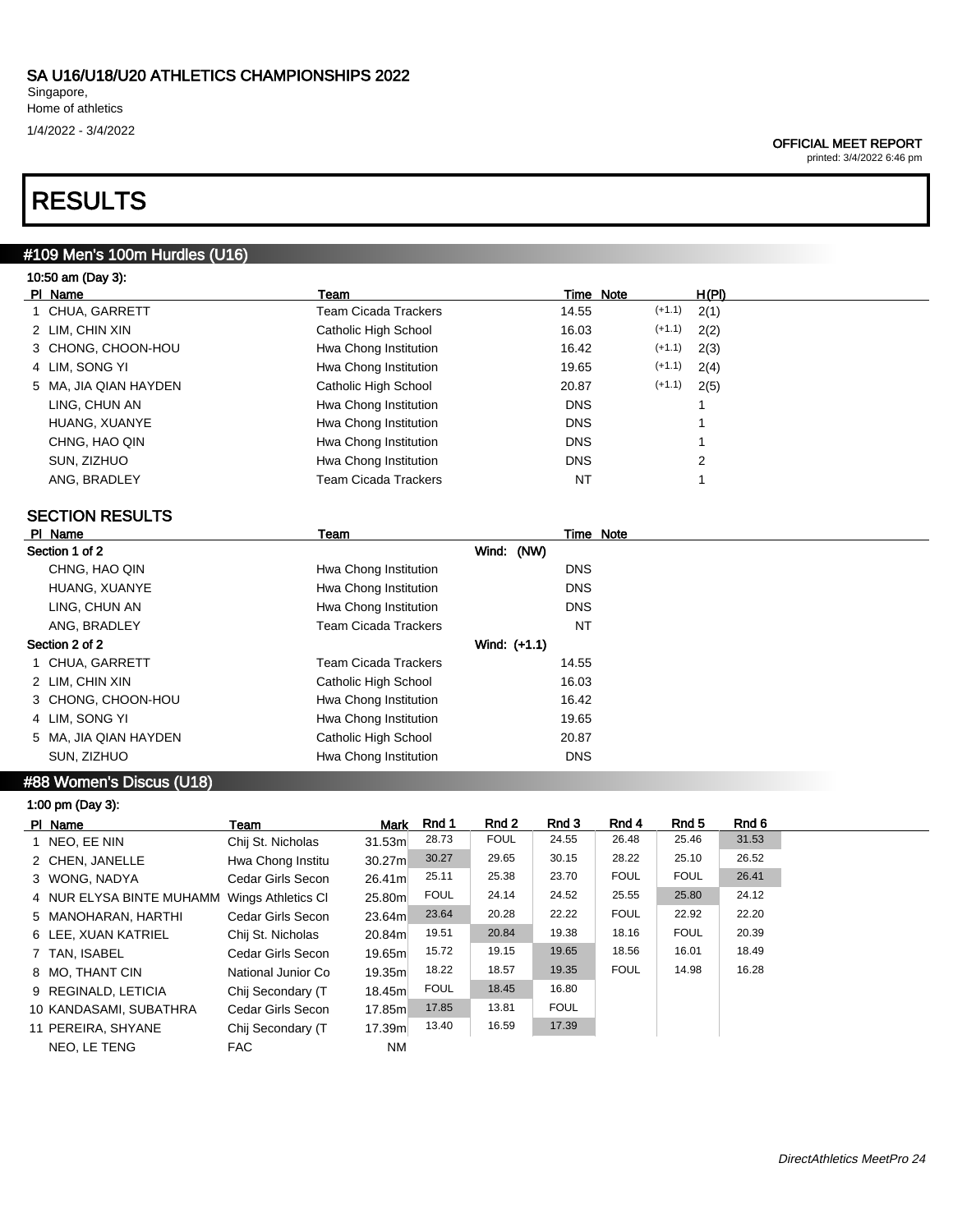Singapore, Home of athletics 1/4/2022 - 3/4/2022

### OFFICIAL MEET REPORT

printed: 3/4/2022 6:46 pm

# RESULTS

# #77 Women's 100m Hurdles (U18)

|  |  | 1:40 pm (Day 3): |  |
|--|--|------------------|--|
|--|--|------------------|--|

| PI Name                                                     | Team                       | Time Note  |          | H(PI) |
|-------------------------------------------------------------|----------------------------|------------|----------|-------|
| 1 LI, YU QING ANGELA                                        | Singapore Sports School    | 16.47      | $(+0.5)$ | 2(1)  |
| 2 IYENGAR, ANAGHA VEDANARAYANA                              | Singapore Sports School    | 17.66      | $(+0.5)$ | 2(2)  |
| 3 LIM, HUI EN HAYLEY                                        | National Junior College    | 17.87      | $(+0.5)$ | 2(3)  |
| 4 BINTE SHAMSHUL QAMAR, NYLA D'YAN ELY St Anthony Canossian |                            | 18.54      | $(+0.5)$ | 2(4)  |
| 5 TOE, KIKI                                                 | Cedar Girls Secondary Sch  | 20.12      | $(+0.5)$ | 2(5)  |
| 6 TEOH, NADIA                                               | Cedar Girls Secondary Sch  | 21.07      | $(+0.5)$ | 2(6)  |
| 7 PECK, REGINE                                              | Cedar Girls Secondary Sch  | 21.86      | $(+0.5)$ | 2(7)  |
| TAN, ASHLEY                                                 | Wings Athletics Club       | <b>DNS</b> |          |       |
| CHAN, MATHEA                                                | Nanyang Girls' High School | <b>DNS</b> |          |       |
| WU. TING WEI                                                | Nanyang Girls' High School | <b>DNS</b> |          |       |
| SOH, HUI MIN CHLOE                                          | Nanyang Girls' High School | <b>DNS</b> |          |       |
|                                                             |                            |            |          |       |

# SECTION RESULTS

| PI Name                                                     | Team                       |              |            | Time Note |
|-------------------------------------------------------------|----------------------------|--------------|------------|-----------|
| Section 1 of 2                                              |                            | Wind: (NW)   |            |           |
| WU. TING WEI                                                | Nanyang Girls' High School |              | <b>DNS</b> |           |
| CHAN, MATHEA                                                | Nanyang Girls' High School |              | <b>DNS</b> |           |
| TAN, ASHLEY                                                 | Wings Athletics Club       |              | <b>DNS</b> |           |
| SOH. HUI MIN CHLOE                                          | Nanyang Girls' High School |              | <b>DNS</b> |           |
| Section 2 of 2                                              |                            | Wind: (+0.5) |            |           |
| 1 LI, YU QING ANGELA                                        | Singapore Sports School    |              | 16.47      |           |
| 2 IYENGAR, ANAGHA VEDANARAYANA                              | Singapore Sports School    |              | 17.66      |           |
| 3 LIM, HUI EN HAYLEY                                        | National Junior College    |              | 17.87      |           |
| 4 BINTE SHAMSHUL QAMAR, NYLA D'YAN ELY St Anthony Canossian |                            |              | 18.54      |           |
| 5 TOE, KIKI                                                 | Cedar Girls Secondary Sch  |              | 20.12      |           |
| 6 TEOH, NADIA                                               | Cedar Girls Secondary Sch  |              | 21.07      |           |
| 7 PECK, REGINE                                              | Cedar Girls Secondary Sch  |              | 21.86      |           |

#### #110 Women's 80m Hurdles (U16) 1:50 pm (Day 3):

| $1.00$ pm (Day $3$ ).    |                            |                  |          |       |
|--------------------------|----------------------------|------------------|----------|-------|
| PI Name                  | Team                       | <b>Time Note</b> |          | H(PI) |
| 1 SOH, HWEI EN, RACHEL   | Nanyang Girls' High School | 15.34            | $(+0.8)$ | 1(1)  |
| 2 TAN, EDEN              | Nanyang Girls' High School | 16.96            | $(+0.8)$ | 1(2)  |
| 3 QUEK, ISABELLE         | Cedar Girls Secondary Sch  | 17.09            | $(+0.8)$ | 1(3)  |
| 4 TAN, XEN               | Cedar Girls Secondary Sch  | 18.11            | $(+0.8)$ | 1(4)  |
| <b>TAY, YINGXI VINCY</b> | Chij St. Nicholas Girls'   | <b>DNS</b>       |          |       |
| CHONG, KATE LYNN LEA     | Nanyang Girls' High School | <b>DNS</b>       |          | 2     |
| WU. TING WEI             | Nanyang Girls' High School | <b>DNS</b>       |          | 2     |
| CHAN, MATHEA             | Nanyang Girls' High School | <b>DNS</b>       |          | 2     |
| NGUYEN, VY               | Cedar Girls Secondary Sch  | <b>DNS</b>       |          | 2     |
| ANG, SOPHIE              | Team Cicada Trackers       | <b>DNS</b>       |          | 2     |
| <b>SECTION RESULTS</b>   |                            |                  |          |       |
| PI Name                  | Team                       | Time Note        |          |       |
| Section 1 of 2           | Wind: (+0.8)               |                  |          |       |

1 SOH, HWEI EN, RACHEL Nanyang Girls' High School 15.34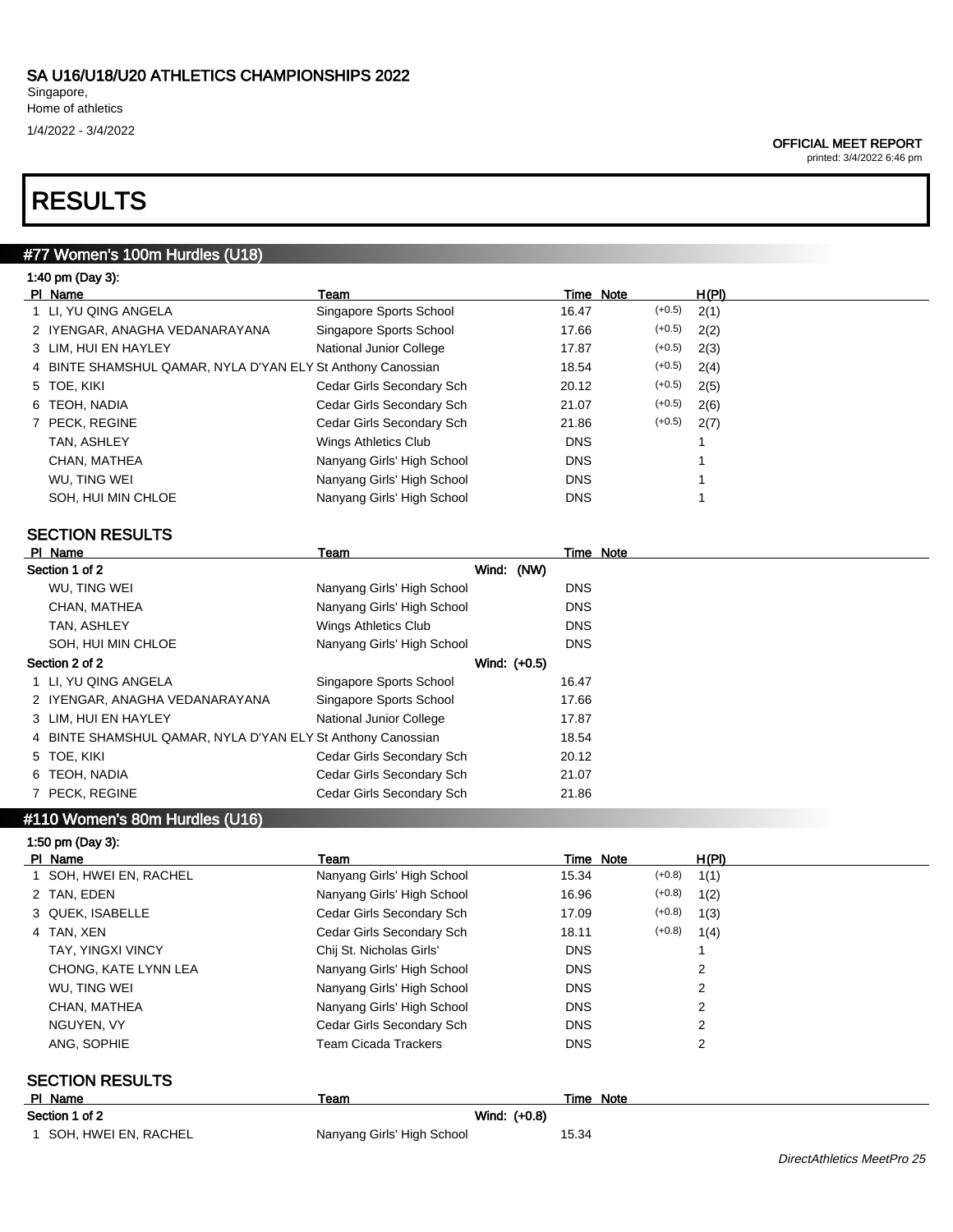Singapore, Home of athletics

## 1/4/2022 - 3/4/2022

#### OFFICIAL MEET REPORT

printed: 3/4/2022 6:46 pm

# RESULTS

| #110 Women's 80m Hurdles (U16) (cont'd) |                             |            |            |           |          |
|-----------------------------------------|-----------------------------|------------|------------|-----------|----------|
| PI Name                                 | Team                        |            |            | Time Note |          |
| 2 TAN, EDEN                             | Nanyang Girls' High School  |            | 16.96      |           |          |
| 3 QUEK, ISABELLE                        | Cedar Girls Secondary Sch   |            | 17.09      |           |          |
| 4 TAN, XEN                              | Cedar Girls Secondary Sch   |            | 18.11      |           |          |
| <b>TAY, YINGXI VINCY</b>                | Chij St. Nicholas Girls'    |            | <b>DNS</b> |           |          |
| Section 2 of 2                          |                             | Wind: (NW) |            |           |          |
| CHAN, MATHEA                            | Nanyang Girls' High School  |            | <b>DNS</b> |           |          |
| WU, TING WEI                            | Nanyang Girls' High School  |            | <b>DNS</b> |           |          |
| CHONG, KATE LYNN LEA                    | Nanyang Girls' High School  |            | <b>DNS</b> |           |          |
| NGUYEN, VY                              | Cedar Girls Secondary Sch   |            | <b>DNS</b> |           |          |
| ANG, SOPHIE                             | <b>Team Cicada Trackers</b> |            | <b>DNS</b> |           |          |
| #96 Women's 200 Meters (U16)            |                             |            |            |           |          |
| 2:00 pm (Day 3):                        |                             |            |            |           |          |
|                                         |                             |            |            | Time Note |          |
| PI Name                                 | Team                        |            |            |           |          |
| TAN, LE XIAO                            | <b>Team Cicada Trackers</b> |            | 28.94      |           | $(+1.0)$ |
| 2 ONG, YING RONG NICO                   | National Junior College     |            | 29.25      |           | $(+1.0)$ |
| BINTE MOHAMMAD SHAH, NUR IRDINA         | National Junior College     |            | 29.91      |           | $(+1.0)$ |
| TOH, HUI JIE NATALYN                    | Chij St. Nicholas Girls'    |            | 31.46      |           | $(+1.0)$ |
| 5 CHAN, YU HUI GWENDOLYN                | National Junior College     |            | 31.53      |           | $(+1.0)$ |
| 6 ISHISE, KINO                          | Chij Secondary (Toa Payoh   |            | 32.82      |           | $(+1.0)$ |
| WONG, CLARICE                           | Chij Secondary (Toa Payoh   |            | 34.41      |           | $(+1.0)$ |
| 8 THIRUMALAI, NIVEDITA                  | National Junior College     |            | 34.90      |           | $(+1.0)$ |
|                                         |                             |            |            |           |          |

# 2:15 pm (Day 3):

| Wind: (+1.1)             |                                |            |  |
|--------------------------|--------------------------------|------------|--|
| PI Name                  | Team                           | Time Note  |  |
| 1 LIM, YU CHENG          | Hwa Chong Institution          | 26.55      |  |
| 2 PHILIP HOARE, JONATHAN | Hwa Chong Institution          | 27.07      |  |
| 3 PANG, SHI YU           | Hwa Chong Institution          | 27.66      |  |
| 4 QUEK, MINGXI OWEN      | <b>National Junior College</b> | 29.09      |  |
| TONG, ZONG WEI           | Hwa Chong Institution          | <b>DNS</b> |  |
| GAN, "ZI RUI, TREVIS     | Hwa Chong Institution          | <b>DNS</b> |  |
|                          |                                |            |  |

# #65 Women's 200 Meters (U18)

|  |  | 2:25 pm (Day 3): |  |
|--|--|------------------|--|
|--|--|------------------|--|

|                          | Wind: (+1.5)            |            |
|--------------------------|-------------------------|------------|
| PI Name                  | Team                    | Time Note  |
| 1 KRISHNAN, ANNE         | National Junior College | 29.40      |
| 2 GANESAN, LAJITHANI     | National Junior College | 31.03      |
| 3 LI, JIAYI CHRISTINA    | <b>JS Athletics</b>     | 31.44      |
| 4 PATANKAR, ANIKA NILESH | National Junior College | 31.72      |
| 5 PANG, KEE ANN          | National Junior College | 31.83      |
| 6 LI, EMMA JIAWEI        | <b>JS Athletics</b>     | 32.64      |
| 7 GOH, MEGAN             | National Junior College | 33.86      |
| KHOO, JACKIE             | National Junior College | <b>DNS</b> |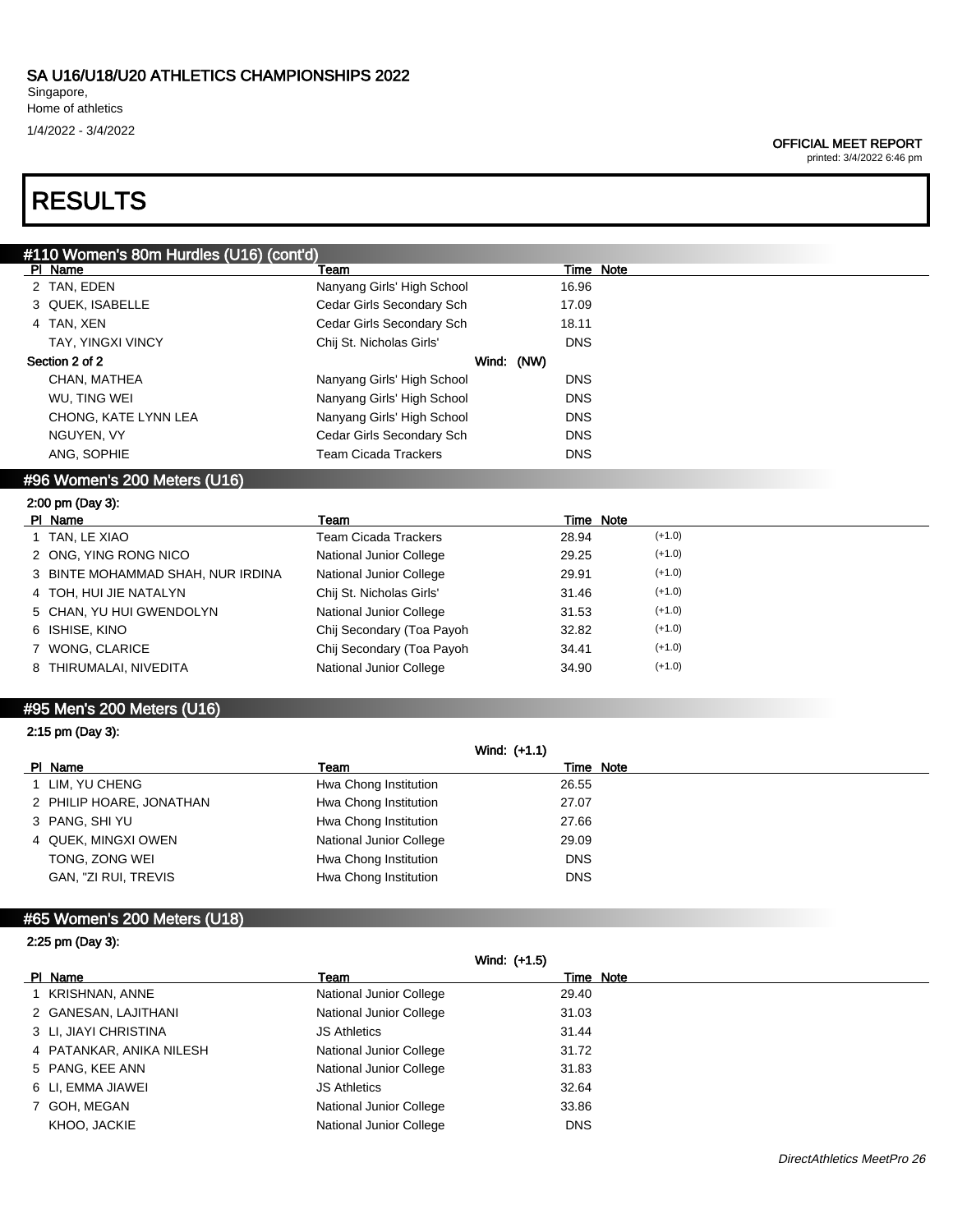printed: 3/4/2022 6:46 pm

# RESULTS

# #64 Men's 200 Meters (U18)

### 2:35 pm (Day 3):

|                       | Wind: (+0.8)               |            |
|-----------------------|----------------------------|------------|
| PI Name               | Team                       | Time Note  |
| 1 TAN, SHAN WEI       | Hwa Chong Institution      | 23.67      |
| 2 CURRIN, XAVIER      | Erovra Club                | 24.68      |
| 3 TNG, DONOVAN        | <b>Trackstar Athletics</b> | 27.42      |
| CHERN, ISAAC          | Hwa Chong Institution      | <b>DNS</b> |
| <b>BUCHANAN, LUCA</b> | <b>Oldham Athletics</b>    | <b>DNS</b> |
| GOH, WAYNE            | Swift                      | <b>DNS</b> |
|                       |                            |            |

### #39 Men's 200 Meters (U20)

| 2:45 pm (Day 3): |                         |                |  |  |  |
|------------------|-------------------------|----------------|--|--|--|
|                  |                         | Wind: $(+0.0)$ |  |  |  |
| PI Name          | Team                    | Time Note      |  |  |  |
| BHARADWAJ, AKASH | Swift                   | 24.06          |  |  |  |
| 2 LIM, YI WEI    | National Junior College | 24.71          |  |  |  |
| 3 LIM, RUI       | Singapore Sports School | 24.98          |  |  |  |
| 4 CHONG, JIA WEI | National Junior College | 27.08          |  |  |  |

# #100 Women's 800 Meters (U16)

| $3:00 \text{ pm}$ (Day 3):       |                           |           |  |  |
|----------------------------------|---------------------------|-----------|--|--|
| PI Name                          | Team                      | Time Note |  |  |
| 1 HARIDAS, SHANICE TAN           | National Junior College   | 2:39.80   |  |  |
| 2 ALKHATIB, ANISAH               | Cedar Girls Secondary Sch | 2:40.61   |  |  |
| 3 WEE PURIDA NANTALIEYA, MICOLE  | Chij Katong Convent       | 2:44.57   |  |  |
| 4 SUANG KEE, LIM                 | Cedar Girls Secondary Sch | 2:46.34   |  |  |
| 5 CHIN. XUAN YI                  | Cedar Girls Secondary Sch | 2:50.43   |  |  |
| 6 LEE. EMMA                      | Cedar Girls Secondary Sch | 2:57.18   |  |  |
| 7 BINTE ABDULLAH, NURI DRINISARI | Chij Secondary (Toa Payoh | 3:02.00   |  |  |
| 8 GOH, GERMAINE                  | Cedar Girls Secondary Sch | 3:06.44   |  |  |
| 9 ANDERSEN, ISABEL               | Cedar Girls Secondary Sch | 3:09.51   |  |  |

## #99 Men's 800 Meters (U16)

## 3:10 pm (Day 3):

| PI Name                      | Team                    | Time Note |
|------------------------------|-------------------------|-----------|
| 1 CHANG, I TENG              | Dunman High School      | 2:23.36   |
| 2 SOLAIMUTHU, KAUSIK         | National Junior College | 2:27.91   |
| 3 TOH, JUDE                  | Wings Athletics Club    | 2:37.64   |
| 4 CHUA, AARON YIREN          | Catholic High School    | 2:40.38   |
| 5 LIEW, HNG KAI JETHRO       | National Junior College | 2:40.67   |
| 6 PETRANTONAKIS, GEORGE      | <b>JS Athletics</b>     | 2:44.90   |
| 7 LOKE, ETHAN                | Erovra Club             | 2:52.04   |
| <b>CURRAN, DANIEL RAIHAN</b> | Team Cicada Trackers    | DNS       |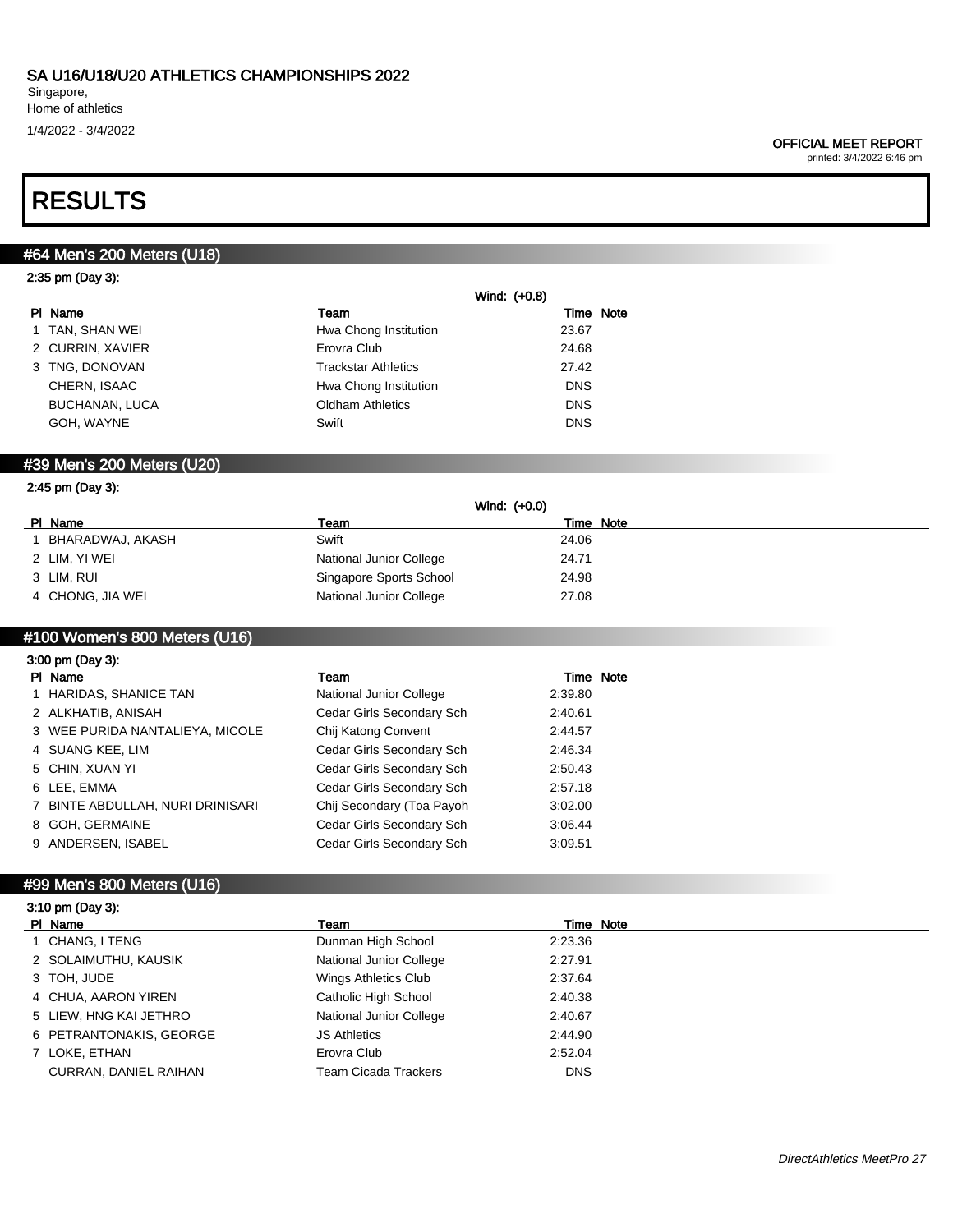Singapore, Home of athletics 1/4/2022 - 3/4/2022

#### OFFICIAL MEET REPORT

printed: 3/4/2022 6:46 pm

# RESULTS

# #69 Women's 800 Meters (U18)

|  | 3:20 pm (Day 3): |  |
|--|------------------|--|
|  |                  |  |

| PI Name                 | Team                       | Time Note |  |
|-------------------------|----------------------------|-----------|--|
| 1 PATIL, TANISHA        | Wings Athletics Club       | 2:22.12   |  |
| 2 SIM, TRICIA JIA XUAN  | Nanyang Girls' High School | 2:45.78   |  |
| 3 TYLES, REBEKA         | National Junior College    | 2:51.44   |  |
| 4 TAN, XIN YI EUGINIA   | Dunman High School         | 2:55.14   |  |
| 5 TENG, QIN XUAN DEBBY  | National Junior College    | 2:58.42   |  |
| 6 NGUYEN, MINH ANH      | Cedar Girls Secondary Sch  | 3:02.42   |  |
| 7 PAR CUARESMA, TIFFANY | Chij Secondary (Toa Payoh  | 3:07.93   |  |
| 8 DADWALL, TARITA KAUR  | National Junior College    | 3:10.18   |  |
|                         |                            |           |  |

## #68 Men's 800 Meters (U18)

| 3:30 pm (Day 3): |                         |           |  |  |
|------------------|-------------------------|-----------|--|--|
| PI Name          | Team                    | Time Note |  |  |
| TANG, DANIEL     | FAC.                    | 2:15.40   |  |  |
| 2 SEOW, KYLE     | TeamFabian              | 2:16.43   |  |  |
| 3 BEH, YI XIN    | Dunman High School      | 2:20.38   |  |  |
| 4 MAI, JUNYU     | National Junior College | 2:26.78   |  |  |

# #43 Men's 800 Meters (U20)

| 3:40 pm (Day 3):           |                         |                  |  |  |
|----------------------------|-------------------------|------------------|--|--|
| PI Name                    | Team                    | <b>Time Note</b> |  |  |
| I MUTHUKUMARAN, RAAM KUMAR | Singapore Sports School | 2:06.11          |  |  |
| 2 SHAH, MOHAMED SHAZMEER   | Erovra Club             | 2:11.03          |  |  |
| 3 ONG, YAN ERN WAYNE       | National Junior College | 2:14.02          |  |  |
| 4 LIM, XING HONG JEREN     | Dunman High School      | 2:18.69          |  |  |
| BIN BAHRIM, AIMAN          | National Junior College | <b>DNS</b>       |  |  |

# #108 Women's 200m Hurdles (U16)

### 4:20 pm (Day 3):

| PI Name                        | Team                       | Time Note  |          | H(PI) |
|--------------------------------|----------------------------|------------|----------|-------|
| 1 LOOI, YAN NING SAMANTHA      | Chij St. Nicholas Girls'   | 32.57      | $(+0.5)$ | 1(1)  |
| 2 GOH, XU'EN HANNAH            | Chij St. Nicholas Girls'   | 33.50      | $(+0.5)$ | 1(2)  |
| 3 KOH, WEI QI                  | Chij St. Nicholas Girls'   | 34.51      | $(+0.5)$ | 1(3)  |
| 4 TAN, SHI RU, SOPHIE          | Chij St. Nicholas Girls'   | 36.68      | $(+0.5)$ | 1(4)  |
| 5 TAN, CADENCE                 | Cedar Girls Secondary Sch  | 38.18      | $(+0.5)$ | 1(5)  |
| SALVALOZA, SIAH SHEKAINA MARIE | St Anthony Canossian       | <b>DNF</b> |          |       |
| SUN, LANNING                   | Nanyang Girls' High School | <b>DNS</b> |          | 2     |
| WONG, SARAH                    | Cedar Girls Secondary Sch  | <b>DNS</b> |          | 2     |
| ANG, SOPHIE                    | Team Cicada Trackers       | <b>DNS</b> |          | 2     |
|                                |                            |            |          |       |

## SECTION RESULTS

| PI Name                   | Team                     | Note<br>Time |
|---------------------------|--------------------------|--------------|
| Section 1 of 2            | Wind: (+0.5)             |              |
| 1 LOOI, YAN NING SAMANTHA | Chij St. Nicholas Girls' | 32.57        |
| 2 GOH. XU'EN HANNAH       | Chij St. Nicholas Girls' | 33.50        |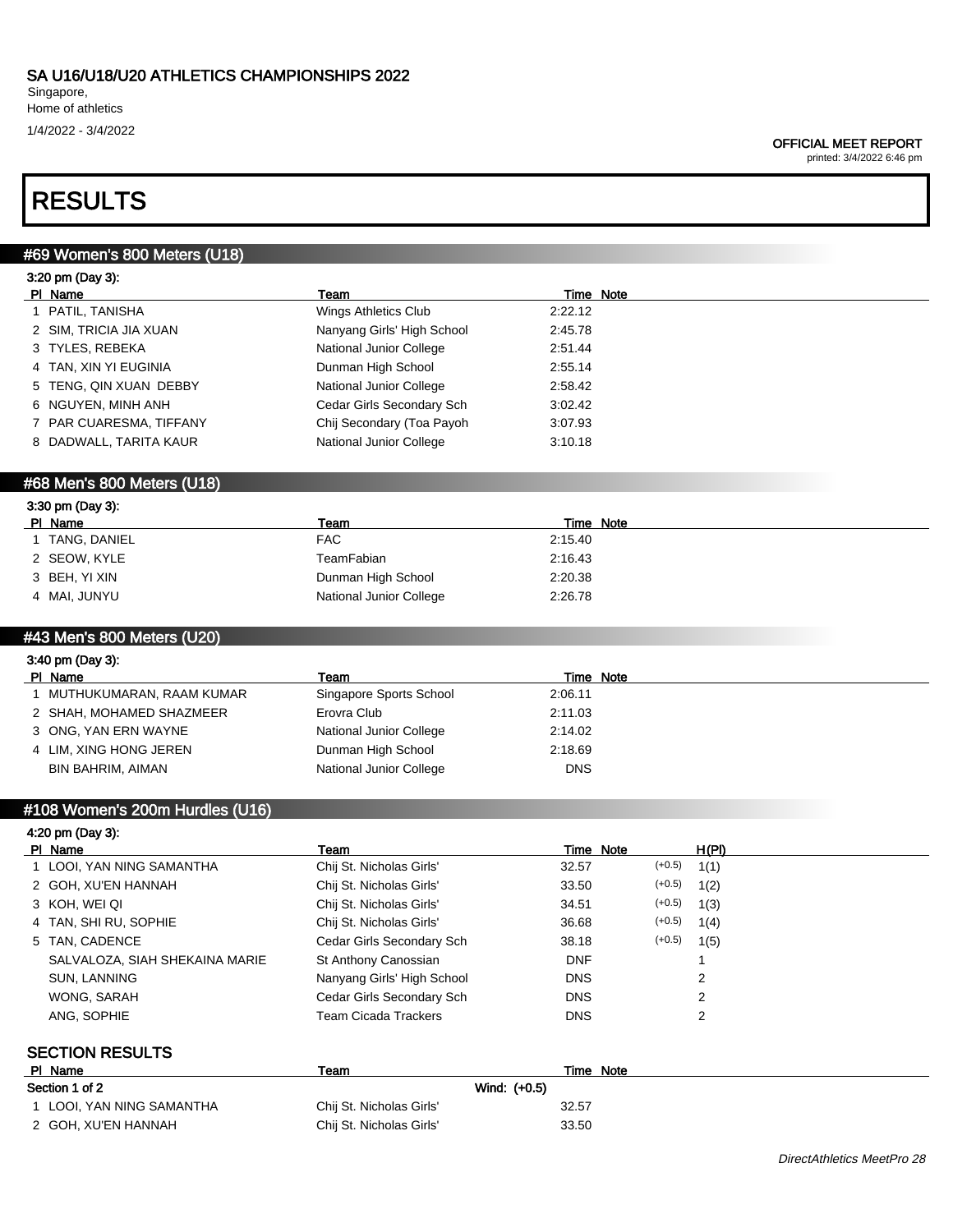Singapore, Home of athletics

1/4/2022 - 3/4/2022

#### OFFICIAL MEET REPORT

printed: 3/4/2022 6:46 pm

# RESULTS

| #108 Women's 200m Hurdles (U16) (cont'd) |                            |            |  |  |
|------------------------------------------|----------------------------|------------|--|--|
| PI Name                                  | Team                       | Time Note  |  |  |
| 3 KOH, WEI QI                            | Chij St. Nicholas Girls'   | 34.51      |  |  |
| 4 TAN, SHI RU, SOPHIE                    | Chij St. Nicholas Girls'   | 36.68      |  |  |
| 5 TAN, CADENCE                           | Cedar Girls Secondary Sch  | 38.18      |  |  |
| SALVALOZA, SIAH SHEKAINA MARIE           | St Anthony Canossian       | <b>DNF</b> |  |  |
| Section 2 of 2                           |                            | Wind: (NW) |  |  |
| SUN, LANNING                             | Nanyang Girls' High School | <b>DNS</b> |  |  |
| WONG, SARAH                              | Cedar Girls Secondary Sch  | <b>DNS</b> |  |  |
| ANG. SOPHIE                              | Team Cicada Trackers       | <b>DNS</b> |  |  |
| #107 Men's 200m Hurdles (U16)            |                            |            |  |  |

### 4:25 pm (Day 3):

| PI Name |                       | Team                    | Time Note |          |
|---------|-----------------------|-------------------------|-----------|----------|
|         | 1 FANG, KAYDEN        | VICTORIA SCHOOL         | 28.87     | $(+0.8)$ |
|         | 2 TAN, EZEKIEL        | <b>VICTORIA SCHOOL</b>  | 29.48     | $(+0.8)$ |
|         | 3 SUN, ZIZHUO         | Hwa Chong Institution   | 29.74     | $(+0.8)$ |
|         | 4 CHNG, HAO QIN       | Hwa Chong Institution   | 31.17     | $(+0.8)$ |
|         | 5 LIM, SONG YI        | Hwa Chong Institution   | 31.30     | $(+0.8)$ |
|         | 6 KWEK, ZAC KIN       | <b>VICTORIA SCHOOL</b>  | 32.48     | $(+0.8)$ |
|         | 7 TAN, HAO MIN        | <b>VICTORIA SCHOOL</b>  | 32.77     | $(+0.8)$ |
|         | 8 OOI, DESHANN CAYDEN | Singapore Sports School | 35.01     | $(+0.8)$ |

## #87 Men's Discus (U18)

| 5:00 pm (Day 3):                             |                      |        |             |             |             |             |             |
|----------------------------------------------|----------------------|--------|-------------|-------------|-------------|-------------|-------------|
| PI Name                                      | Team                 | Mark   | Rnd 1       | Rnd 2       | Rnd 3       | Rnd 4       | Rnd 5       |
| 1 CHAN, JIN SIANG LUCAS                      | National Junior Co   | 36.95m | 36.95       | 33.09       | 32.61       | <b>FOUL</b> | 36.73       |
| 2 WONG, CHOONG YIN                           | <b>VICTORIA SCHO</b> | 36.47m | <b>FOUL</b> | 36.47       | 35.71       | 36.39       | 35.48       |
| 3 TING, DANIEL JIM                           | <b>VICTORIA SCHO</b> | 35.95m | 35.95       | <b>FOUL</b> | 32.55       | 33.94       | <b>FOUL</b> |
| 4 THAM, JAN                                  | Hwa Chong Institu    | 35.38m | 33.16       | 35.38       |             |             |             |
| 5 WONG, MARCUS                               | Hwa Chong Institu    | 33.38m | 33.38       | 32.98       |             |             |             |
| 6 YAN. LI                                    | Hwa Chong Institu    | 31.60m | 31.60       | <b>FOUL</b> |             |             |             |
| 7 TANG, JOSEAH YINUO                         | Catholic High Sch    | 29.19m | 27.93       | 29.19       |             |             |             |
| 8 GORDON PHEE KAI HONG, G VICTORIA SCHO      |                      | 28.86m | 28.86       | 27.07       | 26.47       | 27.66       | 28.69       |
| 9 SAINI, DANISH                              | <b>VICTORIA SCHO</b> | 26.06m | 25.57       | 26.06       | 24.73       | 22.69       | <b>FOUL</b> |
| 10 SATHIAMORTHY, KAVISHWE National Junior Co |                      | 16.96m | 16.96       | <b>FOUL</b> | <b>FOUL</b> | 15.91       | <b>FOUL</b> |

### #55 Men's Discus (U20)

| 5:00 pm (Day 3): |  |
|------------------|--|
|------------------|--|

| PI Name                                      | Team               | <b>Mark</b> | Rnd 1       | Rnd 2       | Rnd 3 | Rnd 4       | Rnd 5       | Rnd 6 |
|----------------------------------------------|--------------------|-------------|-------------|-------------|-------|-------------|-------------|-------|
| 1 WANG, HANCHEN                              | Hwa Chong Institu  | 41.37m      | 37.25       | <b>FOUL</b> | 40.64 | <b>FOUL</b> | 41.37       |       |
| 2 THENG, YI KAI                              | Hwa Chong Institu  | 34.47m      | 31.24       | 31.62       | 33.11 | 34.47       | 31.30       |       |
| 3 VASWANI, CHIRAG                            | Wings Athletics CI | 29.37m      | 26.44       | 28.14       | 27.04 | 26.92       | 29.37       |       |
| 4 BIN SHEIK ALAUÕUDIN, SHEI Singapore Sports |                    | 27.71m      | 26.71       | <b>FOUL</b> | 27.71 | <b>FOUL</b> | <b>FOUL</b> |       |
| 5 SENTHIL KUMAR, VISHAL                      | National Junior Co | 25.44m      | <b>FOUL</b> | 24.54       | 25.08 | <b>FOUL</b> | 25.44       |       |
| KOH, HAO QUAN                                | FAC.               | <b>DNS</b>  |             |             |       |             |             |       |